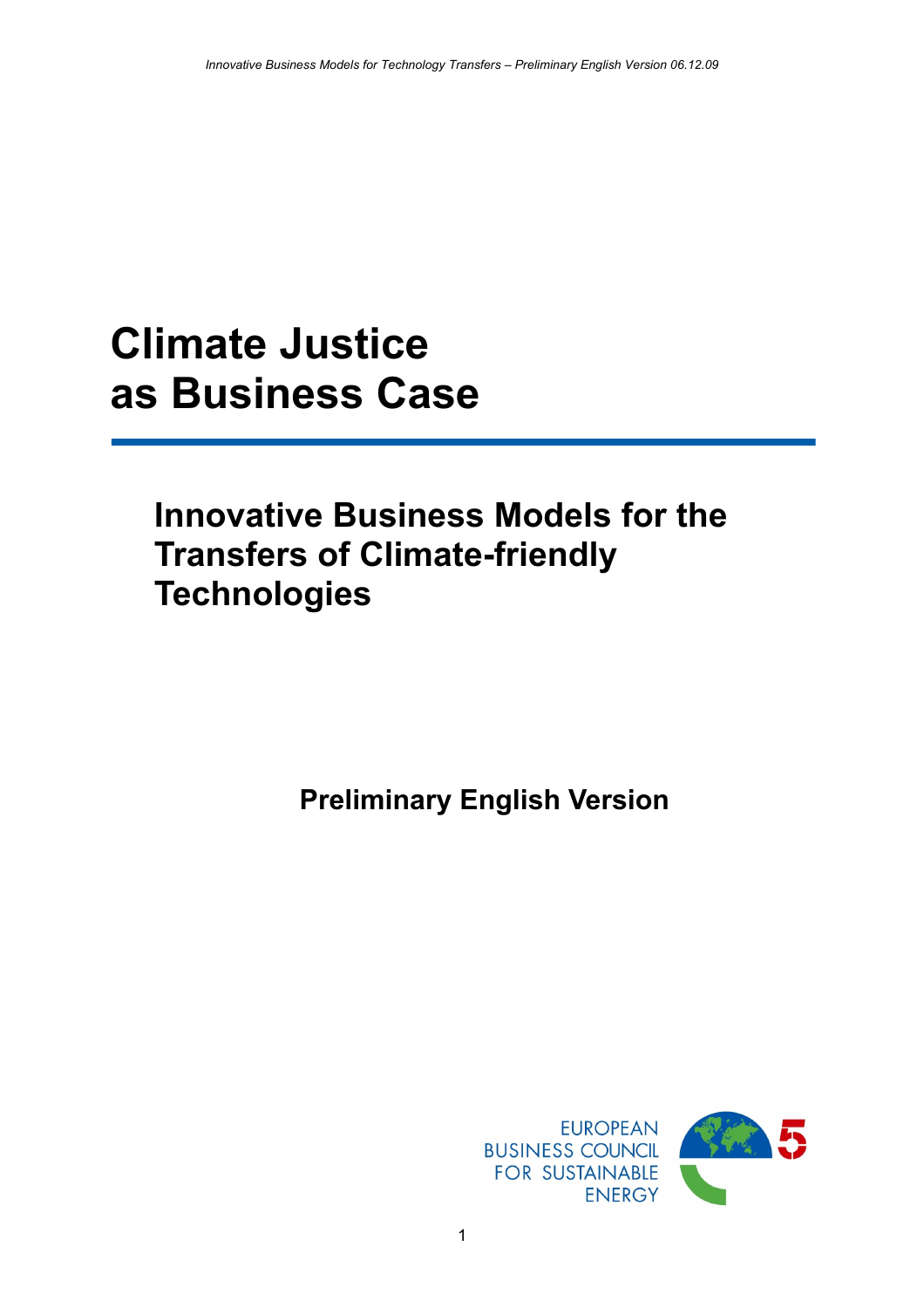

# **This work is licensed under the Creative Commons Attribution-Non-Commercial-Share Alike 3.0 Germany License.**

To view a copy of this licence, visit http://creativecommons.org/licenses/by-nc-sa/3.0/de/ or send a letter to Creative Commons, 171 Second Street, Suite 300, San Francisco, California 94105, USA.

**You are free:**



to copy, distribute, display, and perform the work to make derivative works

#### **Under the following conditions:**

**Attribution** — You must give the original author credit.

**Non-Commercial** — You may not use this work for commercial purposes.

**Share Alike** — If you alter, transform, or build upon this work, you may distribute the resulting work only under a licence identical to this one.

#### **With the understanding that:**

**Waiver** — Any of the above conditions can be waived if you get permission from the copyright holder.

**Other Rights** — In no way are any of the following rights affected by the license:

- Your fair dealing or fair use rights;
- The author's moral rights;
- Rights other persons may have either in the work itself or in how the work is used, such as publicity or privacy rights.

**Notice** — For any reuse or distribution, you must make clear to others the licence terms of this work.

All logos and icons used above are trademarks of the Creative Commons Corporation ("CC" or "Creative Commons"), a Massachusetts Corporation, with its principal place of business at 171 Second St, Suite 300, San Francisco, CA 94150, USA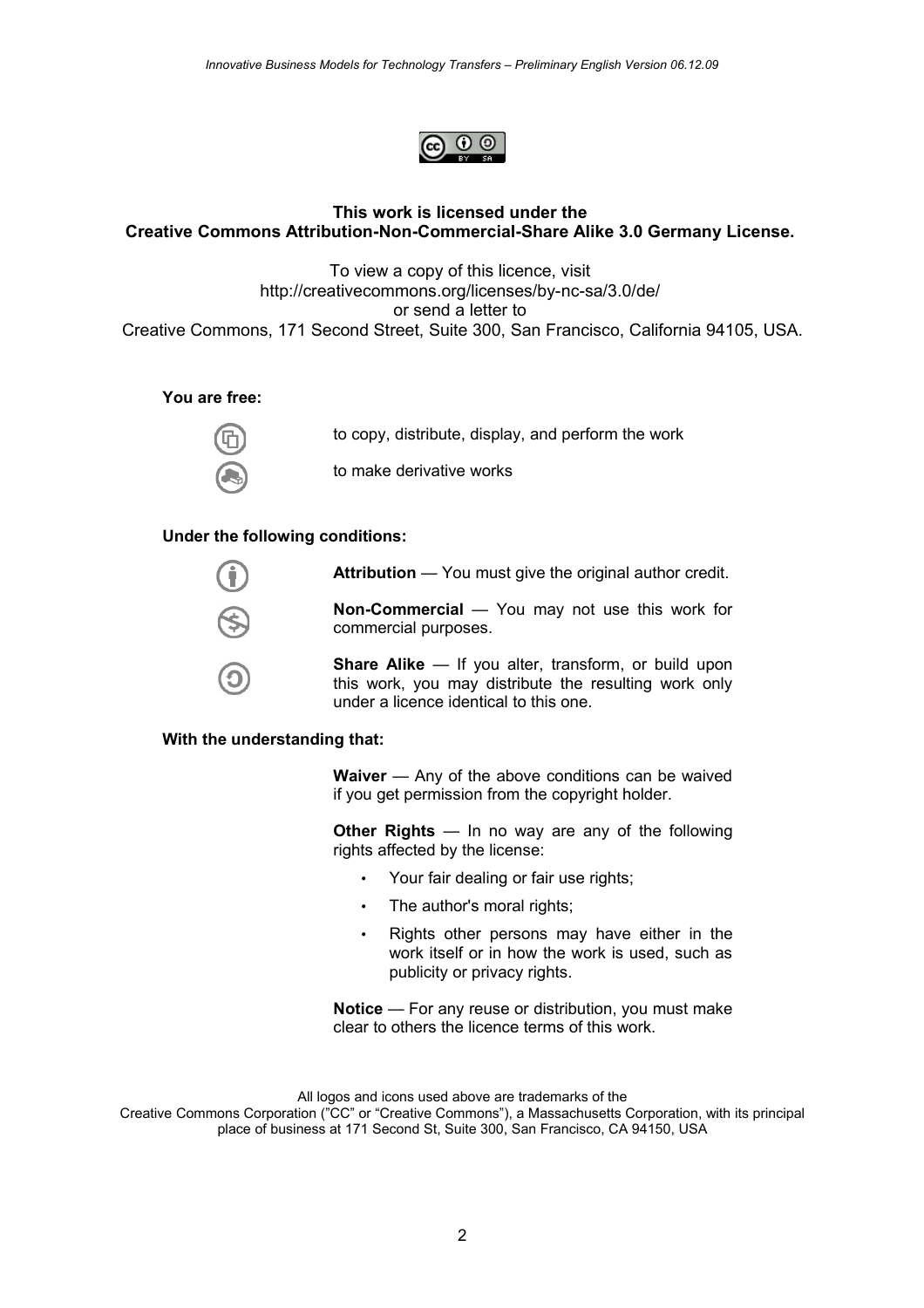Published by: European Business Council for Sustainable Energy (e5) Hauptstr. 43, D-61184 Karben Germany Tel: +49 6039 9291958 E-Mail: office@e5.org Internet: www.e5.org

The business association European Business Council for Sustainable Energy (e5), founded in 1996, champions the future viability of the European economy. The abbreviation e5 stands for the five dimensions of a sustainable industrial society: e-conomy, e-fficiency, e-nvironment, e-nergy, and e-mployment.

As sustainability incubator, e5 identifies key factors for the future viability of markets, business models, technologies and economies and initiates pathbreaking pioneer projects. As an entrepreneurial vanguard initiative, e5 paves the way for innovative business models and advocates the interests of resource-efficient business in the political arena. As an internationally recognised dialogue platform, it advances knowledge exchange between business, science, civil society and policy-makers.

Responsible: Julio Lambing

Authors: Hans Schuhmacher,

with support from Gudrun Merkle, Julio Lambing, Peter Linsenmann, Sebastian Gallehr

Cologne, 06. December 2009



Die Verantwortung für den Inhalt dieser Veröffentlichung liegt bei den AutorInnen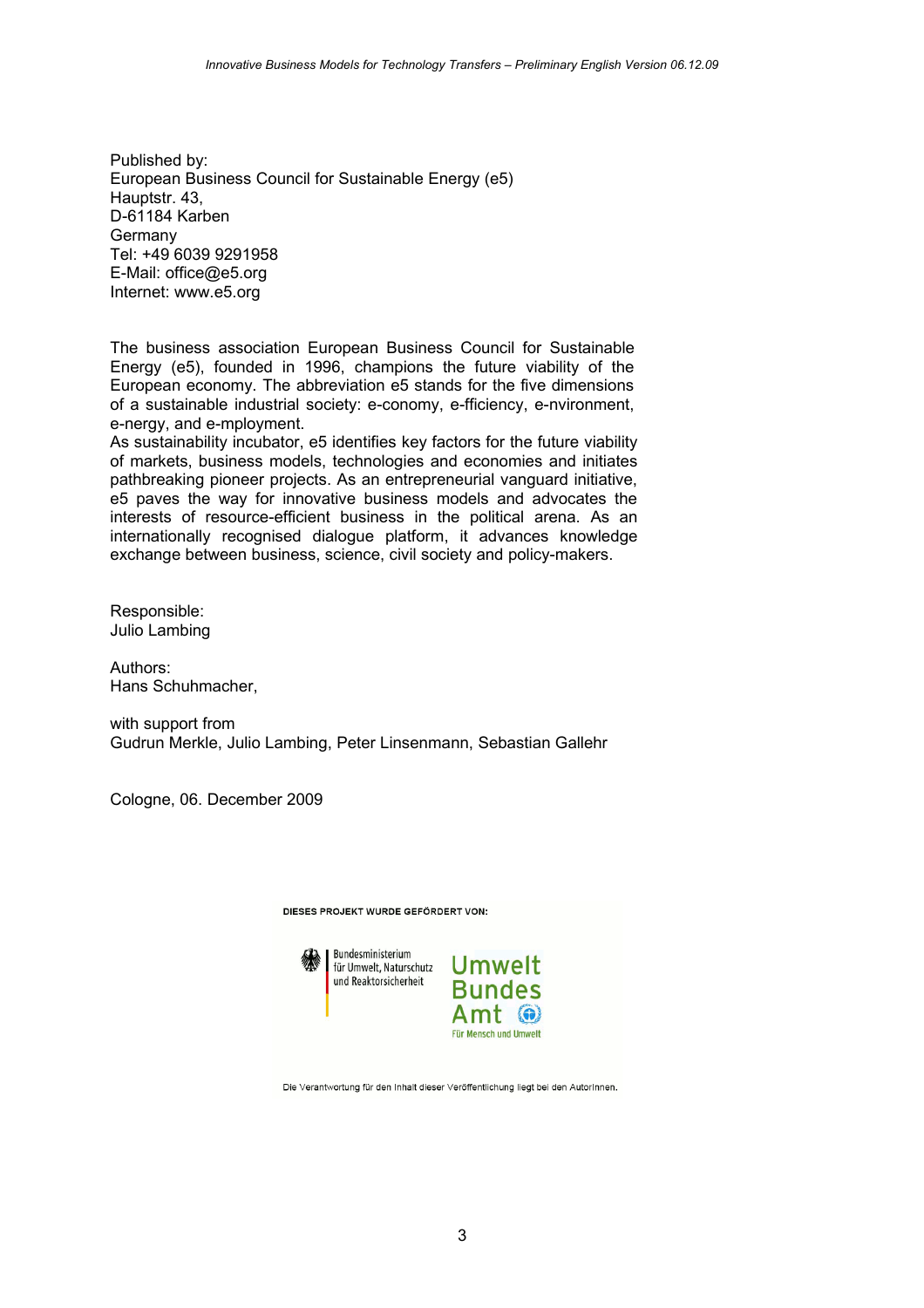# **Introduction[1](#page-3-0)**

Climate change is a global threat and must be tackled on a global scale. Obviously, the growing impetus of Eco-Innovation in Europe cannot stem the tide alone if the major part of the world does not provide significant contributions to the struggle of climate change. Emission reduction and mitigation measures in Europe, for example, do have an impact on the speed of climate change. But compared to the steadily growing quantities of greenhouse gases emitted by newly industrialised countries, emission reduction in Europe, important as it is, loses significance within a global scenario.

It has to be kept in mind, however, that it is neither feasible nor recommendable to try to deny the right to develop claimed by developing and newly industrialised countries. To strive to improve one's standard of living, including the material dimension thereof, is a right that cannot be denied to anyone. The populations in economic poor societies claim this right, in such a way that their economic possibilities will increase, their markets will grow, modern consumer goods will be acquired in massive quantities and their economies will follow a path of development analogous to the one outlined by the industrialised countries. Speaker of developing countries make it clear that their nations are not willing to pay extra costs for carbon efficient technologies in order to reduce greenhouse gas emissions. Climate Justice means acknowledging both the right to develop and the historical responsibility of industrialised countries for climate change.

Business, especially in industrialised countries, holds the relevant carbon efficient technologies and is experienced regarding their implementation. But business cannot deliver and implement these technologies free of charge. On the other hand, the situation provides interesting business options. The emergence of new markets in up to now less economically developed countries of the South provides an opportunity to transcend the satiated markets of the industrialised countries. If Europe contributes to the venture of implementing carbon-neutral and resourceeffective technologies on the southern half of the globe, Europe's strategical role concerning emerging markets will be ensured, even if the initial transfer is not financially compensated within dimensions which are appropriate for western market prices. Access to non-stationary energy, modern means of communication and fast and reliable means of transport are crucial elements of economic development which initiate further economic processes that rely on the former and obtain the financial means for ulterior needs and demands. These new markets will have to resort to European core competences: Eco-Innovation and climate-neutral technologies.

But this is only the viewpoint of political economy. The situation implies also considerable opportunities for private business. Today it is commonplace that all technologies necessary for the embankment of climate change are already present, they only need to be employed. From a business point of view, this commonplace perspective lacks insight. Business is not interested in development of *technologies* as an end in itself, but in developing and selling *products*. A technology which does not find buyers does not contribute to a company's survival and is, therefore, a bad product. From an entrepreneur's point of view, a product is only a *good product* if it meets the requirements of the market, namely by taking into account purchasing power and users' know-how. There always looms a competitor who offers a solution which is better tailored to match the consumer attitude of the respective market segment and which is better adapted to local needs and demands. From international development cooperation we are familiar with the problem of inefficient technology transfer, for example of innovative climate-friendly technologies without taking into account local user habits, local technological maintenance know-how or, bluntly, local purchasing power. So maybe the technologies for the embankment of climate change are present, but certainly not all the products. This is why business in industrialised countries as well as in developing and rapid developing countries is keenly interested in

<span id="page-3-0"></span>The paper is a concise English version of the German memorandum "Klimagerechtigkeit als Anliegen der deutschen Wirtschaft – innovative Businessmodelle für klimafreundlichen Technologietransfers", to be presented and distributed at the international climate negotiations in Copenhagen (COP 15). Taking into account the difference between audiences - the German memorandum also addresses SMEs in German-speaking countries with little or no experience in international transactions or the minutiae of international climate politics – some background explanations and elucidations were abbreviated or entirely omitted in this version. Also, references to particular German circumstances were generally omitted.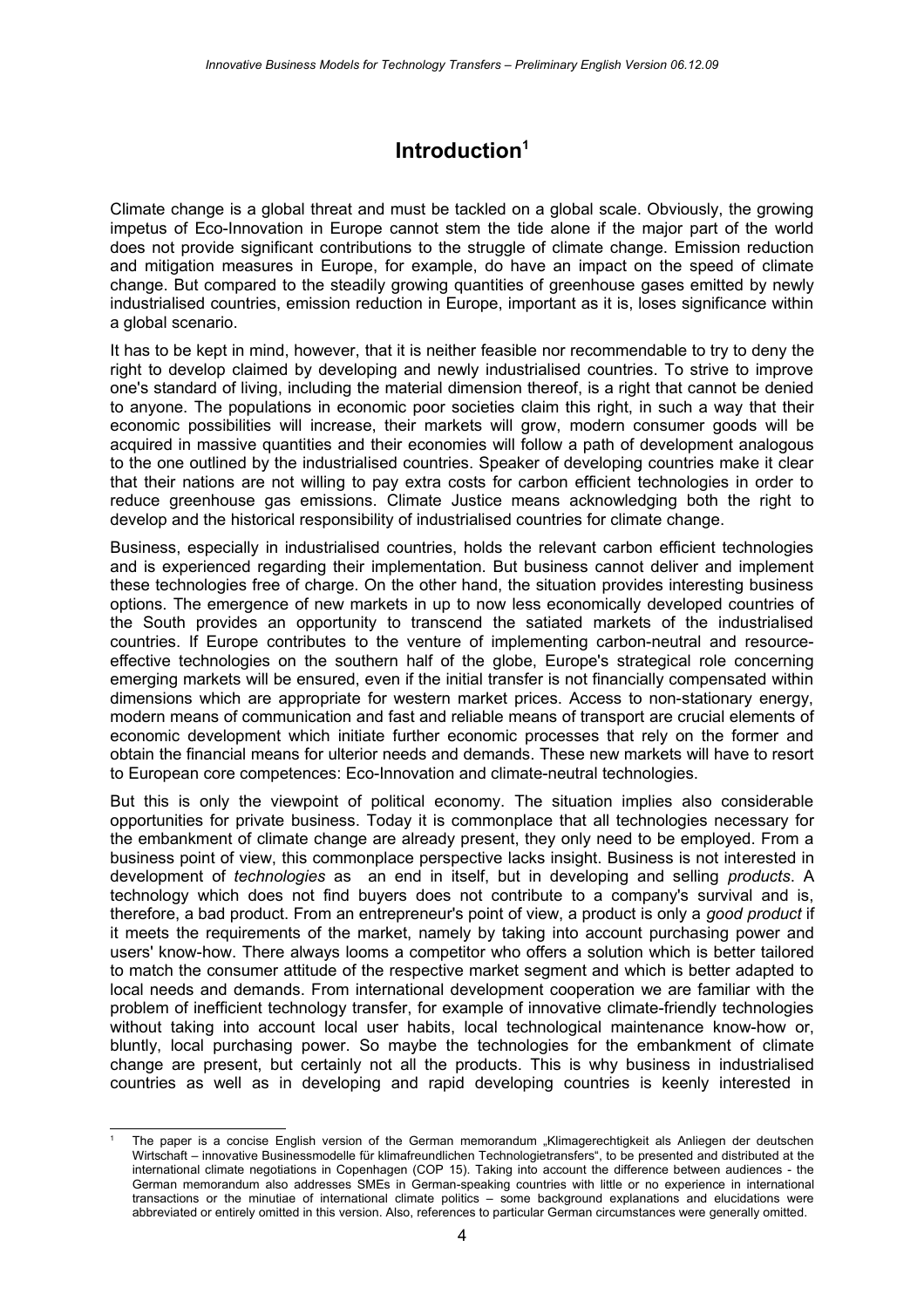generating products which meet the requirements of future customers in developing and threshold countries.

There is a lack of effective instruments and institutions for the advancement of transfers of climate-friendly technologies into the global South. Appropriate institutions and instruments must meet the original interests of business and the needs and capabilities of those who are to receive the technologies. From the perspective of business, this lack is an obstacle for business activities – technology transfers do not take place, economic potential lies idle. Demand in receiving countries cannot be met because financial means, environments as well as knowledge and knowhow on site are insufficient. For the same reasons, innovation potential remains untapped. Developers and producers of climate-friendly technologies in industrialised countries miss a tide of novel technological knowledge due to the technology transfers deadlock.

Business in Europe is required to contribute its share in order to create the necessary instruments and institutions. Innovative spirit and willingness to take risks can be supported by adequate environments and framework conditions. In the run-up to the Copenhagen negotiations, climate-friendly business wishes to advance proposals how individual companies – SMEs as well as corporations, both in direct cooperation with businesses in the global South – can contribute to the transfers of climate-friendly technologies. Therefore, the European Business Council for Sustainable Energy (e5) organised in Germany in 2009 a workshop series at which more than 100 experts from clean energy business, finance, development cooperation and climate policy discussed how to create win-win-situation between business and poor societies in need of carbon efficient technologies. Especially the situation of SMEs was examined. The project was financially supported by the *German Federal Ministry for the Environment, Nature Conservation and Nuclear Safety* and the *German Federal Environment Agency.*

This paper is a preliminary result of this evaluation process. It intends to give fresh impetus to harness the potential benefits of transfers of climate-friendly technologies for all concerned by creative entrepreneurship. "Climate-friendly technologies", in this context, are defined as mitigation technologies which contribute to sustainable development decoupled from an increase of greenhouse gas emissions. It presents instruments that are to assist developing countries in their efforts to reduce GHG emissions in a measurable, reportable and verifiable way. (Also in the sphere of adaptation it is desirable that business evolves instruments which initiate and advance technology cooperation. This paper, however, does not cover adaptation inasmuch this sphere of activities necessitates a separate study.) Furthermore, the paper focusses explicitly on novel innovative approaches and instruments which up to now have not been employed in technology transfers, or, if so, only scarcely. These models and instruments do not figure largely in the debate on technology transfers.

Climate-friendly technologies also contribute to economic development, initiation of value chains and emergence of markets in developing countries if, as a first step, these technologies and their components are transferred from industrialised countries. If the implementation processes and maintenance are transacted by local companies which are trained accordingly, and if tenancy fees as well as the generated energy remain in the country and the region, this transfer already advances economic development. This creation of value can serve as a base for further development. In the medium term, independent operation and local adaptation of technologies and ultimately local ownership of technologies are attainable, i.e.,. independent development and production of carbon-efficient technologies.

The instruments presented here are in the majority low-threshold and offer tangible options for activities. If they are to be implemented more broadly, there is need for political regulation, in industrialised countries as well as in developing countries, in order to create or improve environments.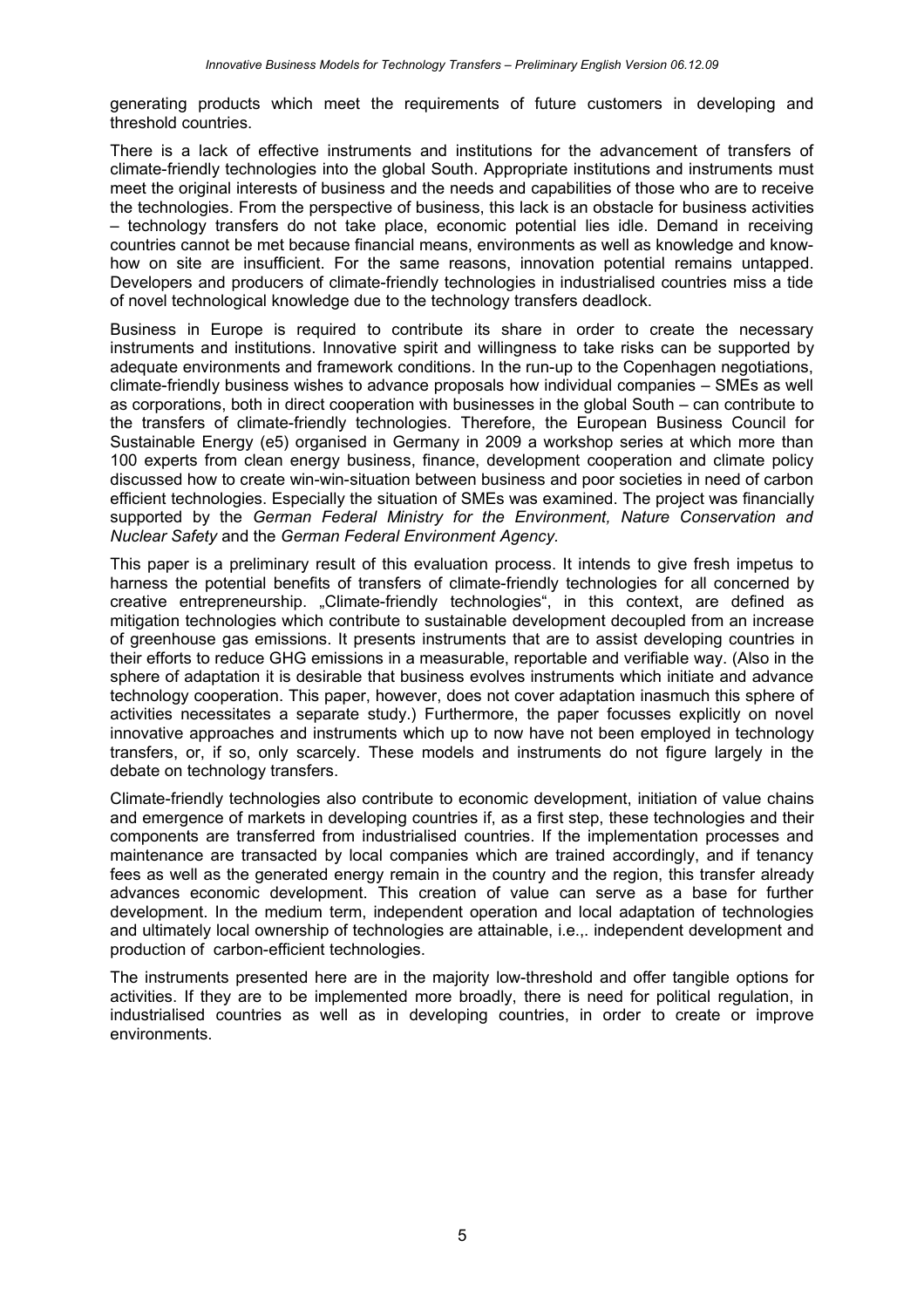# **Overview**

Section I covers financing of technology cooperation. In the process of the project "Climate Justice as Business Case" e5 transacts an expert survey on private financing models regarding the transfers of climate-friendly technologies. This survey is intended to reveal whether private investors already developed adequate financing instruments and finance products. Some of these findings were taken into consideration in this section.

Innovative financing models are presented. The Mezzanine model which provides participation rights in eventual profits for investors is recommended due to its suitability for start-up companies. Founding of Mezzanine funds for technology cooperation is suggested. As a flanking or stand-alone model, the novel Peer-to-Peer Finance may be employed. Microcredit is compendiously evaluated regarding its suitability for technology cooperation. A proposal regarding a Web 2.0 Cleantech Investment Forum is introduced. The instrument is intended to bring together interested investors and companies for projects. Alternative monetary models like local currencies and B2B complementary currencies are proposed particularly for regions in which an economic cycle and, thus, value chains have to be initiated. Regarding Barter Trade, the establishment of specific barter exchanges for technology cooperation is recommended.

Section II is dedicated to the necessary transfer of knowledge and to open innovation systems in this context. These systems provide opportunities to activate the untapped innovation potential of those regions into which climate-friendly technologies have been transferred only scarcely or not at all. The instruments Open Hardware, Technology Cooperation Commons and the concept of Open Communities are introduced. The Open Hardware model, already employed by companies and initiatives, is to be implemented for technology cooperation under a viral GPL license. This model is particularly auspicious regarding rapid diffusion, local adaptation and collaborative further development of technologies. Technology Cooperation Commons are a collaborative model designed for the building of capacities regarding technology-related basic knowledge, implementation and maintenance know-how as well as regarding business know-how. The integration of public RD&D is briefly discussed.

Section III contains novel approaches in the sphere of capacity building. Although the necessity of interlocking of technology cooperation and development cooperation is widely known, these spheres of activities run past each other in far too many cases. More involvement of technology companies with initiatives for capacity building is recommended. The proposed instruments for this are Centres of Expertise which work towards technology cooperation projects and support them by means of education, training, dialogue and building of trust. These Centres may serve as bases for "Technology Cooperation Scouts". These agents are to identify and initiate economically valid and socially and culturally reconcilable local measures by virtue of combining the functions of trend scouts and local facilitators of cooperation. Another proposal introduces a network of so-called "Humboldt Centres" for the development of local sustainable lifestyles.

Section IV describes new flexible mechanisms driven by emissions trade. Programmatic CDM as a derivative of the Clean Development Mechanism is discussed regarding its potential for technology cooperation. Additionally, the Sectoral Crediting Mechanism, which will probably be introduced at the Copenhagen negotiations, is discussed in the same context.

Each section concludes with concrete proposals and recommendations.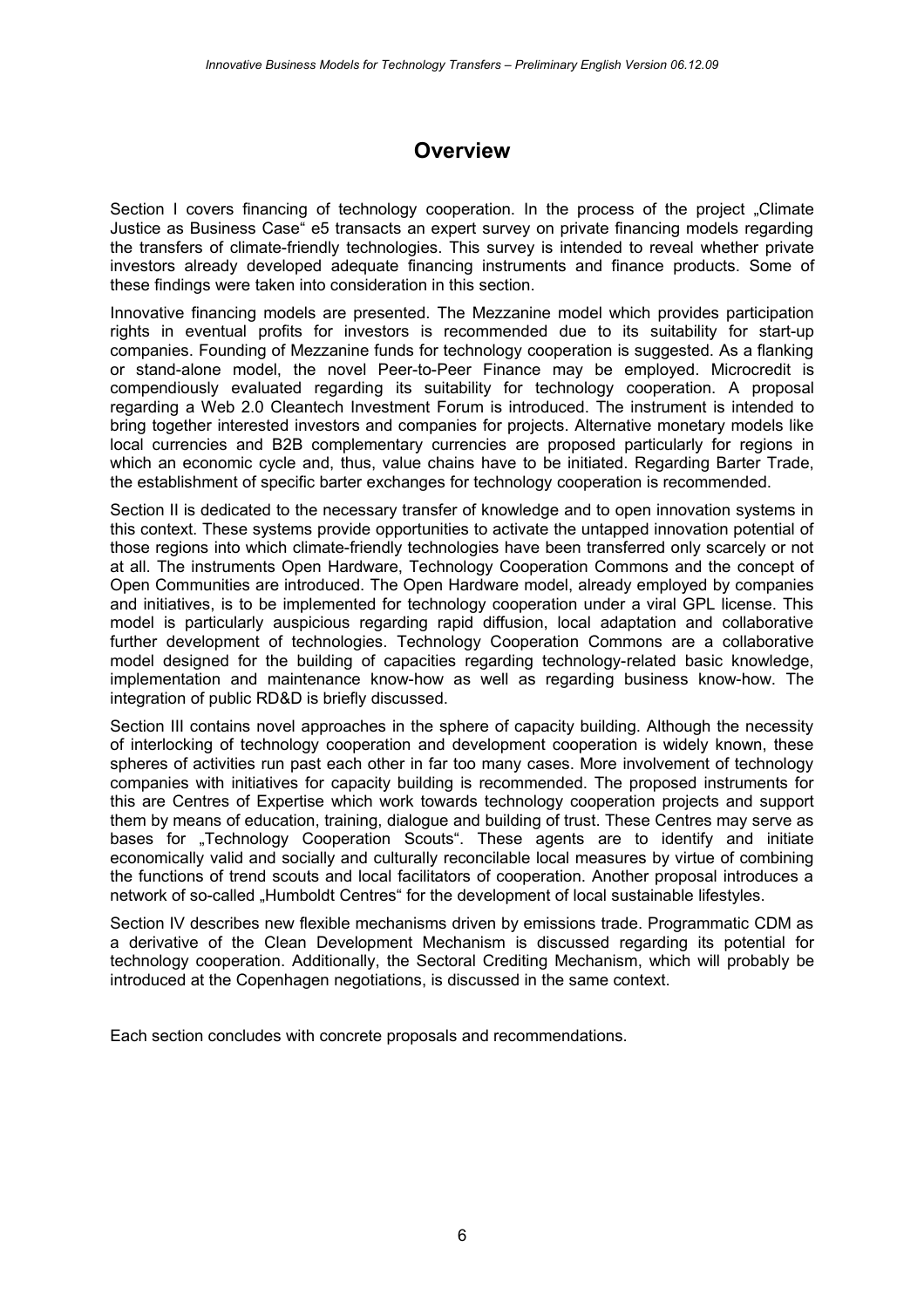# **Contents**

| Section I: Financing of Business Transactions in the Sphere of Technology Cooperation: |  |
|----------------------------------------------------------------------------------------|--|
|                                                                                        |  |
|                                                                                        |  |
|                                                                                        |  |
|                                                                                        |  |
|                                                                                        |  |
|                                                                                        |  |
|                                                                                        |  |
|                                                                                        |  |
|                                                                                        |  |
|                                                                                        |  |
|                                                                                        |  |
|                                                                                        |  |
|                                                                                        |  |
|                                                                                        |  |
| Section IV: New flexible mechanisms - Programmatic CDM/ PoA and Sectoral Crediting     |  |
|                                                                                        |  |
|                                                                                        |  |
|                                                                                        |  |
|                                                                                        |  |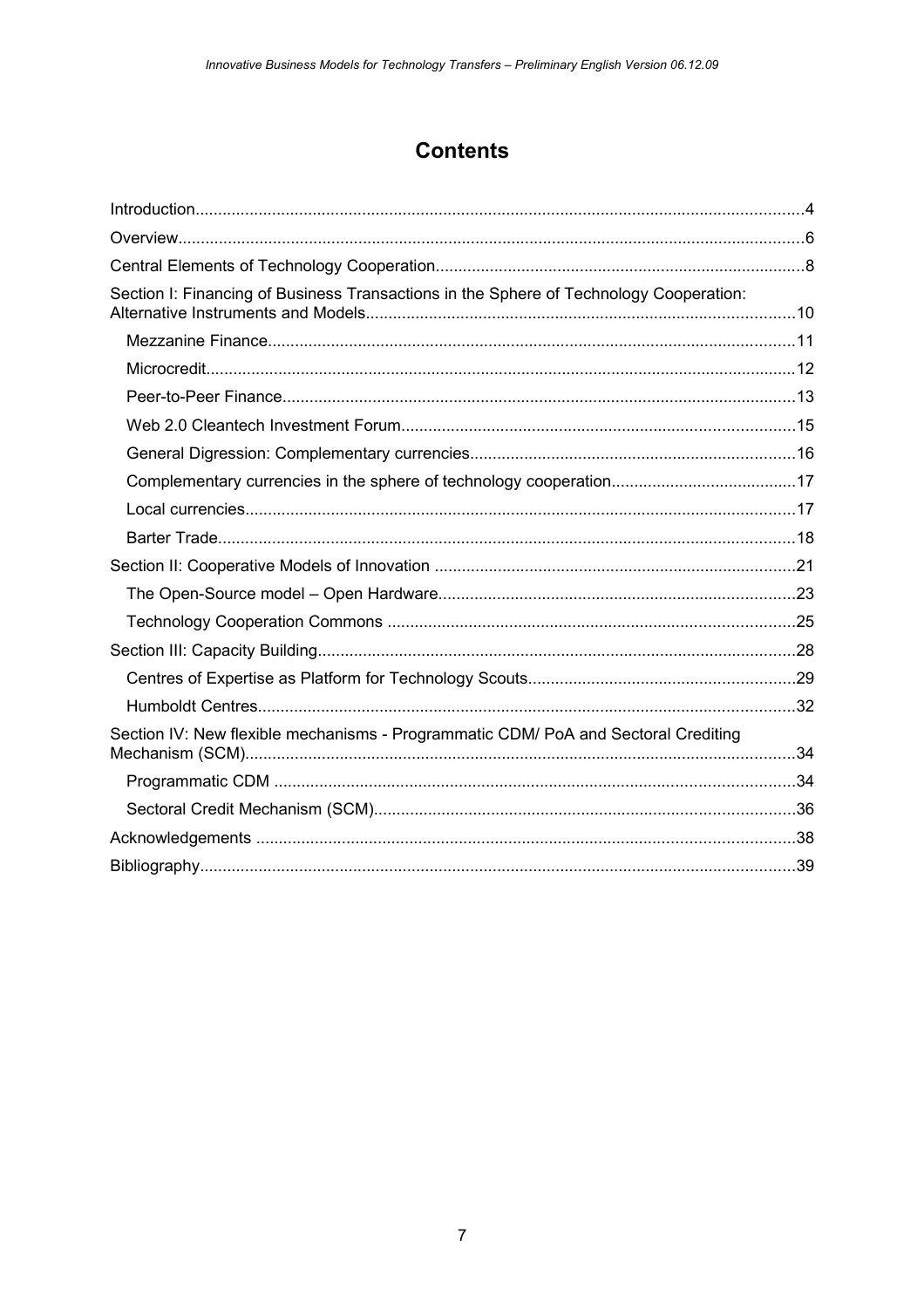# **Central Elements of Technology Cooperation**

### *From technology transfers to technology cooperation*

Technology transfers in a conventional sense, i.e. sale of products through to industrial plants, chargeable licenses for the use of patented technologies or build-up of production facilities on site are successful in economic environments which resemble those in industrialised countries. The less this is the case, the less economically attractive and the more difficult conventional technology transfers are. Therefore, the international debate on technology transfers was dominated by conceptions and proposals which were based on the assumption that such environments primarily would have to be created on site. Technology transfers, according to this assumption, would follow suit automatically.

Such an approach, however, practically excludes all countries and regions from technology transfers that are unable to create such environments to date. Technology transfers are, thus, postponed for an indefinite period of time. Developing countries have to allocate their resources to the reduction of poverty first and foremost, and threshold countries refuse measures like binding emissions reduction targets which consider to be detrimental to growth and modernisation of their economies. Measures summarized under the term "enabling environments<sup>4[2](#page-7-0)</sup> in the context of the international climate negotiations are very important, some of them indispensable. However, some aspects of appropriate environments can only be realised by initiating a sustainable economic development process. It is helpful to develop models and instruments which make technology transfers attractive under the conditions on site as they are and for everybody concerned. In this context, technology transfers do no longer appear as a handover of technologies but as a cooperation process.

Sustainable development means that technology cooperation should result in the long run in the full right of use of the particular technologies in the destination area. They have to meet local demands and have to be integrated into local ways of life which, thus, will transform towards growing prosperity and sustainability. An auspicious initial point for local value chains is the production of the particular technologies on site which generates consumer power and demand for additional business.

### *Exchange of technical and non-technical knowledge*

According to Working Group II of the IPCC, successful transfer of technology takes place when the receiver of the technology understands it and is able to implement it. This includes the ability to choose a specific technology among alternatives, to adapt it to local socio-economic environments and to sell the further developed technology.<sup>[3](#page-7-1)</sup> This does not only highlight the importance of Capacity Building but also the scope of necessary activities. Imparting of knowledge regarding how to operate and maintain a given technology is clearly not enough.

For the main part, businesses are suitable as local partners for private technology cooperation. The need for knowledge and know-how of businesses in the global South, particularly the need of SMEs, will exceed purely technology-related knowledge. Furthermore, it has to be assumed that in the poorest and most backward regions there will not even be businesses which may act as partners.

Businesses on site – already present or to be founded – will play a key role in the sustainable development of their region. But this can only succeed if novel elements, technological as well as economic, blend in with the local way of life without evoking conflicts or inconsistencies. These could easily bring about failure of projects. Cooperation on site implies that local partners

<span id="page-7-0"></span><sup>2</sup> "Enabling environment is the expression that encompasses government policies that focus on creating and maintaining an overall macroeconomic environment that brings together suppliers and consumers in an inter-firm co-operation manner (UNCTAD, 1998a. TD/B/COM.2/33). IPCC (2000) states that for promoting successful, sustainable transfer of environmentally sound technology for the purposes of the Framework Convention on Climate Change, a context that implies multi-faceted enabling environments in both developed and developing countries is needed." http://unfccc.int/ttclear/jsp/EEnvironment.jsp

<span id="page-7-1"></span><sup>3</sup> Chen, M.: Managing international technology transfer. International Thomson Business Press, London 1996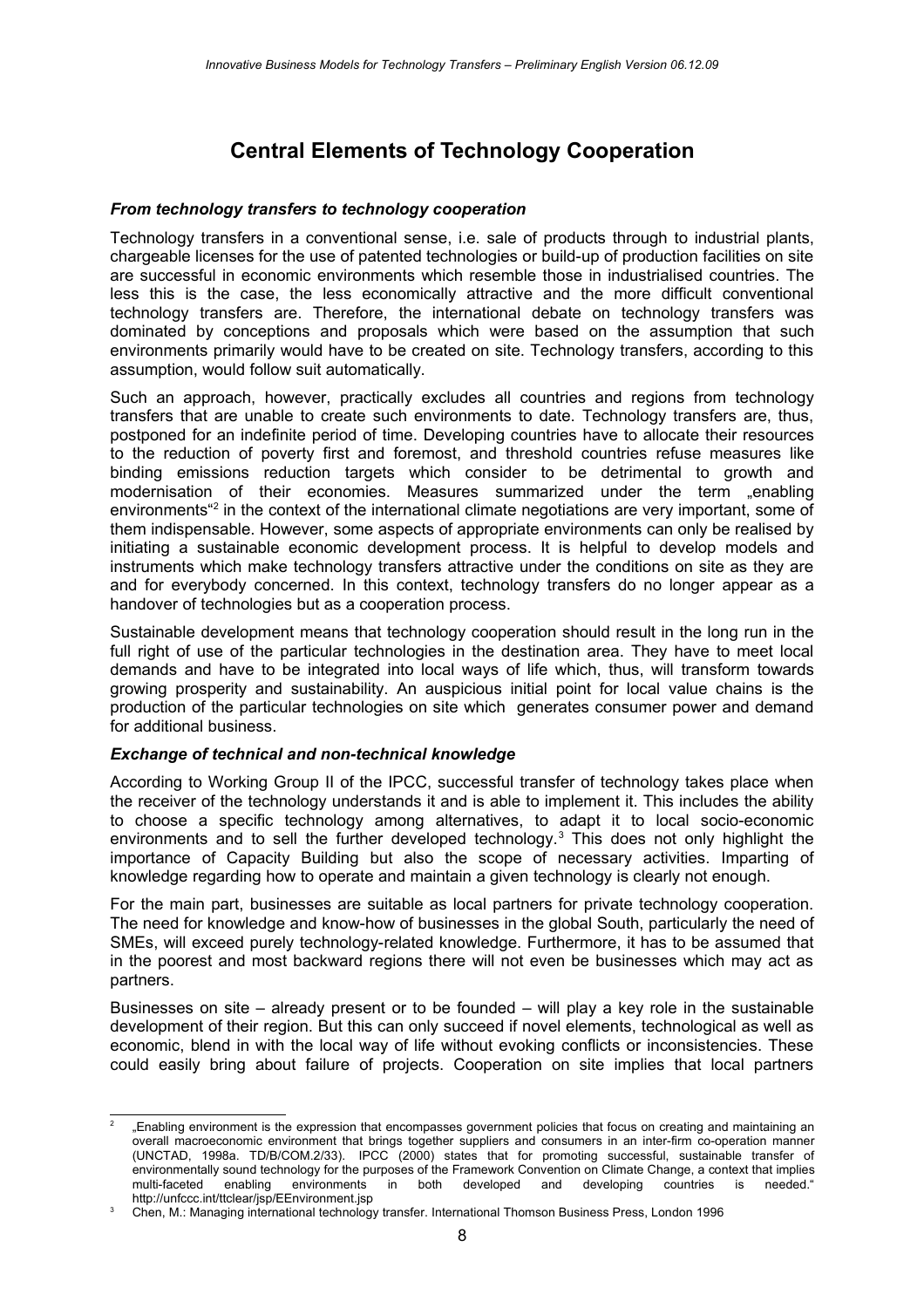contribute their knowledge and know-how from the beginning. Specific local concepts can only be developed jointly.

Companies that transact business in foreign countries as a matter of course make themselves accustomed to good manners in this country. Technology cooperation and sustainable development on site require further that novel technologies and private enterprise blend in with the local way of life. For the companies contributing the technologies this implies the necessity to develop appropriate models on site jointly with "Local Champions" as key figures. By this means, particular strengths of local cultures (i.e. certain forms of cooperation, of mutual help, of knowledge exchange) can be harnessed, possible obstacles can be identified and overcome in a locally acceptable way. This ensures that change is experienced in a positive way.

It is not reasonable to reinvent the wheel in the beginning of each project. Thus, it is desirable that participants of various projects can exchange information and share experiences. Technology cooperation requires appropriate platforms and institutions for this exchange.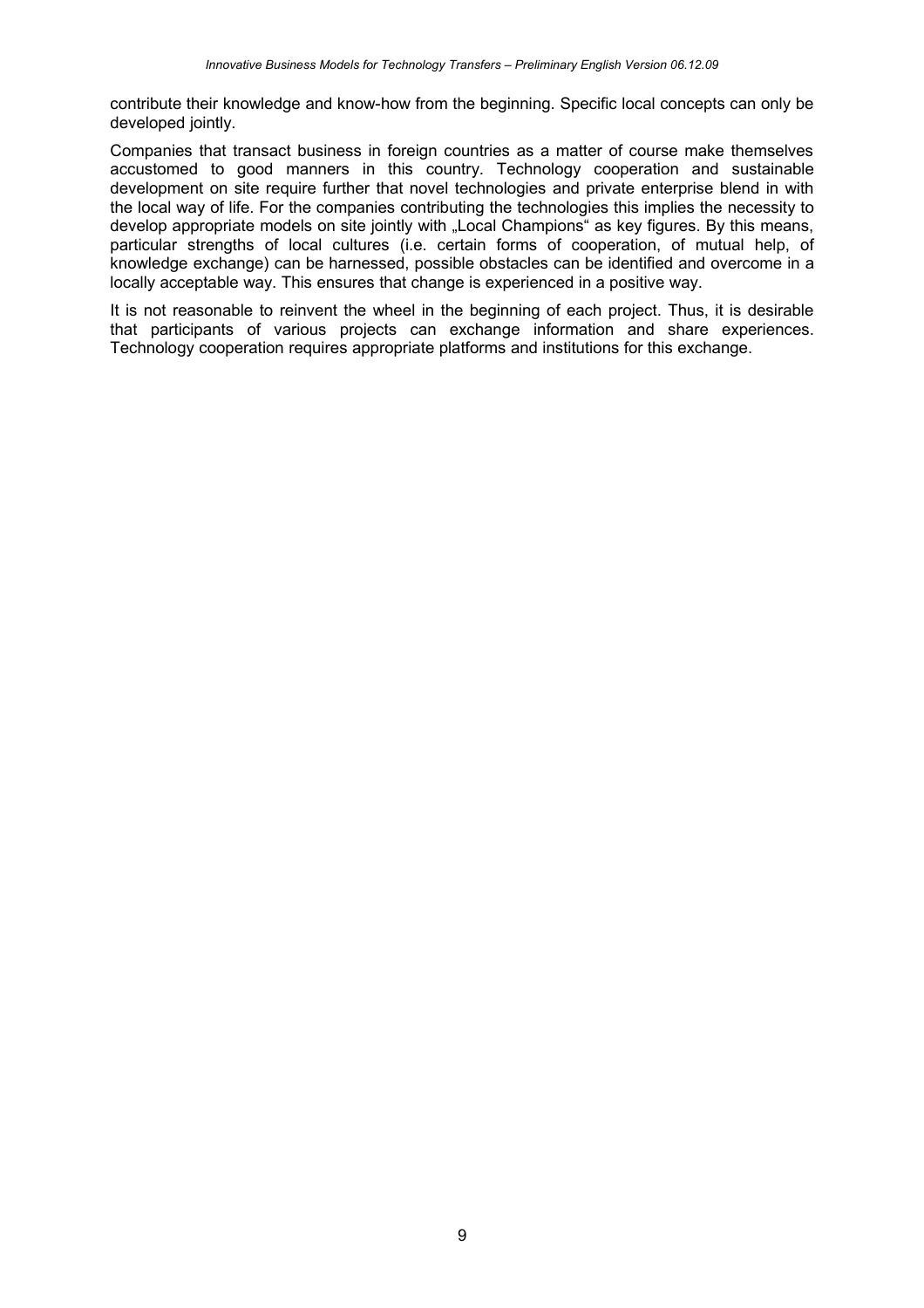# **Section I Financing of Business Transactions in the Sphere of Technology Cooperation: Alternative Instruments and Models**

# **Summary**

This section covers instruments for financing of business transactions which up to now were not – or only scarcely - employed in the sphere of technology cooperation.

The Mezzanine model which provides participation rights in eventual profits for investors is recommended due to its suitability for startup companies. Founding of Mezzanine funds for technology cooperation is suggested. As a flanking or stand-alone model, the novel Peer-to-Peer Finance may be employed. Microcredit is compendiously evaluated regarding its suitability for technology cooperation. A proposal regarding a Web 2.0 Cleantech Investment Forum is introduced. The instrument is intended to bring together interested investors and companies for projects. Alternative monetary models like local currencies and B2B complementary currencies are proposed particularly for regions in which an economic cycle and, thus, value chains have to be initiated. Regarding Barter Trade, the establishment of specific barter exchanges for technology cooperation is recommended.

Instruments and models

- Mezzanine
- Peer-to-Peer Finance
- **•** Microcredit
- Complementary currency systems: local currencies and barter

# **Introduction**

Lack of financial means is one of the main obstacles for conventional technology transfers. Technology cooperation on site can overcome this obstacle when alternative instruments are employed.

Financing bottlenecks also occur  $-$  in the global North as well as in the global South – because of potential investors' information deficits. In many industrialised countries, companies face difficulties obtaining credits for ecological innovations because of a lack of technical know-how regarding such projects in the banking sector. Lack of knowledge and experience regarding business activities in developing countries and technology

#### **XperRegio**

XperRegio1 is a programme for regional development independently created by a number of communities in Bavaria (southern Germany) for the advancement of SMEs, optimised for the financial demand of SMEs in the range of 15.000 – 20.000 EUR.

XperRegio consists of two institutions: XperRegio GmbH (a company) identifies innovative entrepreneurs in the region and supports them by means of intermediation of credit, public grants and training and interlinks them with other innovative SMEs. XperCapital GmbH provides venture capital after an assessment by an independent professional has taken place. By means of gains sharing and interest, money flows back to XperCapital.

Startup capital was provided by the European Union. Regional cooperative banks, local companies and private individuals provide limited liability capital. XperRegio is expected to be financially independent after six years. In the first two years, 165 SMEs were supported and 300 new jobs were created. The initiative works with 2,5 employees.

[www.xperregio.de](http://www.bancopalmas.org/)

cooperation on the potential investors' or credit grantors' side adds significantly to these problems. Concerning investors, credit grantors and businesses in the global South, the same difficulties tend to arise.

Even in those countries in the global South where handling of credits is not a problem, external investors are not an option for SMEs. Transaction costs are too high and risks are hard to calculate. Excluding international or bilateral financing solutions, only pool solutions make sense in these cases.

There is already a variety of models which are employed in regions characterised by poverty and technological backwardness, or which may be employed there if they are modified accordingly. Most of these models were not employed in the context of technology cooperation up to now,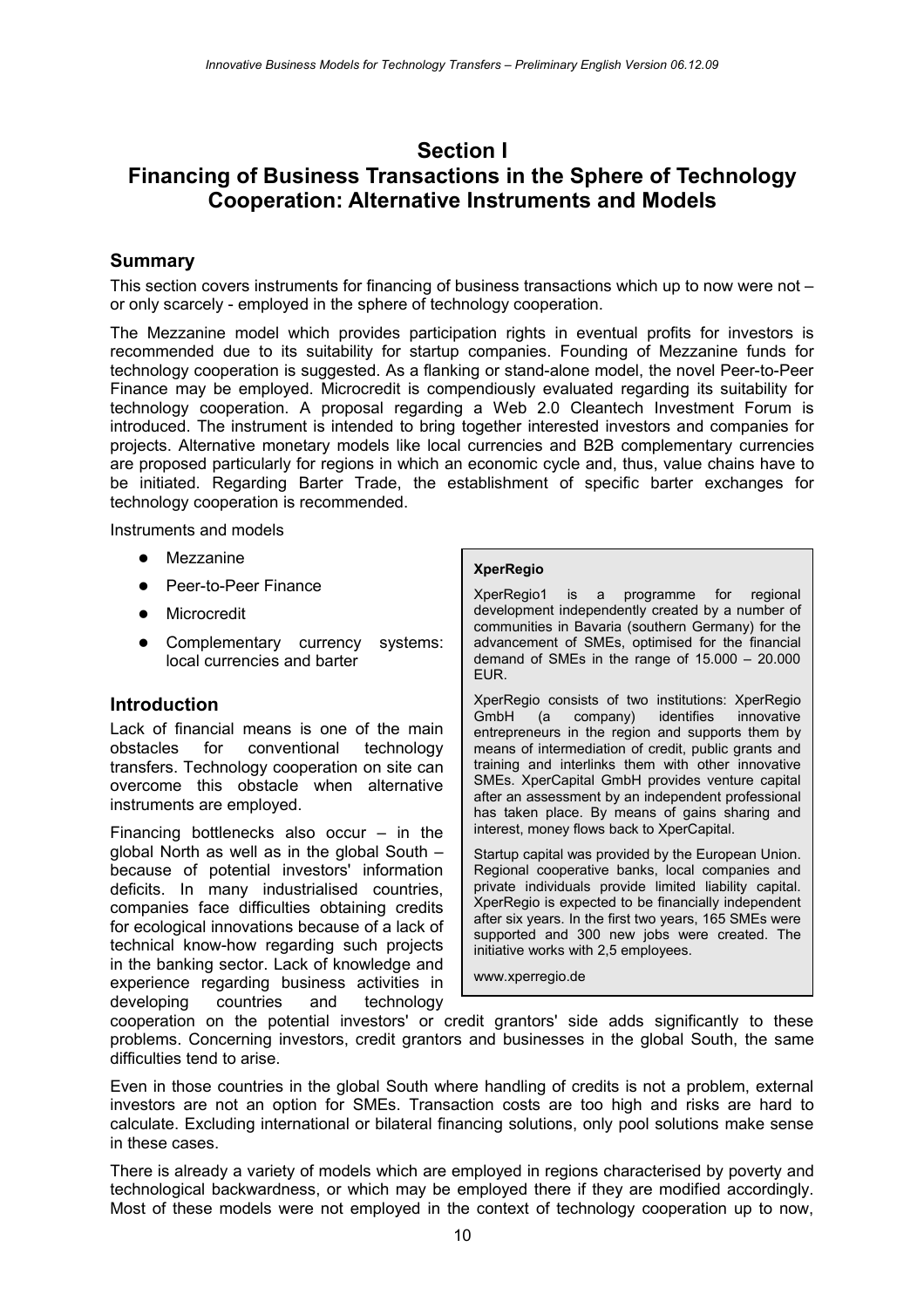although they provide potential for this sphere of activities. Business models which incorporate alternative forms of gains and benefits can be lucrative for businesses when conventional sale of products or technologies is not an option due to lack of local purchasing power. This, alternative financing models can also contribute to the initialisation of local value chains.

# **Mezzanine Finance**

- Concise definition: a form of company funding that provides participation rights in eventual profits for investors instead of interest on debt. Particularly suitable for SMEs and startup companies.
- Application for technology cooperation: Financing of companies or joint ventures in threshold or developing countries, particularly of startups, not less than 80.000 EUR
- Achievement potential: Mezzanine Finance mitigates risks from weak proprietary capital and effective interest load for young companies and, thus, for investors.
- Prerequisite for effectiveness: Bundling and spreading of investment capital by Mezzanine funds for technology cooperation. Creation of the necessary infrastructure on site in order to facilitate reliable assessments and to minimize review costs. Online platforms for brokering, networking and information exchange
- Practical experiences: Mezzanin Finance stood the test in financing SMEs and startup companies. Up to now there are no experiences regarding Mezzanine finance for companies in the global South by investors from the global North.
- Possible correlations: Mezzanine finance can be directly combined with Peer-to-Peer finance (Mezzanine capital from retail investors). As the creation od appropriate infrastructures on site is a necessity for other instruments too, there are indirect correlations. In one region, several financing instruments can be employed, for example Mezzanine finance for companies and microcredit for contractors and consumers.

This model provides participation rights in eventual profits for investors instead of interest on debt. Mezzanine finance is employed for company funding, particularly for SMEs, and is beneficial for startup companies. It can mitigate a typical weakness of young companies, the lack of proprietary capital, without bringing about restraints for the founders due to strong influence of shareholders. Mezzanine is not debt capital which demands payment of interest regardless of events and circumstances. Thus, Mezzanine capital minimizes the risk of failure due to insolvency for SMEs and startups. In industrialised countries, Mezzanine is attractive for investors because of a comparatively high rate of return. The flexibility of the model allows variations which are closer to outside capital or proprietary capital, according to the needs and interests of entrepreneurs and investors. Thus, it can be adapted to specific local circumstances.

Special Mezzanine funds for technology cooperation can mitigate the risk of single investors by not allocating her investment to a single company or project in the global South. Bundling can also minimise transactions costs.

For companies or planned projects in developing countries, such special Mezzanine funds would reduce difficulties to find investment capital. Their counterpart would be a Mezzanine fund which, in order to facilitate coordination and information exchange, would cooperate closely with the companies that provides the technologies in question. These companies, in turn, could choose a Mezzanine fund as partner during the planning phase who could act on site together with representatives from the technology companies and who would be included in the planning of the project. This would ensure that the Mezzanine fund is well informed regarding the status of projects and can use this knowledge when dealing with investors.

A correct risk assessment and competent monitoring on site are decisive in order to avoid dead losses. To facilitate reduction of the significant review costs, an appropriate infrastructure has to be created in the destination area of the technology transfers, where applicable employing public or NGO assistance. Mid-term, experienced Mezzanine funds can use their knowledge regarding local conditions to pave the way for SMEs in the global North into the regions where the fund is active. Thus, these funds may become initiators of technology cooperation.

To date, regulations concerning investment companies allow the realisation of Mezzanine funds only as private placements. This restricts them to a small segment of investors willing to take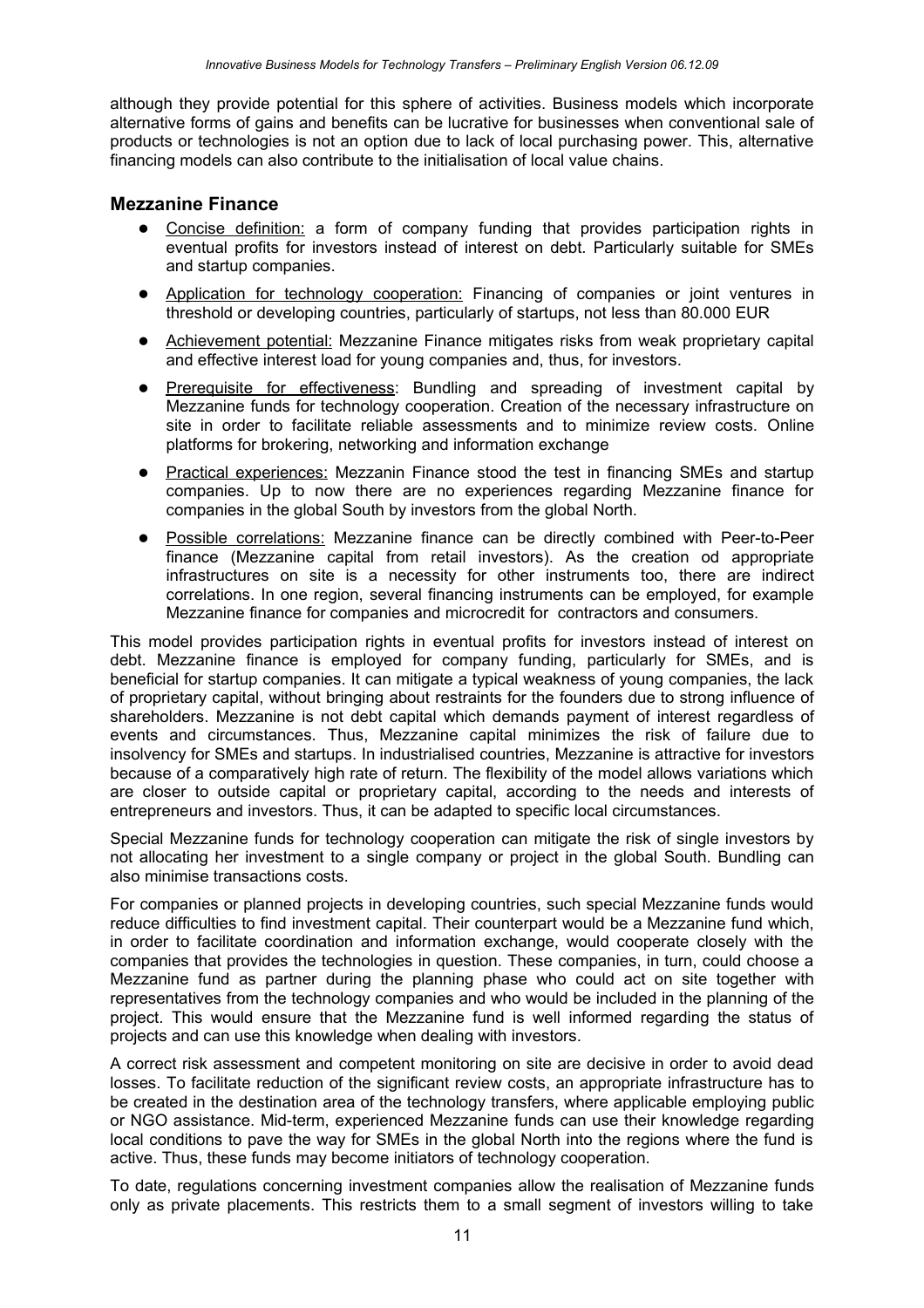risks. International efforts aim at softening these regulations. In part, these efforts stem from the proponents of socially responsible investment. The results of the current financial crisis may accelerate this process.

# **Microcredit**

- Concise definition: Small-scale credit developed in the global South (Frontrunner: Grameen Bank, Bangladesh), typically employed to finance labour-intensive small-scale trade and industry with minor material costs. Microcredit bridges lack of access to the regular banking sector for the poor and, thus, mobilises economic potential.
- Application for technology cooperation: Financing of small-scale business activities in threshold and developing countries, for example implementation of technologies in households, maintenance, distribution. Volume: less than 10.000 EUR in case of community projects; consumer credits in the global South, for example for solar cookers or Compact Flourescent Lamps (CLFs).
- Achievement potential: Microcredit is particularly suitable for the financing of very smallscale entrepreneurial activities, in the context of technology cooperation for example implementation of household technologies, maintenance and distribution.
- Prerequisite for effectiveness: Economically sustainable interest rates which minimize the risk of project failure due to overindebtedness of borrowers. Microinsurance (analogous conditions) for further risk mitigation. Valid credit assessments and feasibility analyses, valid risk management systems. Collaboration with microfinance institutions (MFIs) that act in a target-aimed manner in the sphere of technology cooperation, when appropriate founding of such MFIs.
- Practical experiences: Microcredit is successful regarding the mobilisation of economic potential. There are already positive practical experiences in the sphere of technology cooperation. "Grameen Shakti", for example, offers soft consumer credits for climatefriendly technologies and supports small-scale industry and trade activities geared up to the implementation of these technologies by means of microcredit and training.<sup>[4](#page-11-0)</sup>
- Possible correlations: The Peer-to-Peer microcredit platform Kiva<sup>[5](#page-11-1)</sup> works with MFIs which transfer non-interest-bearing loans from private individuals and civil society organisations to small-scale entrepreneurs in developing countries as interest-bearing loans. It should be examined whether such a combined instrument would be suitable for technology cooperation.

Microfinance attracted considerable attention in recent years, not least due to the conferment of the Nobel Prize to Muhammad Yunus, the founder of the Grameen Bank. Its subsidiary, Grameen Shakti, utilises microcredit for the implementation of solar modules on houses in Bangladesh for years. Meanwhile, a multitude of MFIs throng in the market. The strength of microcredit is its ability to reach those who are classified as unbankable and do not have access to credit under reasonable conditions. The volume of a single microcredit ranges from 1 EUR and 10.000 EUR. MFIs can be specialised finance institutions, but also NGOs.

Interest rates typically range between 15% and 40%, run durations are short. Payback and monitoring are usually organised by groups of borrowers. The Grameen Bank, like many other MFIs, grants new credits when the old ones are repaid. This brings about tight social control which, in turn, results in very few dead losses. Activities financed by means of microcredit are usually labour-intensive and require minor material expenditure.

Microcredit, however, cannot bring about sustainable economic development on its own when infrastructure, healthcare and access to education, training and qualification are deficient or not present at all.<sup>[6](#page-11-2)</sup> There is also the problem of, in places, extremely high interest rates (in some cases up to 70%) which are accounted for inflation, high administrative costs and the difficulties involved with acquiring capital by the MFIs in question.[7](#page-11-3)

<span id="page-11-0"></span><sup>4</sup> http://www.gshakti.org/

<span id="page-11-1"></span><sup>5</sup> http://www.kiva.org/

<span id="page-11-2"></span><sup>6</sup> http://www.evb.ch/p25013161.html

<span id="page-11-3"></span><sup>7</sup> Oekom Research: Mikrofinanz. Oekom Position Paper, Juli 2009, S.5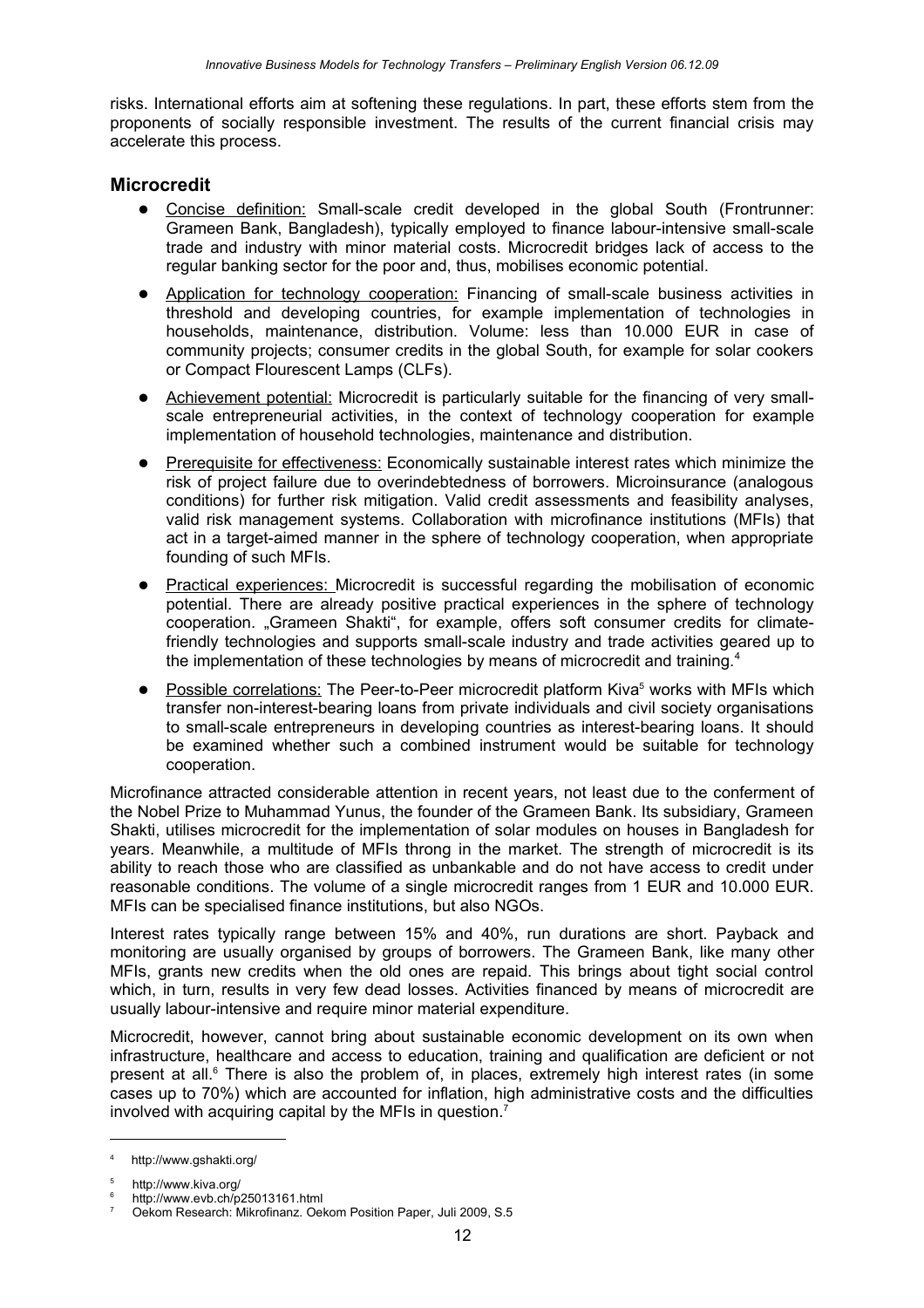Disproportionate interest rates can affect the application potential of microcredit for technology cooperation negatively. Success of technology cooperation also depends on midterm and long-term solvency of local partner entrepreneurs and companies and on their capability to prosper. Therefore. technology companies wishing to employ microcredit in technology cooperation projects should choose with care a MFI and collaborate with it. The interest rates of this MFI should be oriented towards sustainability. This applies both to financing of economic activities that are part of the project and to credits in the project's environment. It is advisable to take into account the national or regional rate of inflation when evaluating interest rates, the .real" interest rate may in fact be lower than the figures indicate. It should be possible that

### *Kiva – Peer-to-Peer Finance for Microcredit*

The Peer-to-Peer microcredit platform Kiva works with MFIs which transfer non-interest-bearing loans from private individuals and civil society organisations to small-scale entrepreneurs in developing countries as interest-bearing loans. Kiva allows MFIs around the world to post profiles of qualified local entrepreneurs on its website. Lenders browse and choose an entrepreneur they wish to fund. Kiva aggregates the loan capital and transfers it to a MFI, that disburses the money to the entrepreneur chosen by the lender.

It should be examined whether such a combined instrument would be suitable for technology cooperation. Also in this case, it is necessary to create appropriate risk management systems.

[www.kiva.org](http://www.kiva.org/)

microcredit debtors obtain positive accounts in credit in the long run in order to strengthen local purchasing power. Furthermore, microinsurance for loan loss should be available under advantageous conditions.<sup>[8](#page-12-0)</sup>

In case there is no suitable MFI present in the region, institutional investors may play this role or found special MFIs, so long as the asset managers of institutional investors are increasingly bound to invest in sustainable projects<sup>[9.](#page-12-1).</sup>

Another possibility would be the founding of special MFIs by already existing MFIs or joint ventures in developing countries. Appropriate education and training of students and interns from developing countries may bring about functioning banking systems in regions where there is a lack of them, led by executives who understand local environments.

# **Peer-to-Peer Finance**

- Concise definition: Intermediation of capital from private individuals
- Application for technology cooperation: Admission of investment from private individuals for businesses, joint ventures and projects. Investments from private individuals/retail investors are suitable for equity finance for SMEs in threshold and developing countries. Volume approx. 10.00 EUR – 50.000 EUR.
- Achievement potential: Admission of investment from private individuals can extend available capital and involve these investors with technology cooperation. Possible positive side effects are spread of awareness and growing support of technology cooperation which may in turn lead to improvements of framework conditions for climatefriendly business.
- Prerequisites for effectiveness: Assessments of credit, validity, also assessments of business models, feasibility analyses on site, creation of adequate infrastructures. When appropriate, collaboration with organisations on site which provide these assessments. Online platforms for coordination and information exchange. It should be possible for the investors to choose a company or a project that was assessed and rated. Ratings by professional organisations should be complemented by ratings provided by the investors based on their experiences with the borrower. Thus, trust can be established like in social networks (web 2.0). Legal and juridical frameworks have to be clarified, for example regarding taxation and liabilities.
- Practical experiences: Excepting very few examples like Kiva, Peer-to-Peer finance is up to now practically restricted to industrialised countries. In music business experience with Mezzanine finance (www.SellaBand.com)

<span id="page-12-0"></span>Oekom Research: Mikrofinanz. Oekom Position Paper, Juli 2009, S.2

<span id="page-12-1"></span><sup>9</sup> UNEP (United Nations Environmental Programme) Asset Management Working Group: Fiduciary Responsibility. Legal and practical aspects of integrating environmental, social and governance issues into institutional investment. July 2009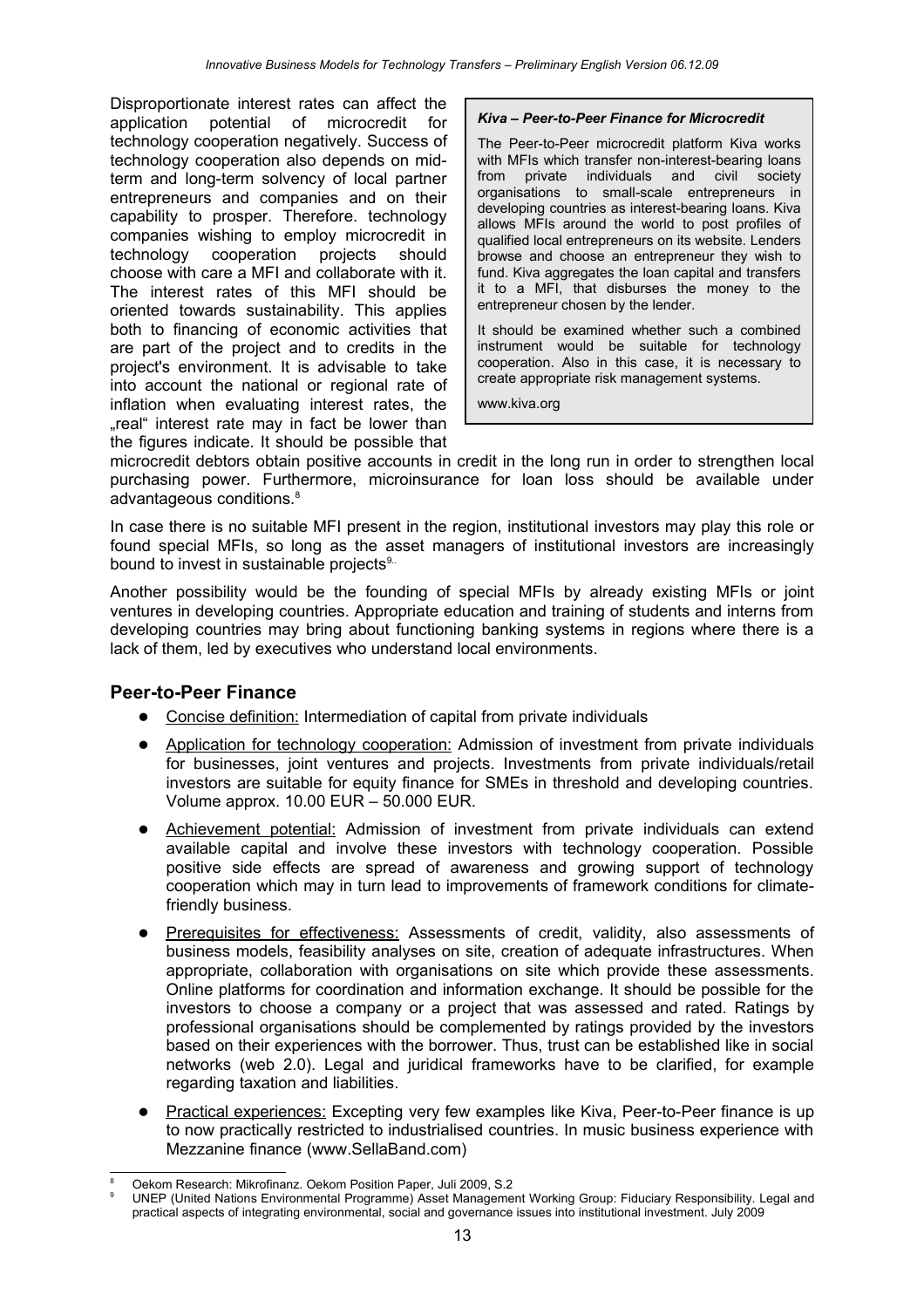(exemplified by Kiva), but also with Mezzanine finance.

Peer-to-Peer finance is a novel approach to intermediate credit between private individuals by employing modern communications technology. Credit intermediation is a service provided by companies that transact assessments of credit. Examples in indus-trialised countries are Zopa<sup>[10](#page-13-0)</sup> (Great Britain) and Prosper (USA).<sup>[11](#page-13-1)</sup> This instrument may facilitate company financing for SMEs in the global South. Private individuals may act as investors.

In industrialised countries, it is relatively easy for individual private investors to obtain the necessary informations about potential borrowers. In case of default, there are conventional means of response. Differences regarding legal, juridical and infrastructural framework conditions bring about initial difficulties for financing companies in the global South using this instrument. But admission of investment from private individuals can extend available capital and involve these investors with technology cooperation. Possible positive side effects are spread of awareness and growing support of technology cooperation which may in turn lead to improvements of framework conditions for climate-friendly business.

Admission of investment from private

Possible correlations: Peer-to-Peer finance can be combined with microcredit

#### **Small and Medium Enterprises Rating Agency (SMERA)**

SME Rating Agency of India Limited (SMERA) is a joint initiative by SIDBI (Small Industries Development Bank of India), Dun & Bradstreet Information Services India Private Limited (D&B) and several leading banks in the country. SMERA is the country's first rating agency that focusses primarily on the Indian SME segment. SMERA's primary objective is to provide ratings that are comprehensive, transparent and reliable. The ratings facilitate greater and easier flow of credit from the banking sector to SMEs.

SMERA's ratings are based on comparisons of SMEs, financial as well as non-financial aspects are taken into account. Parameters are dynamic and updated regularly. The costs of a first-time rating for a small company amount to 120 EUR, significantly bigger companies pay 190 EUR. Businesses that are not members of the official small entrepreneurs agency NSIC have to pay three times these amounts. Meanwhile. SMERA collaborates with 28 lieading banks and financial institutions.

SMERA also conducts ratings of MFIs that are based on their financial and social performance. In October 2008, SMERA's CEO advised Indian SMEs to realise that economic sustainability is the order of the day and recommended investments in sustainable technologies.

[http://smera.in](http://smera.in/)

individuals may in many cases suffice as equity finance for SMEs in the global South. The creation of special online platforms for matchmaking between potential investors and potential borrowers is recommendable. Without credit assessment on site, however, Peer-to-Peer finance (or allocation of venture capital) is not workable. Generally, investors will have to rely on local expertise. In any case it should be examined which infrastructure on site can provide valid assessments. Cooperations with MIFIs, NGOs or IFC offices are conceivable. An auspicious example is the  $\alpha$ Small and Medium Enterprises Rating Agency" in India, the first of this kind.<sup>[12](#page-13-2)</sup> Such ratings can be complemented by rating options for investors comparable to those in social networks.

<span id="page-13-0"></span><sup>10</sup> [http://p2pfoundation.net/P2P\\_Finance;](http://p2pfoundation.net/P2P_Finance)<http://uk.zopa.com/ZopaWeb/><http://www.entrepreneurcommons.org/> <http://onthecommons.org/content.php?id=2082>

<span id="page-13-1"></span><sup>11</sup> http://p2pfoundation.net/Prosper

<span id="page-13-2"></span><sup>12</sup> [http://smera.in](http://smera.in/)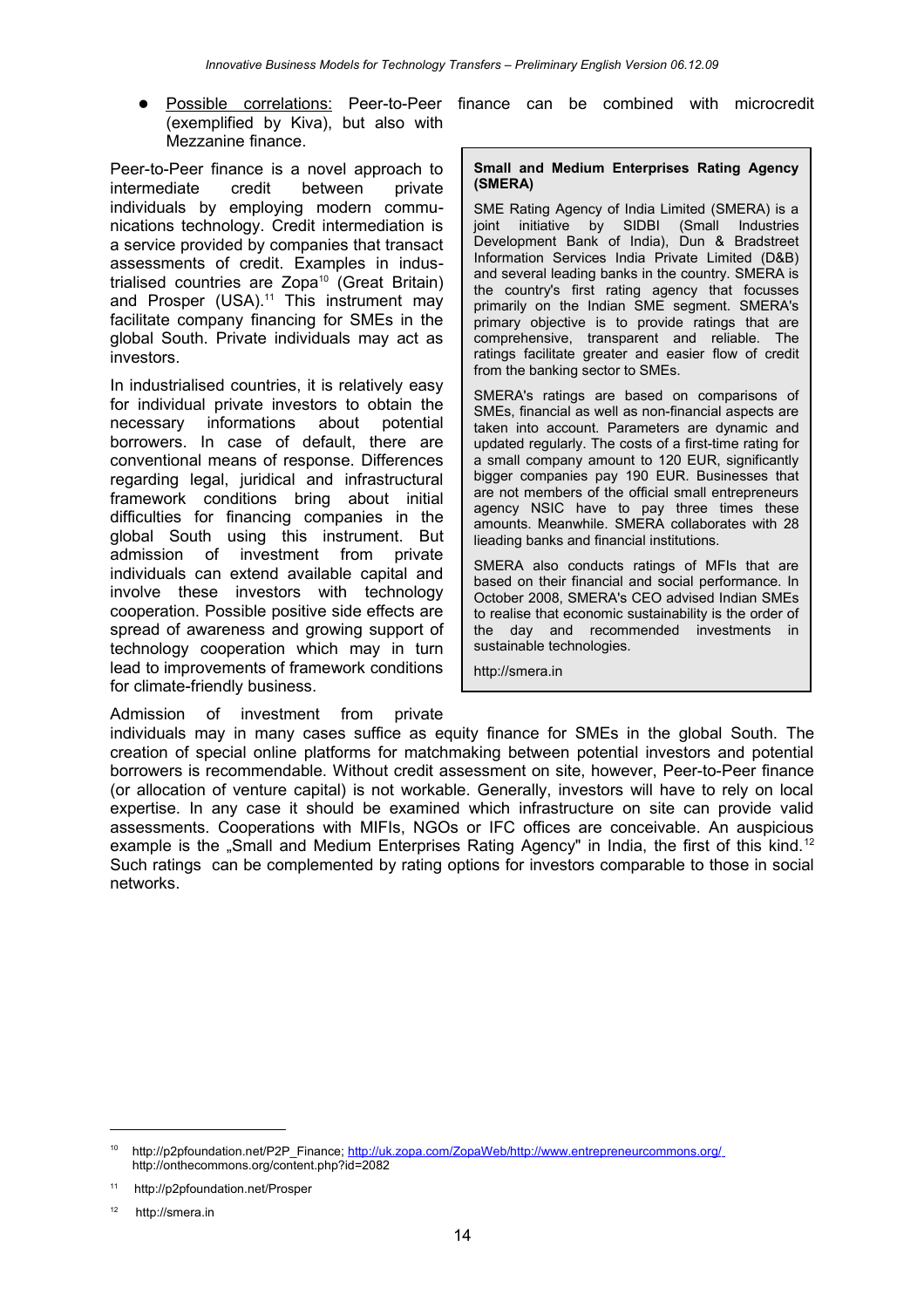# **Web 2.0 Cleantech Investment Forum[13](#page-14-0)**

- Concise Definition: Online platform for advancement of technology corporations with several tasks: matchmaking, information on all available public funds, presentations of service providers
- Application for technology cooperation: matchmaking between potential investors and potential borrowers, information on all available public funds, presentations of service providers
- Achievement potential: After modifying the initial proposal, this instrument can remove existing deficits: lack of contacts to businesses in target regions, knowledge deficits regarding these regions, lack of means to procure these informations. Additionally, this instrument may render accessible innovative financing models and initiate their practical application.
- Prerequisite for effectiveness: Public funding, at least for the initial phase
- Practical experiences: In other spheres of activities, platforms for matchmaking and information exchange are successful.
- Possible correlations: The platform can be used to pap financial instruments and initiate their practical application. Indirect correlations are possible regarding other measures and instruments directed at the removal of knowledge deficits and lack of contacts. The platform could also be connected to platforms for barter trade (vide complementary currencies) and peer-to-peer finance.

A web 2.0-based platform may serve for bringing together investors, public funding and climatefriendly technology companies. A user-friendly database should provide information on all relevant public funding programmes, if possible in all G20 countries. This would be particularly beneficial for SMEs. Furthermore, the platform should bring together private investors and technology companies (matchmaking). This, also, would be particularly beneficial for SMEs. The platform should also collect and bundle relevant informations that are available elsewhere (investment forums for climate-friendly technologies, Reuters, Bloomberg, Wall Street Journal...) and provide forums for initiating contacts and discussions. Additionally, the platform should provide opportunities for service companies in the sphere of climate-friendly technologies to present their services. Thus, these services would become better available.

Mid-term, independence from public funding could be attained by means of fees for intermediation, membership fees and advertising.

The platform as presented in the initial proposal by the Atlantic Initiative is only designed for companies in G20 countries. It has, however, the potential to advance technology cooperation. It could be combined with alternative financing models like Peer-to-Peer finance, barter platforms and instruments for knowledge exchange.

<span id="page-14-0"></span>This proposal was presented by the Atlantic Initiative in their report "Towards a Global Green Recovery – Supporting Green Technology Markets". Vide Kallmorgen, J.-F. et al.: Towards a Global Green Recovery – Supporting Green Technology Markets. Atlantic Task Force recommendations to the Policy Planning Staff of the German Federal Foreign Office, August 2009, p.11 f.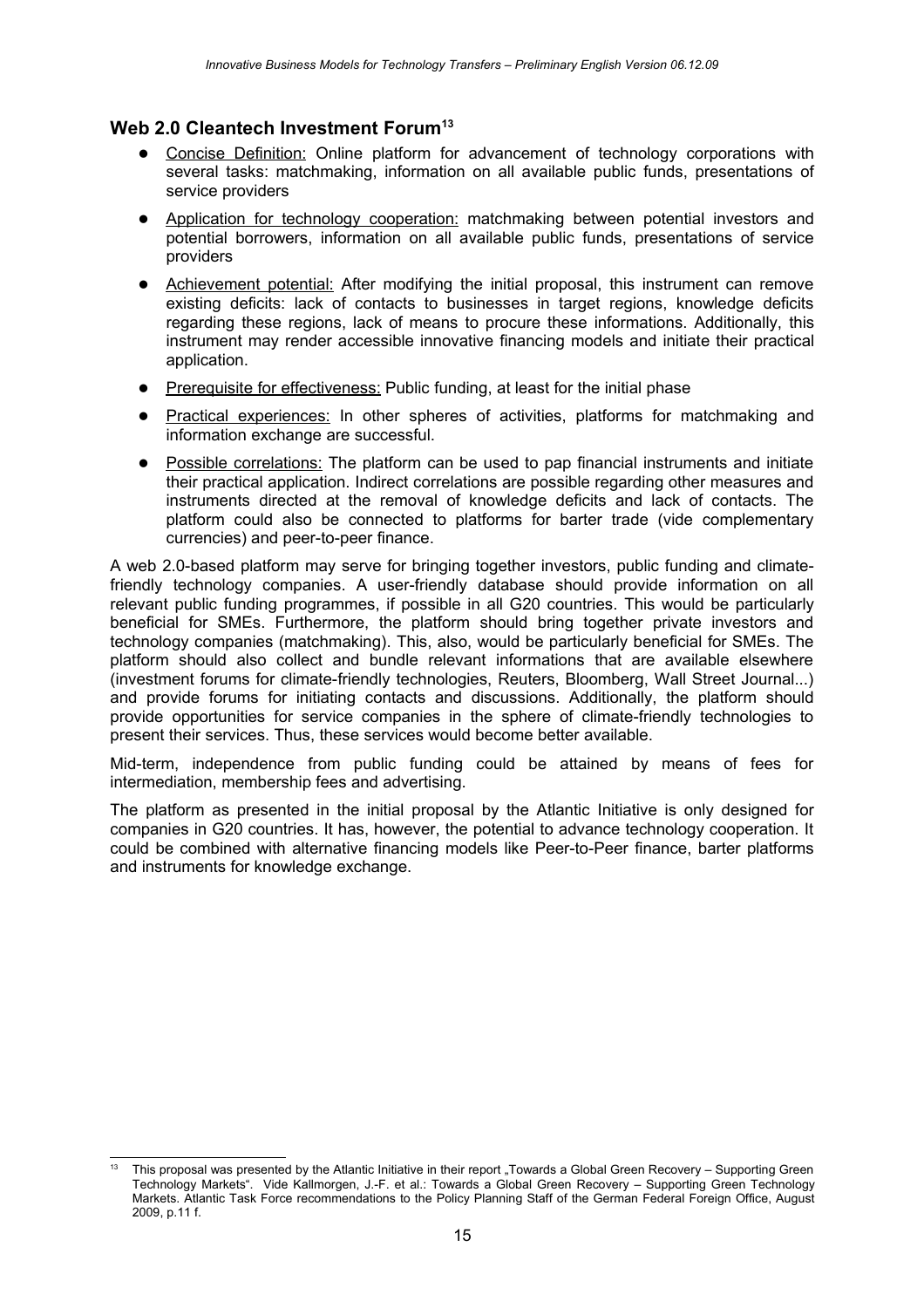#### **General Digression: Complementary currencies**

Complementary currencies are employed as an alternative to authorised mediums of circulation issued by public institutions, establish a closed money circuit and enable value added within this circuit. They are only accepted by participants of a given system. The specific medium of circulation may take the shape of cash (for example a local currency), book money (for example in barter clubs) or e-money. There are two groups of systems and models: local or regional currencies and barter systems.

**Local currencies:** Typically, local currencies are initiated in order to bind cash flow locally and thereby to advance the local economy. In most cases, local currencies are issued by non-banks, i.e. without creation of credit in the shape of loans. These local currencies can be swapped with national currencies. Some local currencies lose value over time in order to prevent hoarding and to encourage swift spending. Safeguarding circulation in this way is unnecessary in scenarios characterised by poverty because no hoarding will take place and the safeguarding mechanism demands further efforts that bring about costs. Local currencies that create credit in the shape of loans require a bank, this can be a local development bank. This bank can offer (interest-free) loans.<sup>[14](#page-15-0)</sup> In this case, the legal restraint to enable swapping with the national currency that is effective in most countries demands clear regulations. Such a local currency can advance the local economy substantially.

**Barter systems:** Barter systems can be divided into three groups. They do not only differentiate by different models, but also by size and volume. All barter systems have in common that they bring together participants and interlink them, the networking reduces their efforts and costs. In all barter systems, a complementary currency is emitted. This is the barter system's accounting unit. The smallest barter systems are usually called Local Exchange Transit Systems (LETS). Participants trade goods or services, the complementary currency serves as accounting unit. These participants are usually private individuals. The accounting unit can be coupled to the national currency, units of time, goods or units of energy. Payments-in or payments-out in

#### **The WIR-Bank**

A special case in the sphere of complementary currencies is the WIR-Bank in Switzerland. This model relies on specific characteristics of Swiss legislation which provide a facilitating framework for the WIR-Bank.

The WIR-Bank works like a barter system for Swiss SMEs but has the status of a bank. A barter system is basically an accounting platform, its complementary currency is not used beyond transactions of participants. The WIR-Franken (CHW) is practically a "local currency" used everywhere in Switzerland. Payments in CHW or mixed payments in CHW and the national currency (CHF) are possible, for example, in the retail sector and the catering trade. Additionally, the WIR-Bank offers loans, including investment loans, in CHW, like a conventional commercial bank does. For some years, these loans are accessible of private individuals. Because these credits stem from the WIR-Bank's creation of money, there are no refinancing costs. Accordingly, the conditions for borrowers are very favourable.

The credit business is the virtual motor of the WIR market. A borrower has to repay in CHW , therefore she has to procure CHW by business activities. There is no alternative as trading CHW for CHF, the national currency, is forbidden and severely sanctioned. The volume of money in circulation is facilitated by the fact that money cannot flow out of the closed system and its volume can be adapted by offering credits. While a conventional commercial bank relies solely on the registered securities of borrowers, the WIR-Bank additionally ensures that business activities of borrowers have a positive effect on the WIR economy. Thus, the WIR-Bank gains two-fold benefits from its credit business, namely these stimulating activities plus repayment and interest while the borrower enjoys the favourable conditions.

[www.wir.ch](http://www.wir.ch/)

official currencies is not possible in most cases<sup>[15](#page-15-1)</sup>, neither is swapping the accounting unit with the national currency.

Barter clubs like Trade Exchanges and Retail brokers are profit-oriented companies. They work like LETS but offer their services, i.e. non-cash accounting, to SMEs. Participating SMEs benefit from improved opportunities for outlet and procurement. Additionally some barter clubs offer intermediation of credits from cooperating banks. These companies are active on a regional or national scale. Their complementary currency is an equivalent of the national currency and equal to it in value.

The largest barter systems are supranational barter platforms. Unlike barter clubs, there is no formal membership. The benefits for participating companies are, in principle, those offered by the barter clubs, but these platforms transact significantly more voluminous dealings and their scope is much more diversified.

<span id="page-15-0"></span>Interest-free loans are typical for local currencies. There are a few exceptions. Notably, the loans provided by the Swiss WIR-Bank are not interest-free, although they are very favourable (typically 1%). The WIR-Franken (CHF), however, is the accounting unit of the WIR accounting system and, thus, strictly speaking, not a local currency although it basically functions as such in Switzerland. Vide the section on the WIR-Bank.

<span id="page-15-1"></span><sup>15</sup> There are a few exceptions. Some barter systems allow establishing a deposit by a payment in regular currency when a participant joins the system. Some barter clubs (retail brokers) disburse leaving members' deposits after a certain waiting period (for example three years). During regular participation such interactions are not allowed, trading accounting units for official currencies is also forbidden. An extensive expert report regarding legal aspects of complementary currencies focusing on Germany: <http://www.swschwedt.de/kunden/uckermark/projekte/gutachten.htm>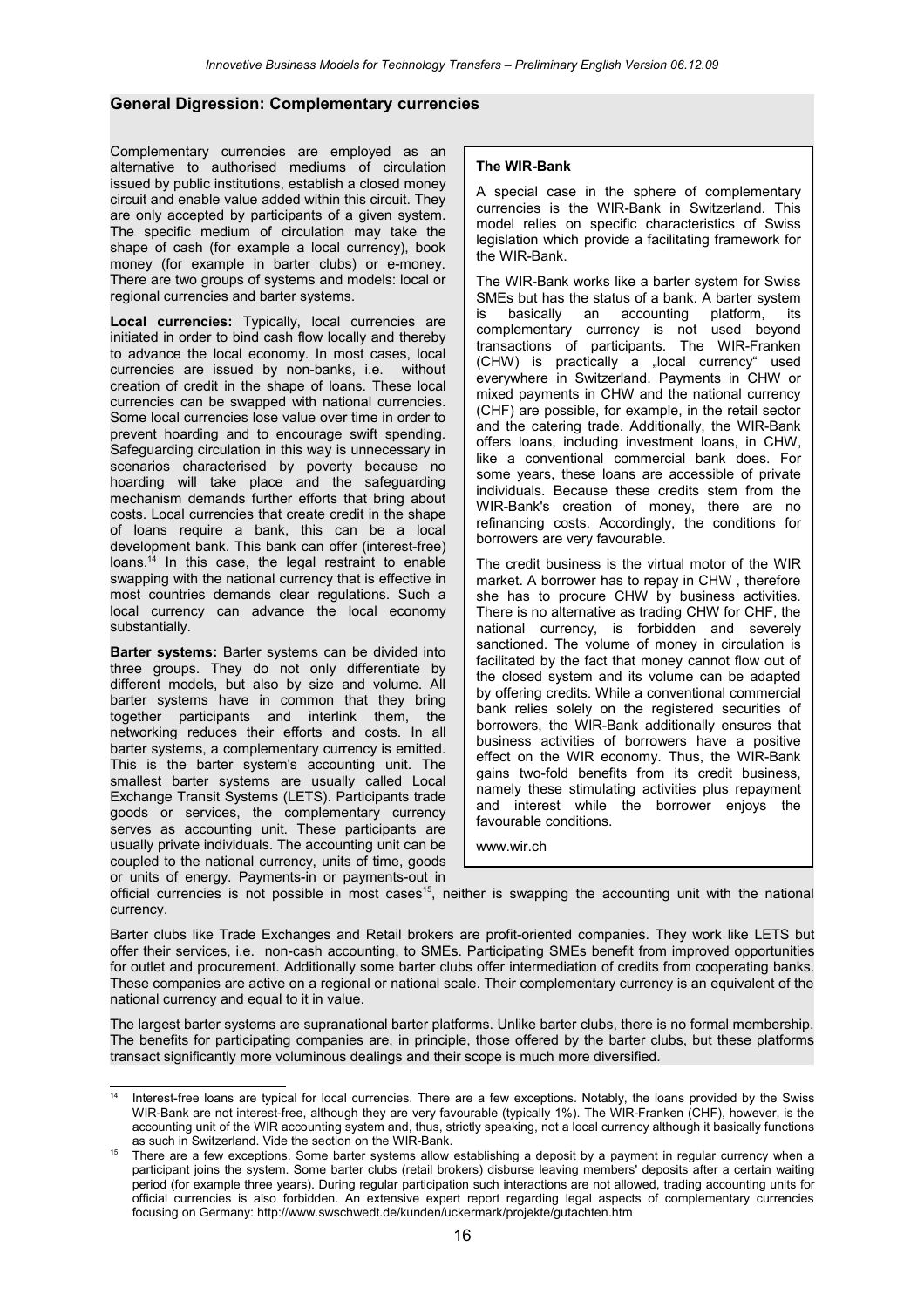Barter systems are not allowed to offer loans, swapping their complementary currency with national currencies is forbidden. Local currencies, on the other hand, are generally obliged to provide for this exchange. These are the reasons why both barter systems and local currencies are only suitable for specific groups of participants and do not show the capacity complementary currencies offer in principle.

### **Complementary currencies in the sphere of technology cooperation**

Although to date most regions of the world are directly interlinked with money-based economy, there are regions in which employing complementary currencies could be more culturally accommodating than the classical money circuit. Complementary currencies can attach themselves to local nonmonetary exchange systems, and can act as interface between these systems and the global system. Existing complementary systems in Japan exemplify that such systems can also be successfully employed in modern industrial societies. Accordingly, local traditions should be taken into account when considering the application of a complementary currency system in technology cooperation.

# **Local currencies**

- Concise definition: Local alternative currency complementary to the national currency. Local currencies can facilitate transactions when there is a lack of (regular) money, it can be used to pay for labour and services. These systems are interest-free.
- Application for technology cooperation: Bridging initial phases in regions characterised by lack of conventional money. If the local currency is issued by a bank, credit may be offered that may facilitate financing of small businesses and projects. For companies, local currencies provide favourable conditions for paying for labour and services and contributing to local value chains at the same time.
- Achievement potential: Restricted by legislation. The instrument can remedy local lack of regular money.
- Prerequisite for effectiveness: Established local currencies should be used. Initiating a local currency is generally not advisable in technology cooperation because establishing such a system takes considerable time.
- Practical experiences: Up to now, local currencies were not employed for technology cooperation.
- Possible correlations: A local currency emitted by a non-bank can be useful for technology cooperation projects if company financing is possible by other means but there is no sufficient market for goods and services in the region due to poverty. Local currencies emitted by banks are already employed in combination with microcredit at very low interest rates (Fortaleza/Brazil). Demand for capital may decline if businesses can pay for labour and services in a local currency. In these cases, economic sustainability is a necessity, i.e. there must be a local currency well-established on site so service providers and employees can make free consumer decisions. Correlations arise in the spheres of capacity building and knowledge exchange.

The main strength of local currencies consists of their ability to reduce local lack of financial means and to initiate circulation of goods, services and labour. If the local currency is emitted by a bank which offers loans, the creation of credit in a closed system facilitates guidance of economic activities by means of incentives, i.e, by target-aimed support of required activities. The closed system prevents that the created financial means drain off. An established local currency may provide incentives for businesses and skilled individuals to move into the region.

Local currencies are not restricted to the poorest regions of the globe, there are, for example, some established local currencies in Germany. Creation of credit in a closed system can be beneficial for technology cooperation projects. For example, loans in a local currency may lower the threshold for energy efficiency projects if both partner companies in the global south and their customers can access them. For the customers, the interest-free loan is attractive because of the mid-term cost reduction the project brings about. The implementing company can use the local currency at least for some transactions, it can repay its own credit by means of payments from customers.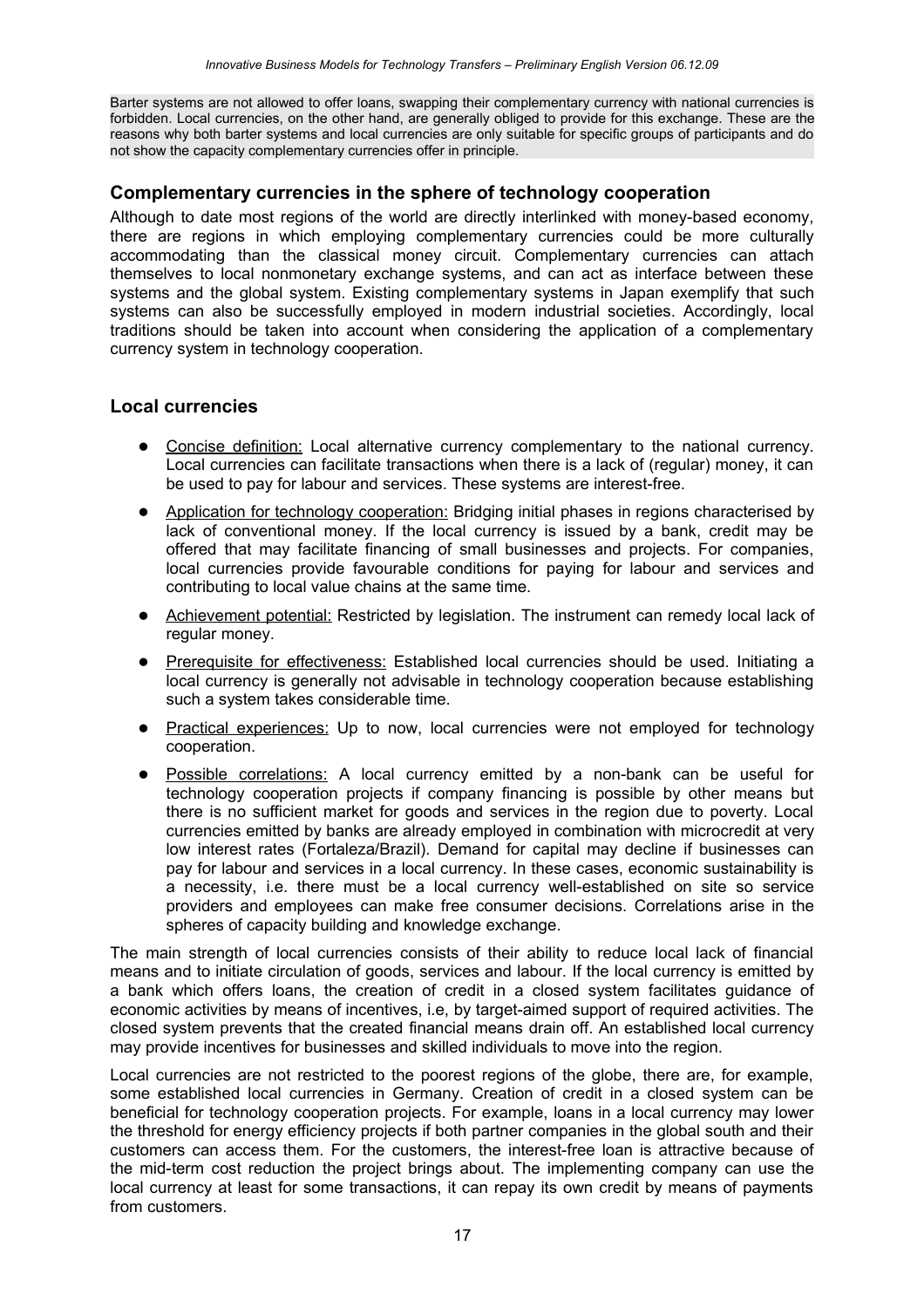Local partner companies in the global South have to reduce their costs, particularly if they are start-ups. At the same time, in many cases local purchasing power has to be created and advanced in order for these companies to operate in suitable environments. When there is an established local currency in the region, it can be used to pay for services and labour. If this is the case, the obstacle of having to procure the necessary amounts in a conventional way is reduced. Also cost for external finance may be reduced.

#### **Banco Palmas**

The Banco Palmas in the Palmeira precinct of Fortaleza/Brazil is a bank that emits a local currency. The bank offers credits in the local currency (interest-free) and in Brazil's national currency (interest rate 2%). For a fee of 1%, amounts in local currency can be swapped with the national currency (ratio 2:1). Stemming from a grassroots movement, the Banco Palmas operates a school (Palmatech) that imparts the concept of the bank to the local citizens and offers education and training.

The Banco Palmas succeeded in enhancing the circulation of goods in the region, this was further advanced by the creation of a brand (PALMA). The brand guarantees that the products were manufactured locally in an ecologically sustainable and socially acceptable way. In the bank's environment, the production activities it supports are organised in a way that advances transfer of knowledge and know-how. At a weekly barter fair, local citizens can offer their goods and services. The majority of financial transactions as well as payment of wages take place using the local currency.

[www.bancopalmas.org](http://www.bancopalmas.org/)

# **Barter Trade**

- Concise definition: Complementary currency systems for swapping that circumvent problems generated by the financial markets
- Application for technology cooperation: Barter trade is employed by companies in order to spare financial liquidity. Barter trade minimises risks arising from the financial markets. Additionally, barter systems bring together transaction partners and interlink them. This facilitates the use of barter platforms for matchmaking. This can be particularly beneficial for SMEs.
- Achievement potential: Supra-regional complementary systems can provide profitability in scenarios where this may not be possible otherwise. The larger the barter system is, the higher the probability that goods and services are offered that are useful for all participants. The existence of widespread barter systems and organisations (for example the International Reciprocal Trade Association, IRTA) is an advantage for employing barter trade in technology cooperation.
- Prerequisite for effectiveness: Removal of legal and institutional restrictions for participating SMEs in the global South.
- Practical experiences: Although barter trade is prevalent, there are no practical experiences regarding technology cooperation.
- Possible correlations: There is possible synergy with all instruments for matchmaking and interlinking, for example the "Web 2.0 Cleantech Investment Forum". Reliable rating agencies in threshold and developing countries are very advantageous. (vide SMERA).

Small regional barter systems (LETS) are generally not interesting for technology cooperation. An exception are LETS which use accounting units connected to climate protection, for example those that represent units of energy (Typically 1 kWh). A partner company in a developing country that implements mini- or micro hydro power technology could pay for services and labour by using coupons that represent energy generated by the hydro power plants. These coupons might serve as means of payment for other transactions in the region and so (like a local currency) remedy lack of financial means. In contrast to the national currency, these coupons will not leave the region. The company may spare its financial liquidity and lower its costs.

In the context of technology cooperation within weak economies, a proposal by the founder of the Japanese barter system WAT/I-WAT may be of interest. It describes the employment of an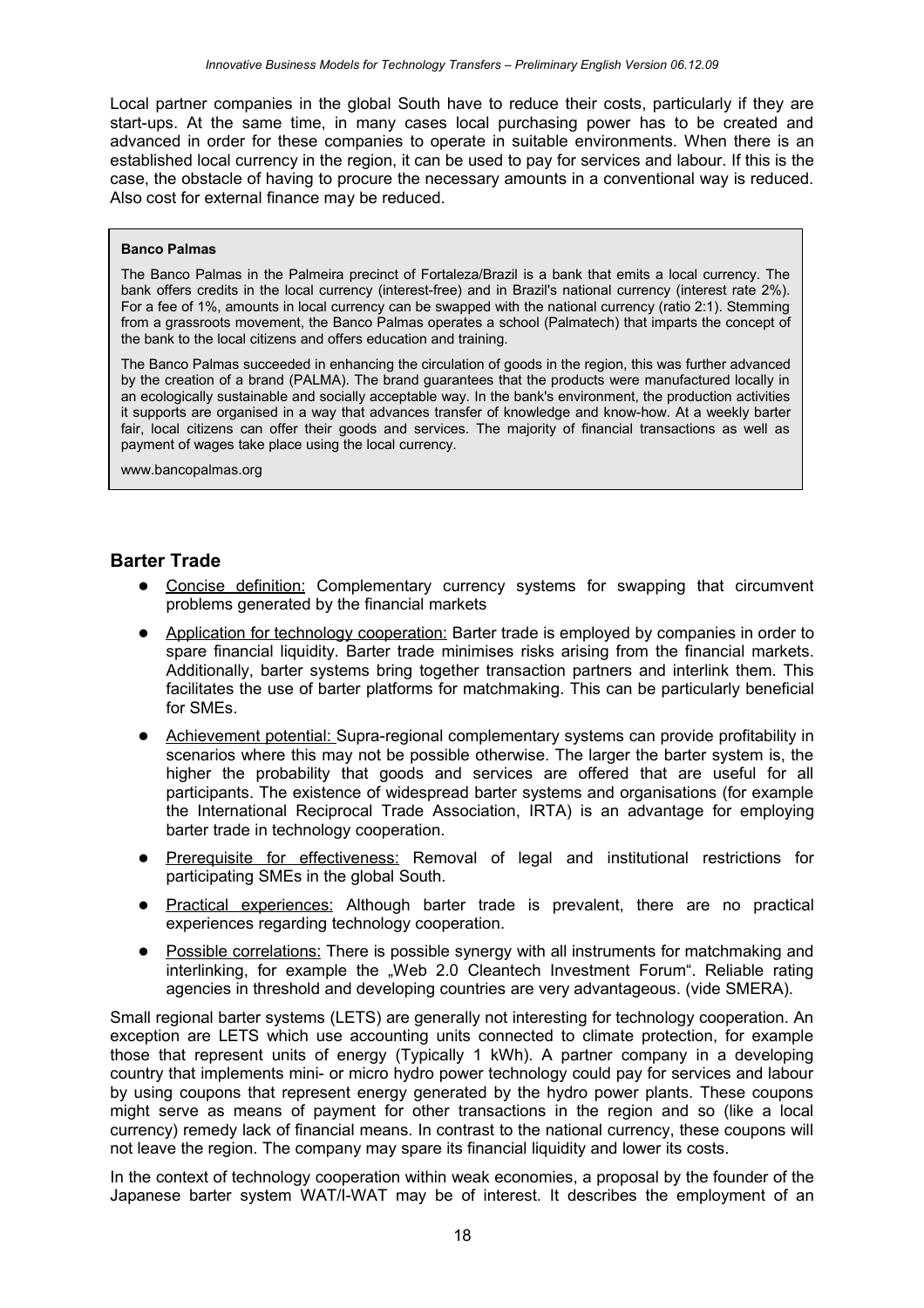energy-based barter system for economic reconstruction after a natural disaster.<sup>16</sup> An institution on site discharges three tasks: It hands over amounts in national currency to residents for the same amounts in the barter system's accounting unit, employs a workforce which is paid in the complementary currency and swaps those amounts of accounting unit it receives for national currency. Local fishermen, for example, would get equipment from the organisation and pay for it in complementary currency. Local traders could safely accept payments in complementary currency because the organisation would stand ready to swap it for national currency.

Besides of this more theoretical proposals, Barter systems which are driven by retail brokers can be directly employed for technology cooperation, particularly surpraregional systems. Supranational barter platforms can bring together companies from the global North and from the global South. SMEs may, thus, access international contacts. As the company that maintains the platform will be eager to gather as many transaction partners as possible, these platform may be beneficial for technology cooperation. There are, however, legal restrictions in some threshold and developing countries aimed at the support of the national currency that cause implicit access restrictions regarding barter trade. These restrictions should be modified.

New barter platforms, oriented specifically towards international transfer of carbon-efficient technologies and linked to existing barter systems may accelerate technology cooperation. A network of internationally recognised rating agencies in developing countries could significantly increase the proportion of participating SMEs in developing countries. Furthermore, models specifically designed to meet the requirements of SMEs like the Swiss WIR-Bank (since 1934) would be auspicious.

<span id="page-18-0"></span><sup>16</sup> Morino, E.; Suko, Y.; Takahashi, S.; Suzuki, T.; Saito, K.; Murai, J.: Peer to Peer Economics for Post Catastrophic Recovery. Proceedings of the 2007 International Symposium on Applications and the Internet Workshops (SAINTW '07) 0-7695-2757-4/07 IEEE, 2007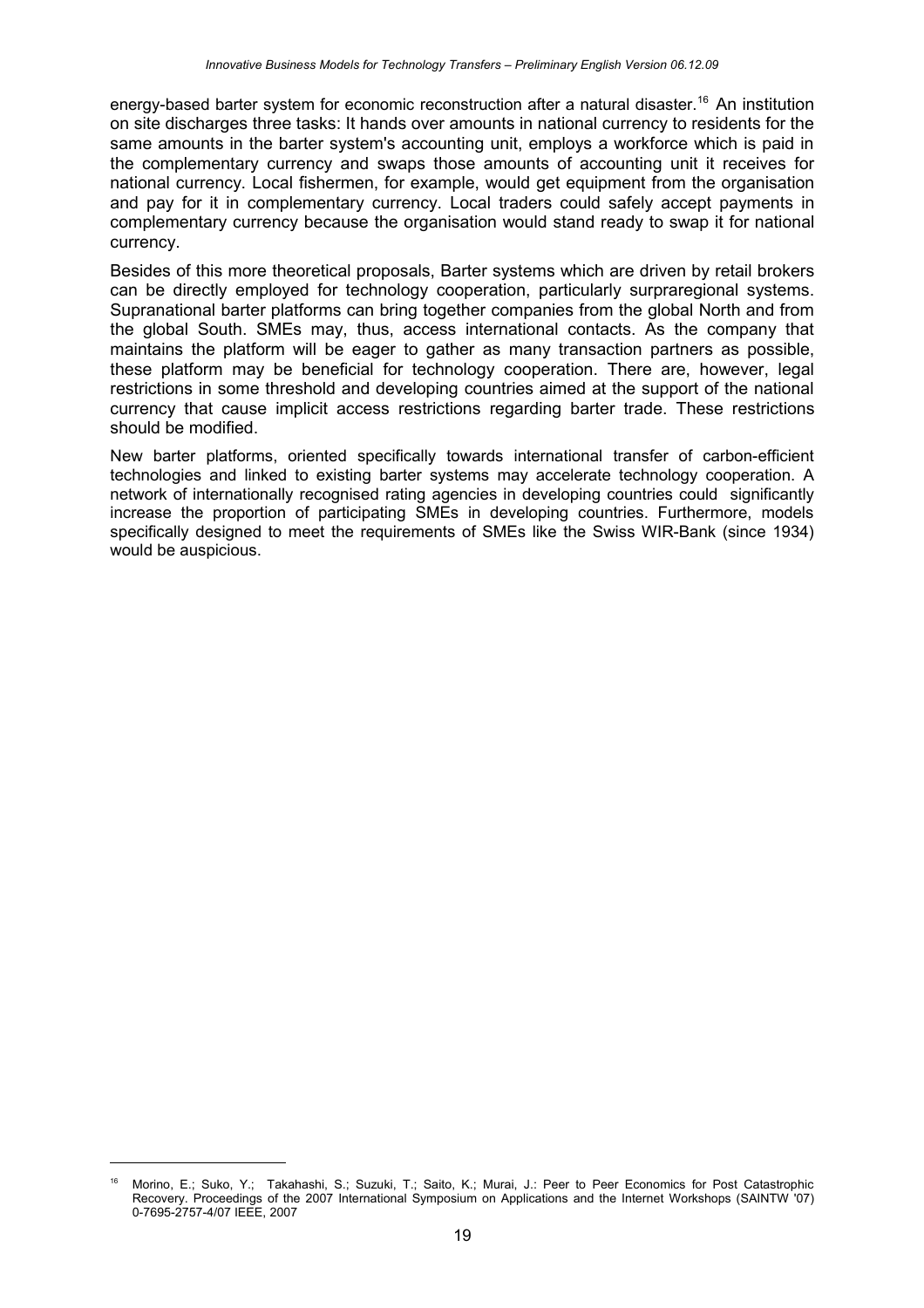#### **Financing of Business Transactions: Identified Need for Action**

1. Regulations, particularly admission restrictions of the capital market, should be modified in order to remove obstacles for investments in technology cooperation. The legislation should safeguard that only investments which serve global climate protection and creation and extension of sustainable economies on site are advantaged. The criteria should be elaborated by an independent expert panel consisting of experts from the spheres of global climate protection, development cooperation, finance, law and representatives of climate-friendly business. This expert panel should elaborate a framework monitoring, reporting and verification for projects. At the same time, bureaucratic obstacles should be removed and the formation of new ones should be avoided.

2. Investments in technology cooperation should be tax-supported. It would be desirable that such investments by private individuals would be tax-free.

3. In order to avoid that international cleantech business activities fail due to a lack of technical expertise in the banking sector, publicly funded independent institutions should be founded which provide this expertise. These institutions are needed in industrialised as well as in threshold and developing countries. Their task would consist of assessing technology cooperation projects in the planning phase and to draw up expert reports. These could be presented to banks and other financial institutions in order to guarantee technical feasibility and validity of business models. Project proposals should be submitted electronically and provide, besides all technical data and calculations, competent estimates regarding greenhouse gas emission reductions attainable by the project. The proceedings of this institution should be as unbureaucratic as possible and keep down transaction costs at the lowest possible level.

4. The public sector should participate in the founding of internet platforms for Peer-to-Peer finance specializing in equity finance for SMEs in developing countries. Likewise, the public sector should contribute to the creation of international barter platforms which facilitate the transfer of carbonneutral technologies. These platforms should collaborate with institutions on site that provide ratings of companies.

5. Representatives and institutions of the public sector should only recommend microfinance institutions (MFIs) that do not jam borrowers into debt traps. Microinsurance should be part of the standard supply of these MFIs. Institutions which also provide commercial credit suitable for the advancement of sustainable economies on site should be particularly supported. The public sector should either create special programmes providing microcredit for technology cooperation or financial means for institutions that already do so.

6. The lack of know-how regarding finance in many places must be counteracted. A suitable measure would be publicly funded capacity building. Addressees would be local financing sectors in the global South and those development organisations that do not already possess this knowhow. The founding of intergovernmental organisations (IGOs) for the advancement of private sustainable market economies is suggested. These IGOs should transact the capacity building and suitable programmes for the diffusion of business know-how. This may take place as "business workshops", but a "training of trainers" would be preferable.

7. Framework conditions for complementary currencies in the global South should be improved. Legal frameworks should be created for the advancement of banks for technology cooperation that utilise complementary currencies and combine generation of credit with barter accounting. These banks could be financed from the financial means the international community of states provides for the support of developing countries within the framework of a new global climate agreement. In this case, it should be arranged that the institution in charge is able to act in a target-aimed way, at pace and unbureaucratic.

8. "Regional Clean Tech Agencies" should be founded in the global South for advancing sustainable development. These agencies should support local cleantech SMEs by means of intermediation of credit and training, small-scale start-up funding and by interlinking them with other companies and potential investors. As the German paragon initiative XperRegio exemplifies, two employees and a small fund can contribute significantly to local sustainable development. In the initial phase, these agencies require public funding, but in the long run they can pay for themselves by means of gain sharing.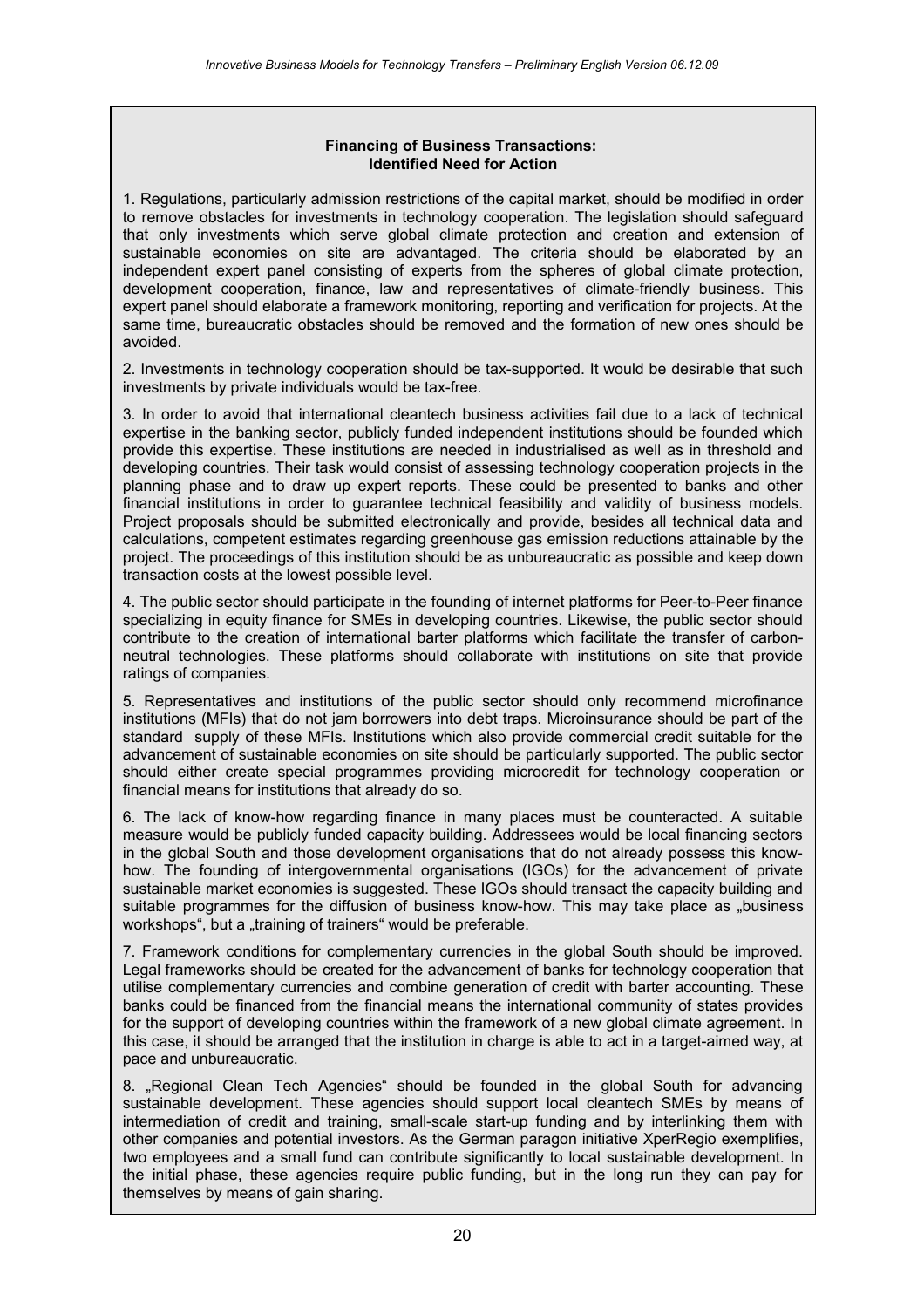# **Section II Cooperative Models of Innovation**

# **Summary**

Cooperative innovation models provide opportunities to tap unused innovation potential, even in regions into which no climate-friendly technologies were transferred yet. In this paper, the instruments Open Hardware and Technology Cooperation Commons are introduced. Additionally, incorporation of publicly funded RD&D and the concept of Open Community are discussed.

The Open Hardware model, already employed by companies and initiatives, should be utilised for technology cooperation under a viral GPL license. This model provides swift diffusion, local adaptation and collaborative further development of climate-friendly technologies. Technology Cooperation Commons are a cooperative innovation model for knowledge dissemination and capacity building in the spheres of technological knowledge (including basic knowledge), implementation and economy/business under a Creative Commons license.

There are possibilities for collaboration with growing and multiplying initiatives in the global South which maintain platforms for advancing technological innovation. A notable example is the Indian SRISTI Honey Bee Database.<sup>[17](#page-20-0)</sup>

Instruments and models

- The Open-Source Model Open Hardware
- Technology Cooperation Commons

# **Introduction**

In the sphere of technology cooperation, the necessary transfer of knowledge and know-how faces difficulties. Particularly SMEs lack the means to transact training programmes overseas, potential partner companies in the global South are likewise hampered by financial needs. The main barrier, however, is the lack of clear win-win scenarios that would motivate companies in the global North to share their knowledge.

In case conventional economic gains are initially unlikely for companies in industrialised countries, innovation gains are a viable alternative. Also in case technology cooperation does provide gains, innovation gains may be an attractive additional premium. In this paper, "innovation dividend" is defined as gaining additional knowledge by means of investing knowledge. Creative further development of a company's knowledge in new theatres of operations may be decisive for the development of marketable products. Furthermore, from the point of view of economic development it is clear that transfer and exchange of knowledge are essential for technology cooperation. Collaborative innovation models facilitate access to



The SRITI Honey Bee Database presents more than 100.000 technical ideas and innovations, at the most developed by private individuals, craftspersons and micro-entrepreneurs. There is already a SRISTI Techpedia.

SRISTI (Society for Research and Initiatives for Sustainable Technologies and Institutions), founded in 1993 to support of the Honey Bee Network, furthers Indian grassroots innovators, protects their innovations and advances the diffusion of these innovations by means of the database and a newsletter available in seven languages.

[www.sristi.org/wsa](http://www.sristi.org/wsa/) [http://www.techpedia.in](http://www.techpedia.in/)

knowledge, which, in turn, facilitates and accelerates capacity building and reduces its costs.

Alleged panacea like the demand for one-size-fits-all and tightened protection of intellectual property rights (IPRs) in the global South or for the compulsory suspension of patents for global climate protection will not solve the problem. Important core technologies like basic wind and

<span id="page-20-0"></span>http://www.sristi.org/wsa/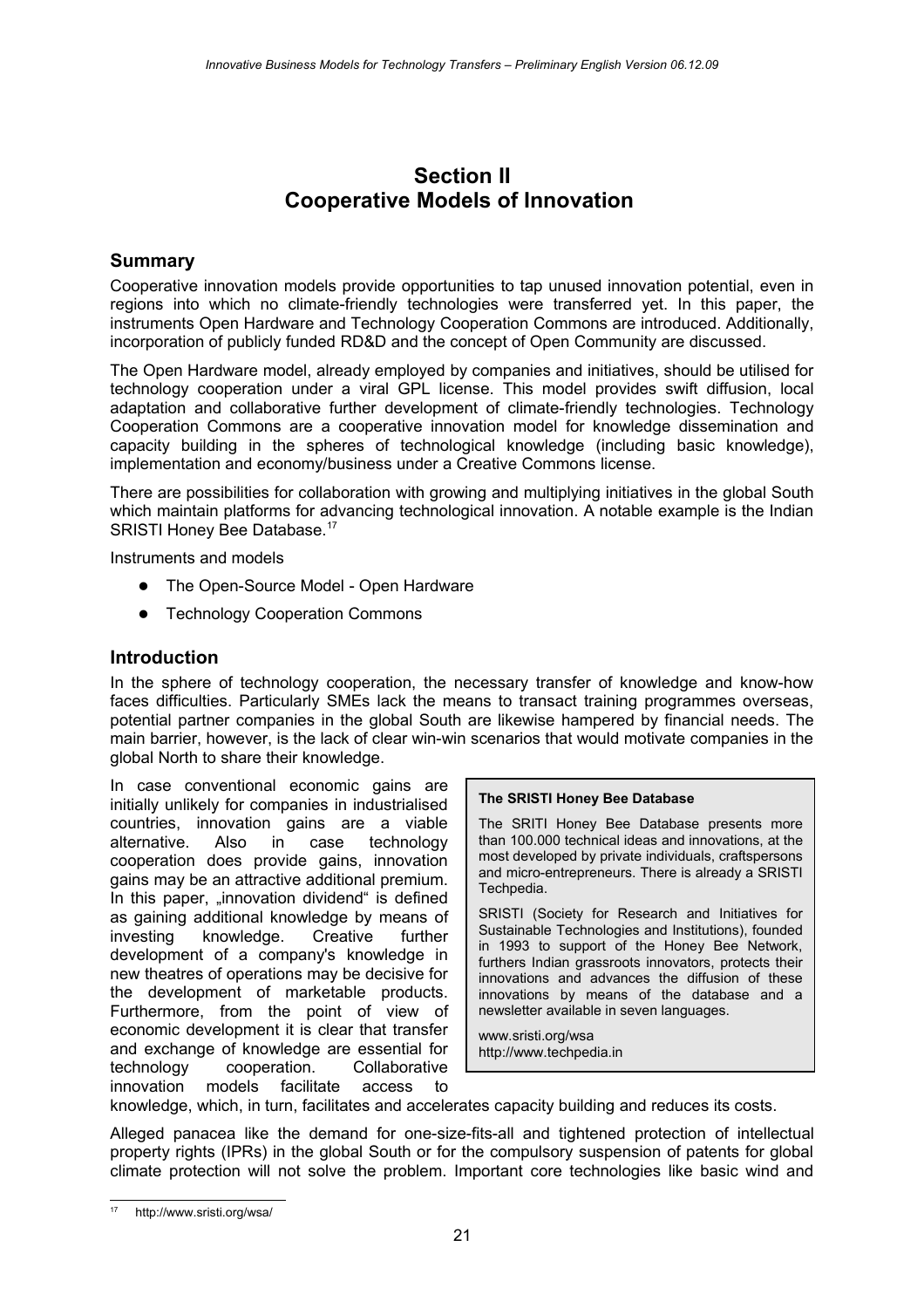photovoltaics technology are no longer protected by patents.[18](#page-21-0) They are already points of origin of independent technology development in threshold and developing countries. The participating companies have become serious competitors for businesses in industrialised countries. Some stakeholders, however, point out that the international dispute on IPRs even hamstrings the use of technologies no longer protected by patents in developing countries.<sup>[19](#page-21-1)</sup> The AWG-LCA's Revised Negotiating Text<sup>[20](#page-21-2)</sup> exemplifies the multiplicity of positions regarding the issue of IPRs in the context of the international climate negotiations. It is likely that the growing pressure brought about by the shortcomings of the negotiations in this respect will cause more urgent calls for solutions. Technology companies in industrialised countries should briskly not only propose innovative solutions but also implement them in order to tap innovation potential and to help shape the international debate. Collaborative innovation models may be the key to accomplish this.

The are already initiatives in the global South that use collaborative innovation models and maintain platforms for advancing technological innovation. In Africa, for example, the Open Source movement is growing, $21$  and Open Hardware initiatives<sup>[22](#page-21-4)</sup> are founded. Pilot projects demonstrate that also in Africa users can cheaply access the internet from rural regions, even if the existent energy supply is deficient.<sup>[23](#page-21-5)</sup> Thus, a prerequisite for regional as well as supranational collaborative innovation models, namely access to internet platforms, is compliable.

These examples demonstrate that utilising collaborative innovation models provides opportunities for cooperation with comparable initiatives in developing countries. It may prove beneficial for technology cooperation to access the knowledge of grassroots innovators in the global South regarding local needs and conditions.

The instruments proposed here represent various options for cooperation. Open Hardware, for example, is an option for companies and grassroots innovators to gain knowledge from collaboration. It dies not constitute a compulsion for giving away innovations. Collaborative innovation models are to create possibilities additional to conventional sales channels. Thus, they extend business options.

Such instruments could become more efficient and more economically attractive if publicly funded institutions, particularly universities, would participate in them. For these institutions, a multitude of tasks and projects would arise. Technology companies active in technology cooperation would more benefit from the innovation capacities of the public sector. This might be an additional incentive for taking the risks of participating in Open Hardware and Commons-based activities. Non-technical departments like African studies, Chinese studies, Cultural and Social Anthropology could also participate and employ their specific knowledge.

In principle, every company, every institution and every individual able to do so (or willing to become able to do so) should be allowed and encouraged to participate. This may have numerous advantages, for example for the participating technology companies that may get access to self-taught qualified professionals connected to technology-oriented communities. Concerning competition, companies collaborating with communities should be able to gain clear advantages from being known there as well as from "insider knowledge". Furthermore, participating technology companies in industrialised countries may get into contact with developers in threshold and developing countries. They may be won over as partners or employees. New business opportunities in the sphere of consulting may also emerge.

<span id="page-21-0"></span><sup>18</sup> Barton, J. H. (2007) Intellectual Property and Access to Clean Energy Technologies in Developing Countries: An Analysis of Solar Photovoltaic, Biofuels and Wind Technologies. ICTSD Trade and Sustainable Energy Series Issue Paper No. 2 International Centre for Trade and Sustainable Development, Geneva, Switzerland

<span id="page-21-1"></span><sup>&</sup>lt;sup>19</sup> Global Climate Network: Breaking through on technology. Overcoming the barriers to the development and wide deployment of low-carbon technology. Global Climate Network discussion paper no.2, 2009, p.19

<span id="page-21-2"></span><sup>20</sup> FCCC/AWGLCA/2009/INF.1, 22 June 2009, pp. 146

<span id="page-21-3"></span><sup>&</sup>lt;sup>21</sup> http://www.netzpolitik.org/2009/digitale-entwicklungen-und-open-source-software-in-afrika/<br><sup>22</sup> http://www.usiasless.africe.org/

<span id="page-21-4"></span><sup>&</sup>lt;sup>22</sup> http://www.wireless-africa.org/<br> $^{23}$  http://www.it46.oo/indox.php.IT

<span id="page-21-5"></span><sup>23</sup> <http://www.it46.se/index.php>IT+64: ZittNet – Fantsuam Foundation's Community Wireless Network – How to set up a rural Wireless Internet Service Provider in Africa.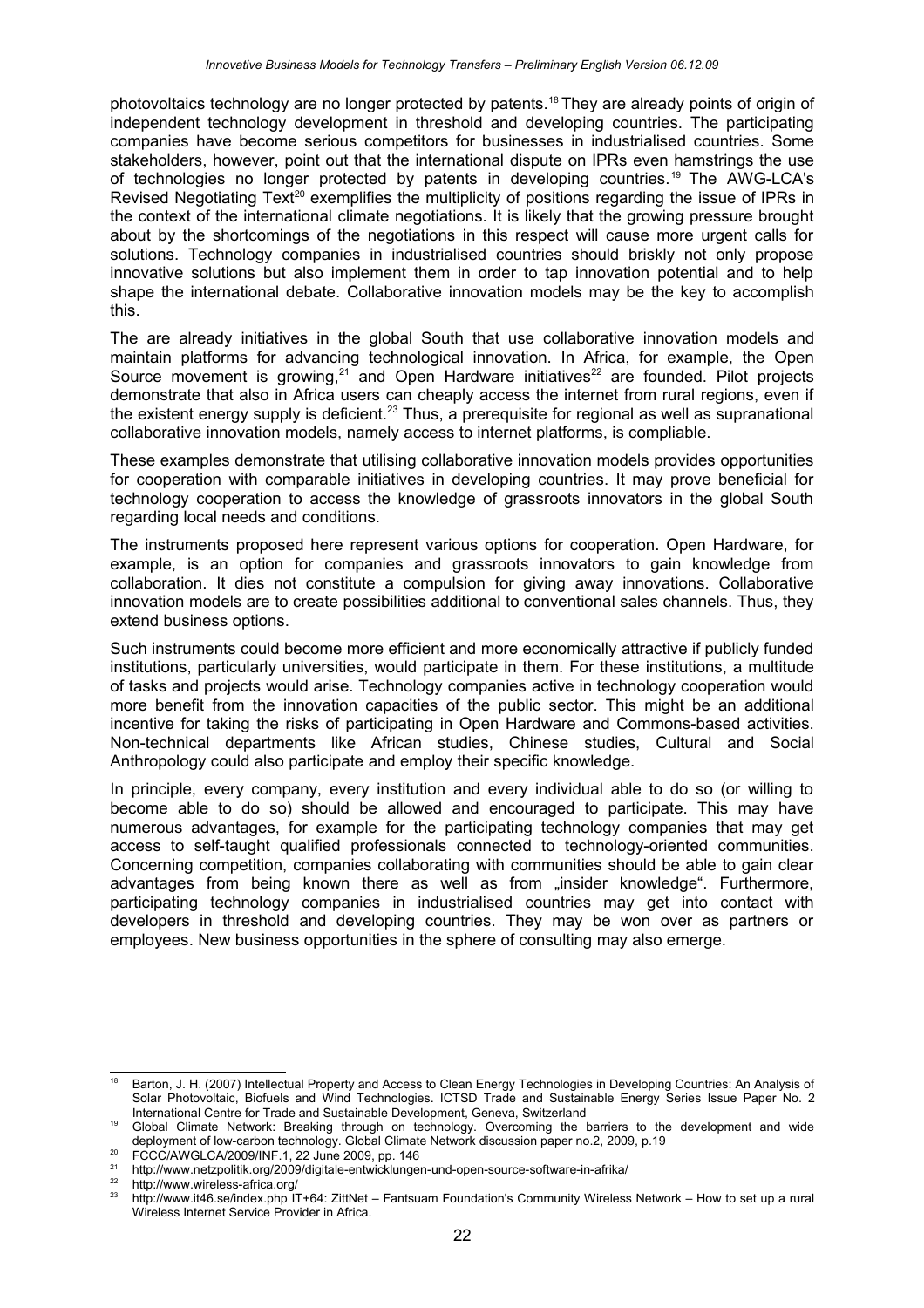# **The Open-Source model – Open Hardware**

- Concise definition: Analogous to Open Source Software, Open Hardware is a community-based development instrument for technologies. A viral GPL (General Public License) facilitates implementation and further development of technologies.
- Application for technology cooperation: Adaption of technologies to local conditions, steady further development of technologies, cost-effective involvement of many co-developers.
- Achievement potential: Adaption of technologies can be transacted by those who know local conditions best. The viral GPL license allows commercial use of technological knowledge and know-how under the condition that further developments are accessible under the same conditions and the same license. Innovations and discoveries by grassroots innovators, also in the global South, can be utilised. Codevelopers pass through an "unofficial apprenticeship". Also, technologies that are not marketable can be utilised. Participating technology companies can access the capacity of developer communities. Peer-to-Peer-assessment safeguards high quality.

South.

### **Web Initiatives for Open Green Technologies**

#### www.e5.org/opensource-cleantech

e5 in cooperation with the Center for International Environmental Law (CIEL), the International Centre for Resource and Energy Efficiency (SAT-iCREE) and the newthinking communications GmbH expedites since 2008 the build-up of a Clean Tech database by employing the Open Source model. Furthermore, e5 interlinks Clean Tech companies, research institutes, actors from the Open Source movement, legal experts and development organisations by providing opportunities for exchange of ideas and by hosting events in order to harness collaborative models of creativity.

#### www.akvo.org

Akvo - Platform for projects and donors on water and sanitation, Akvopedia: open database on smart and affordable water and sanitation technology, open to be contributed, edited and used

#### www.apropedia.org

Apropedia Foundation - Open Sustainability Network: Website with wiki and forum on open sustainable hardware and related projects

#### www.csposi.org

Concentrated Solar Power Open Source Initiative (CSPOSI) - Project Archimedes: hybrid thermal solar collector for distributed power generation and water purification; Software and electronics hardware for concentrated solar power under GNU General Public License (GPL)

#### www.goodstove.com

Good Stove - Cost and energy efficient stoves for the use in developing countries

#### www.energytower.org

Solar Heat Pump Electrical Generation System - SHPEGS - open concept for a renewable base load power station for moderate climates, based on solar and geothermal heat

- Prerequisite for effectiveness: Clarification of legal and juridical framework conditions, design of a valid business model for a Open Hardware platform, investment in the development of the database, public funding for this, international interlinking of Open Hardware initiatives, creation of suitable public environments, involvement of publicly-funded RD&D. The problem of deficient protection of innovations in many countries of the global South has to be solved, for the benefit of technology companies from the global North as well as for the benefit of innovators in the global
- Practical experiences: Numerous positive experiences in the sphere of Open Source software, sporadic experiences regarding Open Hardware
- Possible correlations: In the spheres of knowledge transfer and capacity building, also with initiatives for development cooperation. Cost reduction due to Open Hardware may facilitate proliferation of start-ups. Peer-to-Peer assessments, like in Open Source software development, can facilitate validation of businesses and projects.

The success of Open Source software development brought about the appearance of similar initiatives in the sphere of Open Hardware<sup>[24](#page-22-0)</sup>. Utilisation of Open Hardware for global climate protection attracts growing interest. To date, e5 initiates an Open Hardware project.

<span id="page-22-0"></span>Examples for existing Open Hardware projects, databases and communities: http://www.e5.org/modules.php?op=modload&name=PagEd&file=index&topic\_id=0&page\_id=57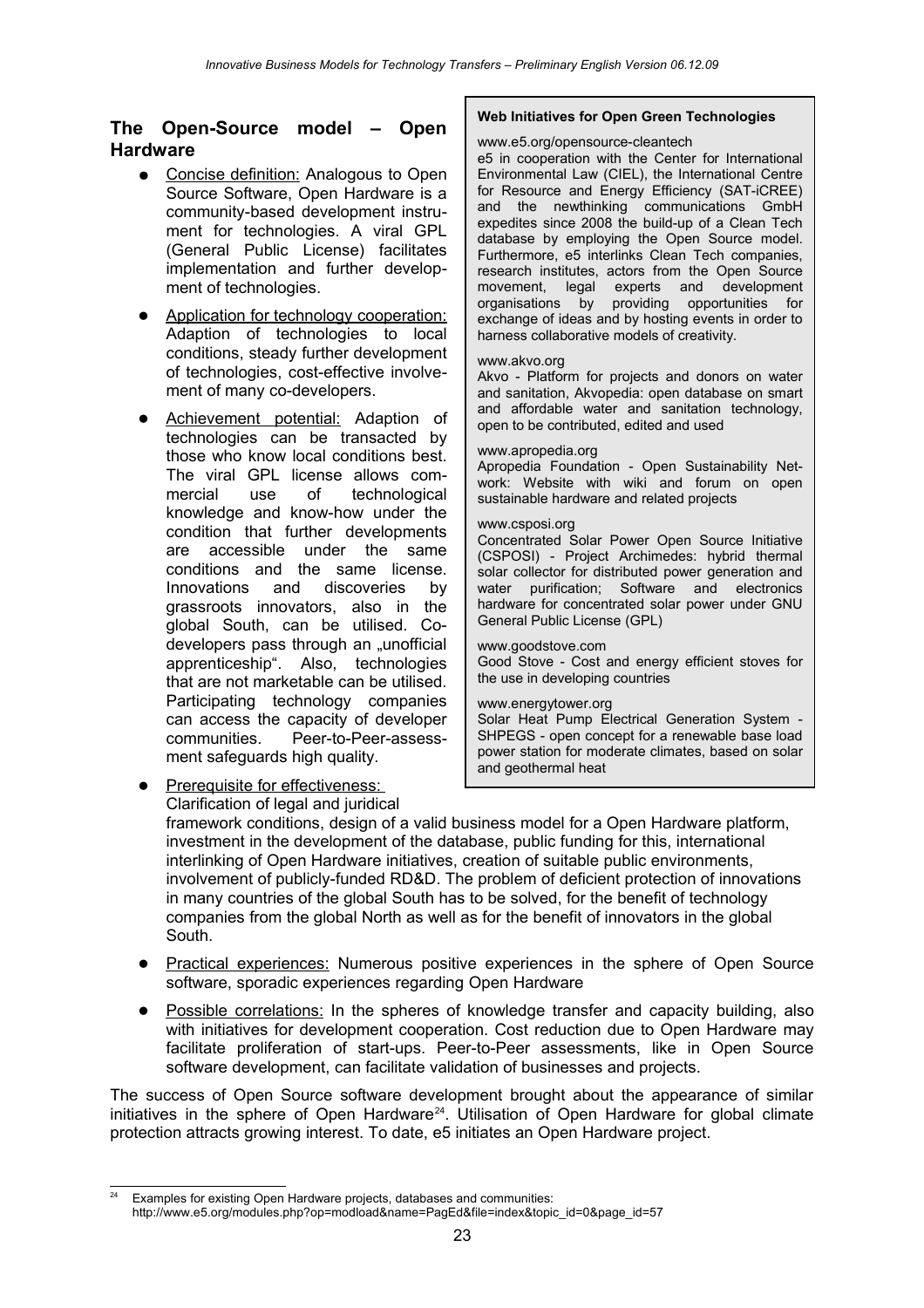The characteristic strengths of Open Hardware are the following:

Generally, Open Hardware projects do not only make patent documentation accessible, they also provide information on design, components used, software codes and descriptions of development steps. This information packets are, in turn, extended by the communities and their further developments. The development of a given technology, thus, becomes intelligible for others and facilitates implementation, adaptation and further development of the technology.

Open Hardware is "viral", i.e. the model incorporates, by means of its characteristic licenses (for example the GNU public license GPL<sup>[25](#page-23-0)</sup>), every innovation based on the original technology under this license. Thus, further innovations are accessible under the same conditions. This is important if a steady circuit of feedback and further development is desired. Analogous to companies that cooperate with Open Source communities, the innovation gain of participating technology companies may rise the faster and the more diversified the process of further development is. Peer-to-Peer review safeguards the characteristic high quality of Open Source software and will likely do the same in Open Hardware development.

Active participation in an Open Source or Open Hardware community is comparable to an unofficial technological apprenticeship that is practically costless for those who provide knowhow. "Local Champions" and cooperation partners in the global South can improve their expertise as well as participating technology companies in industrialised countries. Furthermore, Open Hardware facilitates supranational or even global exchange of knowledge and experiences as well as networking effects. The intensity of the innovation stimulus is not predictable and unratable.

Open Hardware is an interesting option for technology companies in industrialised countries also because of new possibilities to utilize technologies unsuitable for the market. Advantages are also conceivable regarding technologies that can be easily imitated and are components of technologies fit for the market. In these and similar cases, the common innovation dividend provided by Open Hardware may bring about the development of new marketable products. The expenditure, however, is minimal. At the same time, these platforms can be used for establishing contacts between companies in different hemispheres. These contacts, in turn, may become points of origin for technology cooperation projects.

A difficulty encountered in the initiation phase of such an innovation model is lack of knowledge among investors regarding cooperative models. Only when business models are fully developed, clear criteria for businesses will be discernible when, depending on market penetration and state of development, a decision for a viral license is advisable. This is another reason why technology companies should participate in the development of this instrument. As an alternative or additionally to a full GPL licence, commercial license can be employed that allows patenting and licensing of further developments but grants a share of all gains to the original patent holder. This would enable technology companies with small production capacities to market their technologies globally and particularly foster SMEs. A part of these gains would be withheld by the platform for covering costs and creating funds for the advancement of technology development.

A step-by-step realisation of the instrument is conceivable. Even if technology companies in the initial phase only contribute technologies unsuitable for the market, it is possible that the model succeeds. Potential candidates are also technologies which are no longer protected by patents – e.g. many patents for the use of renewable technologies are expired. In contrast to so-called "patent databases", Open Hardware enables a return flow of further development and options for cooperation. Such an initial phase may already be beneficial for technology cooperation. At the same time, it facilitates building of trust, objectification of the debate and gaining insights which may be used to improve the instrument.

<span id="page-23-0"></span><sup>25</sup> <http://www.gnu.org/licenses/gpl-3.0.html>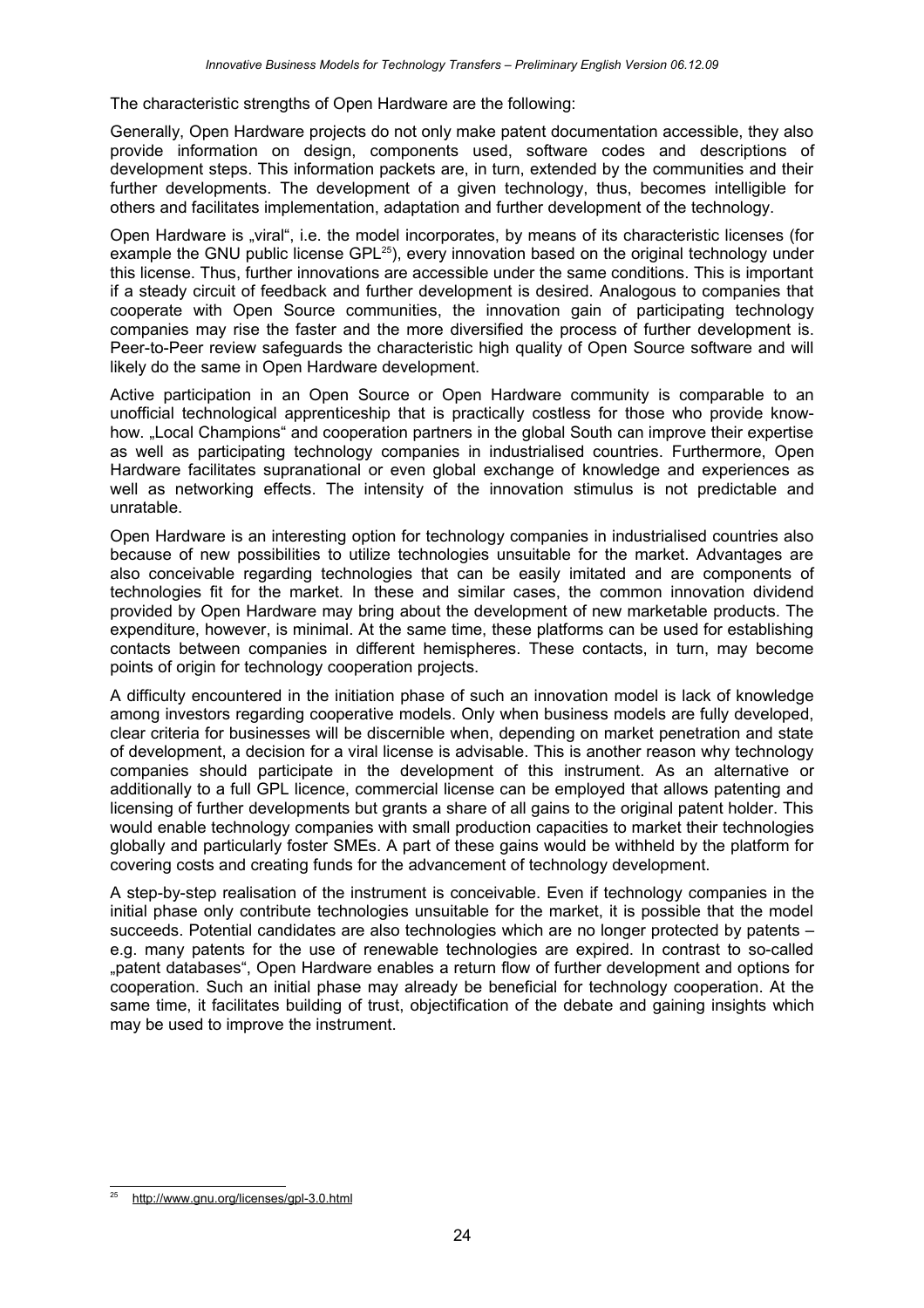# **Technology Cooperation Commons**

- Concise definition: Imparting of knowledge and knowledge exchange on a global plane by means of web 2.0 platforms and and a Creative Commons license fur advancing technology cooperation.
- Application for technology cooperation: Overcoming of cultural, language and knowledge barriers,imparting of knowledge and knowledge exchange in the spheres of climatefriendly technology and business.
- Achievement potential: Technologies have to be adapted to local conditions, private business activities have to be integrated in cultural and social environments. In order to be effective, local "forms" of technologies and business have to be developed locally. A prerequisite for this is access to knowledge and know-how. The instrument facilitates this and also enables interlinking and exchange between technology cooperation projects and their participants world-wide.
- Prerequisite for effectiveness: Clarification of legal and juridical framework conditions, public funding, creation of suitable public environments, involvement of publicly funded RD&D.
- Practical experiences: Web 2.0-based knowledge and communication platforms and Creative Commons are successfully employed in diverse spheres of activities and knowledge, but up to now not in the sphere of technology cooperation.
- Possible correlations: Interlinking with all models for capacity building and knowledge transfer are possible. Open Hardware or the Web 2.0 Cleantech Investment Forum would benefit from this instrument, and vice versa. The instrument may facilitate startups in the global South, instruments proposed in this paper (Section I) may be employed to finance them.

Cultural and language barriers are potential obstacles for technology cooperation. Language barriers alone<sup>[26](#page-24-0)</sup> may be an obstacle for potential technology entrepreneurs or grassroots developers in developing countries as basic English, for example, does not suffice to impart complex technological information. Open Source platforms for technical texts that provide basic knowledge ("How does wind power work?") up to very complex information could produce relief. Students and scientists from developing countries could provide translations under Creative Commons licenses and would, thus, contribute to the sustainable development of their countries. When translations into the main languages of

#### **GNU/LinEX: Open Source enables regional software**

A European example for overcoming cultural and language barriers by means of cooperative innovation systems is the development and diffusion of a GNU/Linux system (GNU/LinEx) in the Extremadura in Spain, a region characterised by poverty. The interface of GNU/LinEx uses the local language and icons are designed along local motives, for example a mythical bird known for its swiftness for the internet browser. More than 70.000 users without prior computer experience gained access to modern communications technologies due to this local software.

www.linex.org

a developing country are accessible, the barrier for translations into local languages is much lower. Documents under Commons licenses may be printed, copied and diffused in order to reach those who have no access to modern communications technologies. For businesses and project personnel on site it is easier to write reports on technological developments, problems and so on in their own language. If these reports also find their way to the translator communities of the Technology Cooperation Commons, local experiences can be utilized globally.[27](#page-24-1) In the sphere of Open Source software, this response process as well as communication among users work very well.<sup>[28](#page-24-2)</sup>

<span id="page-24-0"></span><sup>&</sup>lt;sup>26</sup> Karubi, N.: Development, Micro-Credit and Women's Empowerment: A Case Study of Market and Rural Women in Southern Nigeria, Canterbury 2006, pp.22

<span id="page-24-1"></span><sup>&</sup>lt;sup>27</sup> A Creative-Commons license suitable for Technology Cooperation: Attribution – Noncommercial – Share-alike. http://creativecommons.org/licenses/by-nc-sa/3.0/

<span id="page-24-2"></span><sup>&</sup>lt;sup>28</sup> http://ubuntuusers.de/ See also: Ghosh, R.: Study on the Economic Impact of Open Source Software on Innovation and the Competitiveness of the Information and Communication Technologies (ICT) Secor in the EU (FLOSSImpact), UNU-Merit 2006. S.90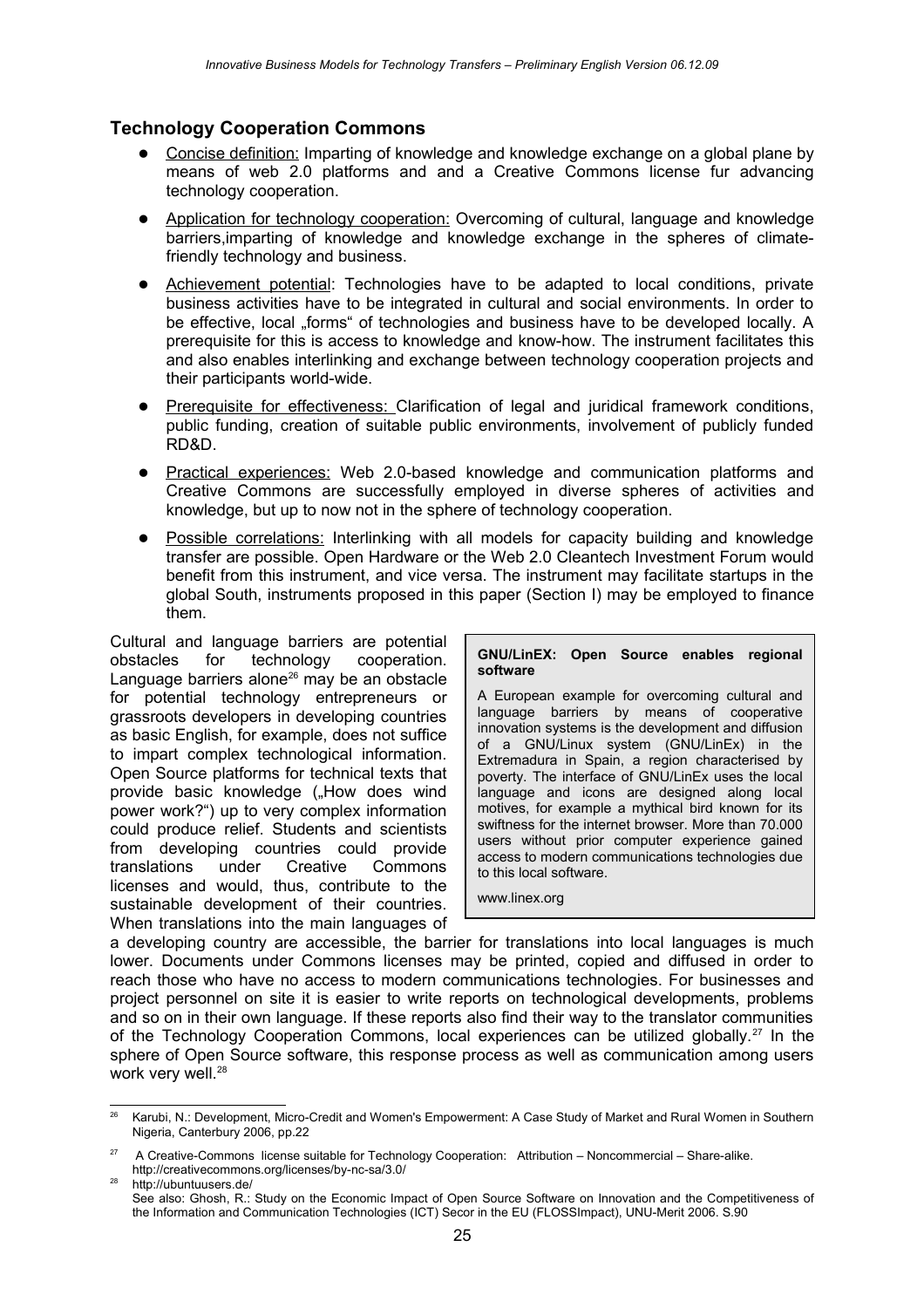The portals of this virtual hubs of technology cooperation may be designed by user communities according to their own needs. Examples would be technology encyclopedia analogous to wikipedia that collect and provide implantation know-how, collections of project documents, exchange forums and synopses of local parameters based on geographical information systems. Modern ICT technology facilitates other depiction modes apart from texts and technical drawings. Video material and animations with multilingual soundtracks and sub-titles as well as other media <sup>[29](#page-25-0)</sup> may achieve positive effects. Likewise, vital information for novice entrepreneurs can be imparted and experiences can be shared.

Open Source and Commons-based models facilitate such local versions of technologies. Technology Cooperation Commons could facilitate this in the sphere of climate-friendly technologies.

<span id="page-25-0"></span><sup>&</sup>lt;sup>29</sup> Vide the U.S. Army's "Preventive Maintenance Monthly", a comic strip imparting technical instructions and hints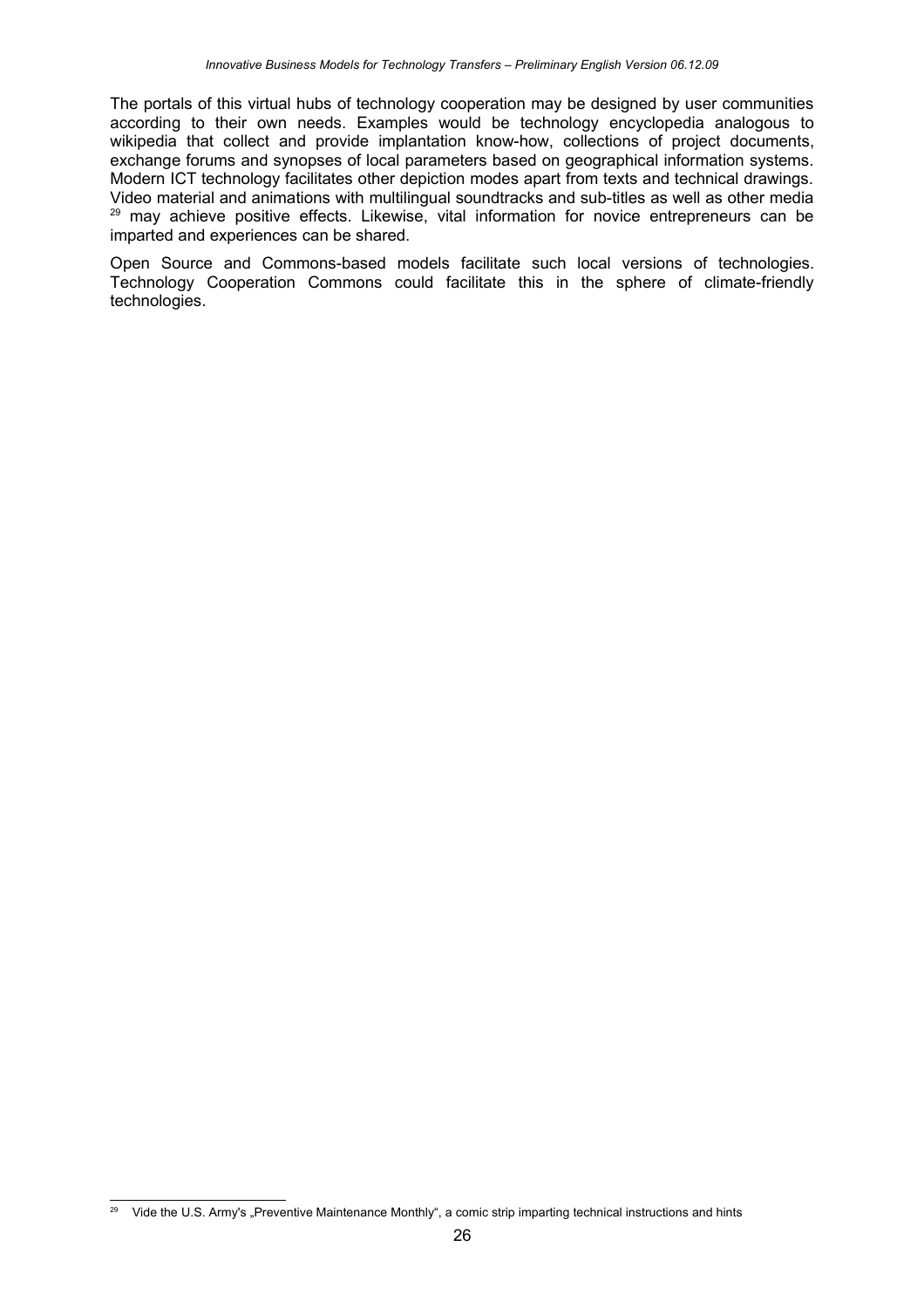#### **Cooperative Innovation Models: Identified Need for Action**

1. Financing of translations of important websites that advance Open Source in the spheres of climate-friendly technologies as well as legal and juridical aspects of Open Source. Most of them are in English. As a first step, translations into the lingua franca of a given global region are needed, i.e. Chinese, French, Spanish and Arabian. As a second step, initiatives willing to provide translations into more local languages should be encouraged and financed. Multilingual moderation of these websites should be provided for.

2. The public sector should play an important role by the creation and financing of a noncommercial Green Open Hardware Database. Due to the current financial crisis, private companies are hard to win over for highly innovative projects. Public funding would be necessary as an initial spark. Furthermore, financing by the public sector is necessary in order to avoid the impression that a few private companies would aim at utilizing the project for hidden particular interests.

3. For the development of an international legal and juridical framework for a Clean Tech GPL License a technical expert group has to be established. Up to now, there have only be scattered approaches for appropriate licenses. This panel could also work as secretariat for the database platform. Their tasks would consist of management of the Clean Tech GPL license, maintenance of legal integrity of the original products, diffusion and promotion of technologies and Clean Tech GPL licenses, maintenance of a platform for publications on new ideas and innovations developed under this license.

4. International conferences should be funded that conjoin creative thinkers and thought-leaders of the Open Source and Open Hardware communities. Some of the thought-leaders, initiatives and experts relevant for such a venture do not have the means to meet face to face. The following key actors should be gathered: a) thought leaders of the Open Source movement from industrialised countries and from the global South; b) companies that already employ Open Hardware; c) representatives from Green Open Hardware initiatives d) legal experts on Open Source; e) companies and technology developers in the sphere of climate-friendly technologies; f) research institutions that can release patents; g) experts from the sphere of development cooperation.

5. It should be proved which of the patented hardware and software under copyright or patents the development of which was financed by G20 countries should flow into the portfolio of the Clean Tech GPL programme. This should be mandatory and regulated accordingly. Such a provision would demand either joint ownership (patent/copyright holder and platform) or a contract which allows the platform to issue licenses for these technologies. The national interest of the country in question should be taken into account.

6. Setup of international Clean Tech patent libraries: Transferring of patents into a pool for crosslicensing grants all producers access to relevant technologies. Users should be enabled to buy access by warranting a percental share in later profits. The gains would flow to the library and distributed among those who contributed to the technology in question. The allocation formula should be based on the frequency of technology use.

7. Publicly funded tenders for bounty hunters: An agency, set up by the United Nations, should identify climate-relevant problems and publish solutions under a GPL license. Such a system could be funded by emissions taxes.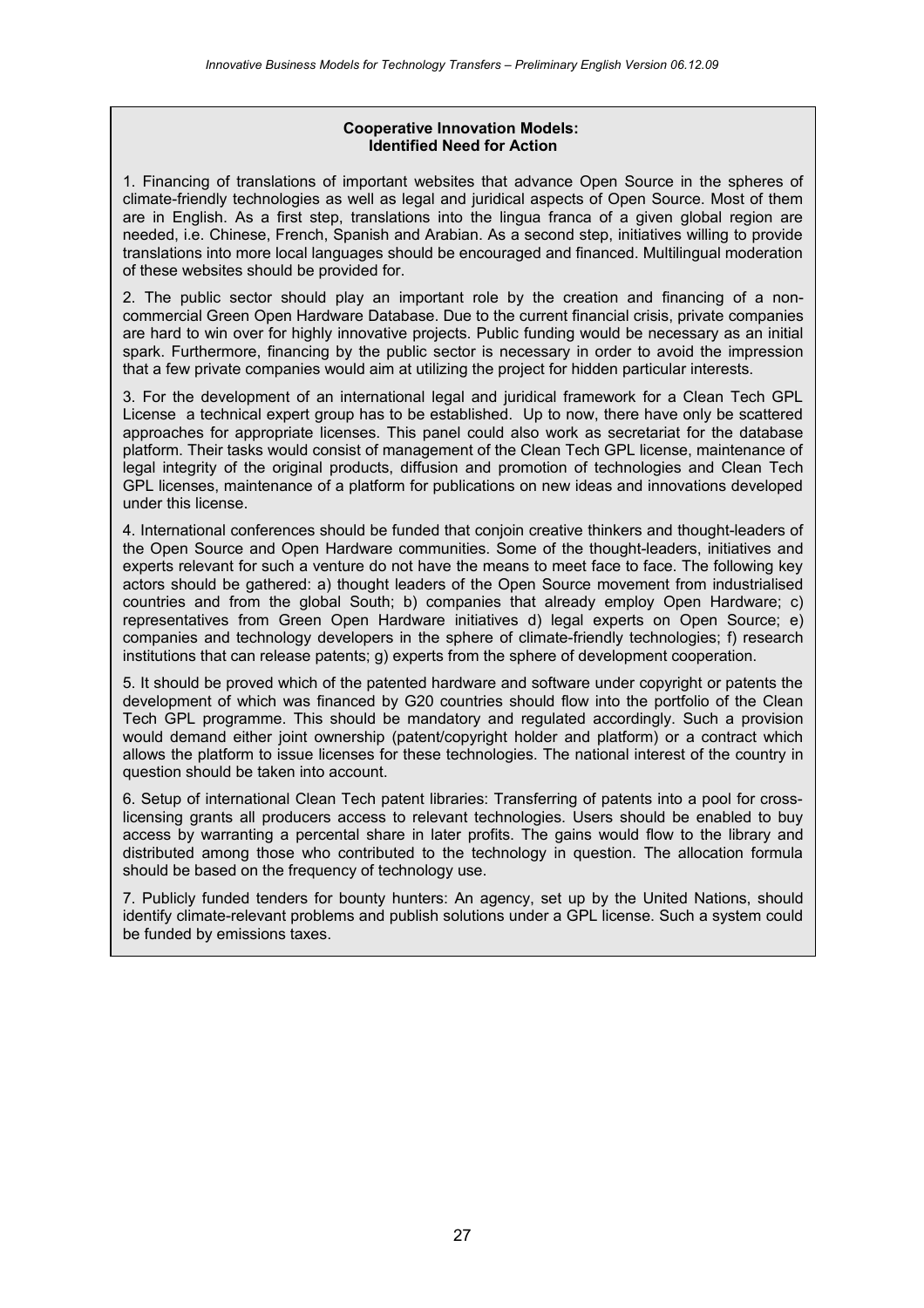# **Section III Capacity Building**

# **Summary**

Regarding technology cooperation, capacity building and the transfers of know-how are vital activities. Although the necessity of linking development cooperation closely to technology cooperation is well-recognised, in practice both spheres of activities run past each other in far too many cases. It is recommended that technology companies should become more involved with capacity building.

The instruments proposed here are Centres of Expertise which, by means of dialogue and building of trust, work towards technology and knowledge cooperation projects and support them. Employed "technology cooperation scouts" are to identify potential "Local Champions" of technology cooperation. Another proposal describes so-called "Humboldt Centres" for autonomous development of sustainable lifestyles.

An appendix briefly presents the RETEX concept, an instrument for technology cooperation particularly in the sphere of Miniand Micro-Hydro Power (MHP). RETEX pursues a markedly cooperative approach and focusses on diffusion of MHP technologies in poor developing countries.

Instruments and models

- Centres of Expertise as Platform for Technology Scouts
- Humboldt Centres

#### **Introduction**

In order to achieve a global technological revolution and to enable, at the same time, raising local prosperity and quality of life, a comprehensive, broad and swift capacity building has to take place. Capacity building on site ensures that tech transfers business succeed in the destination countries. A remarkable example for a capacity building programme is the Royal Swedish Institute for Technology's "Sustainable Energy Engineering (SEE)" Worldwide Programme, a pilot project for educating energy sector engineers by means of e-learning.<sup>[30](#page-27-0)</sup>

Capacity building can only bring about sustainability if it is a "training of trainers". Therefore, it should cooperate with "Local Champions" of clean tech business in developing countries. Some of them may, as engineers and/or entrepreneurs, directly transact technology cooperations, while others will pass on what they have learnt, improve this knowledge and know-how and bring forth more trainers. In this respect, the instruments described in Section II, Cooperative models of innovation, are relevant.

Capacity building must not be defined too narrowly. It must not be restricted to technology-related know-how. Success of technology cooperation projects and programmes also depends on capacity building in the sphere of business and finance know-how. A capacity building is needed that brings about the emergence of local financing sectors or imparts knowledge and know-how

**LEEN - Management System for Local Energy Efficiency Networks**

This system for learning networks for businesses were initiated in Switzerland in the 90s in the sphere of energy efficiency. Moderated by a professional, knowledgeable senior engineer , 10-15 companies participate in regular meetings (four times per year) for sharing experience and learning from invited experts. The companies define a joint target for energyefficiency improvement and CO2 emission reduction with a four-year time horizon, based on individual potentials of the sites. Regularly, energy consumption and CO2 emission of the participating companies are verified, the whole process is monitored. Participating companies have reduced their specific energy consumptions as well as their specific carbon dioxide emissions by about 20% within 6 years. About thirty learning networks are active to date, the participants are approximately 1.000 companies from Switzerland and Germany.

These networks could also be employed for technology cooperation. Learning networks for energy efficiency might be as useful in rapid developing regions.

www.leen-system.de/en

<span id="page-27-0"></span><sup>30</sup> Fransson, T.: Energy Education in a World-Wide Perspective. Side Event International Climate Negotiations Bonn, Royal Institute of Technology, Sweden, June 4 2009; http://www.energy.kth.se/index.asp?pnr=15&ID=1231&lang=0 28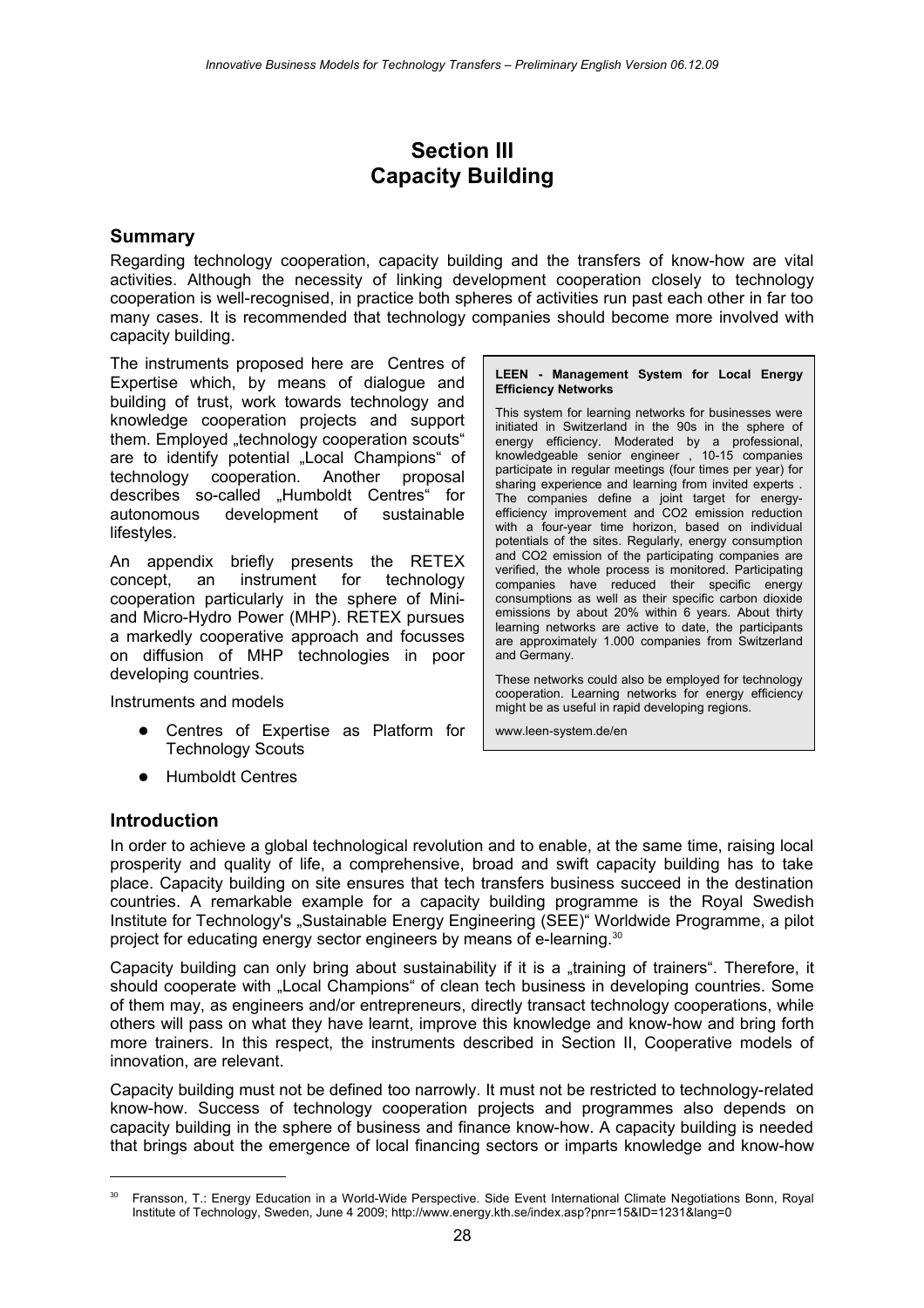regarding climate-friendly technologies to existing financing sectors. Thus, local entrepreneurs are enabled to utilize transnational company financing in a competent way.

Technology cooperation generates knowledge, also for the participating innovator or owner of clean technologies (e.g. companies from industrialised countries). The steady exchange of knowledge and know-how in the process of technology cooperation may set a dynamic "knowledge spiral" in motion. It has to be examined how publicly funded institutions like universities can be involved most effectively in extending and accelerating this ..knowledge spiral". In contrast to a conventional sales transaction, these knowledge related processes may have mid-term and long-term durability. By means of involving a growing number of participants, they may accrue continuously. This tide of knowledge can be harnessed also in industrialised countries.

# **Centres of Expertise as Platform for Technology Scouts**

- Concise definition: Centres for Capacity Building as joint ventures between technology companies and institutions and companies focussing on development cooperation; these centres appoint trend scouts (similar to those in Western countries) for low carbon innovations
- Application for technology cooperation: Target-aimed preparation and support of ventures and projects, capacity building. Identification of local business opportunities and grassroots innovators, initiation of contacts between novice entrepreneurs and innovators in the global South on one side and potential partners in industrialised countries on the other, collaboration with local networks.
- Achievement potential: Tapping unused (unknown) economic potential, facilitating **Support Contains and Construction** contains the sustainable local economic development, preparation and support of technology cooperation projects, pre-assessments. Dialogue and building of trust in the process of project initialisation, capacity building, local assessments, bundling of knowledge and know-how from development cooperation with the expertise of technology companies.
- Prerequisite for effectiveness: Public finance or Founding of syndicates in order to facilitate participation of SMEs, Clear definition of tasks (taking into account the interest of stakeholders in the global South), extraordinary competence.
- Practical experiences: In general there are rich experience with diverse institutions for technological cooperation.
- Possible correlations: If the Centres elaborate assessments, there are important correlations with financial instruments. These Centres of Expertise may correlate with other instruments proposed in this paper: Web 2.0 Cleantech Investment Forum, Open Hardware, Peer-to-Peer finance.
- These Centres of Expertise may collaborate with Technology Cooperation Scouts. They can initiate contacts between local stakeholders and the online platforms proposed in this paper and offer internet training when appropriate. If the Centres elaborate assessments, there are important correlations with financial instruments.

Diverse Centres of Expertise for technology cooperation between companies/institutions in industrialised countries and developing countries are already available, but mostly separated in the diverse spheres of development cooperation and business transactions in the global South.

The tide of knowledge facilitated by these Centres of Expertise should flow in two directions. To date, the German Energy Agency (DENA) provides only five country profiles of African countries but [31](#page-28-0) of European countries.<sup>31</sup> Centres of Expertise could be suitable instrument to elaborate target-aimed local assessments. They can initiate contacts between local stakeholders and the online platforms proposed in this paper and offer internet training when appropriate. Also, the dialogues they can initiate on site can be very productive for technology cooperation. An example fur such an advanced approach is RETEX<sup>[32](#page-28-1)</sup> (Renewable Energy Technology Exchange), an instrument developed by the German agency for technical cooperation GTZ.

<span id="page-28-0"></span><sup>31</sup> http://www.exportinitiative.de/index.cfm?cid=1780

<span id="page-28-1"></span><sup>32</sup> Kölling, F., Feibel, H.: "RETEX" - an instrument for RE technology exchange with special focus on Mini- and Micro-Hydro Power (MHP), May 2009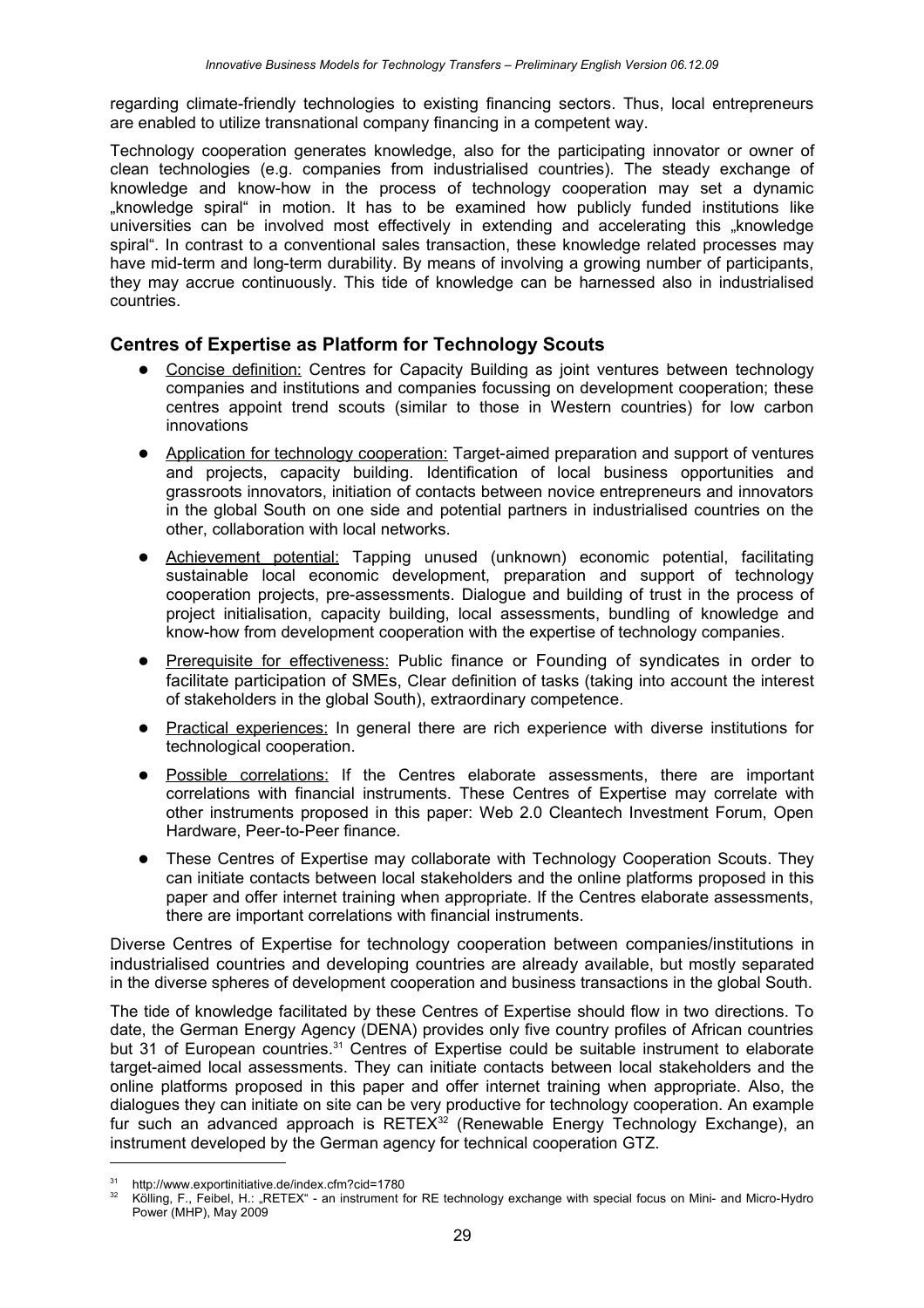In some countries in the global South, grassroots innvators are supported by their own networks and organisations like the "Honey Bee Network" in India. Collaboration with companies from industrialised countries, however, does not often occur. It has to be assumed that many grassroots innovators do not succeed in marketing their inventions, receiving investments or finding partners. This is a serious structural deficit.

Therefore, we propose that these Centres of Expertise integrate in their work Technology Cooperation Scouts. These highly skilled individuals are to explore important local conditions and to identify possible local key actors:

Particular local needs have to be identifies taking into account the perspective of local stakeholders. Otherwise, technological solutions for needs and problems (lack of energy supply, deficient quality of water, lack of suitable logistics for bringing local goods to markets) may disregard cultural and social aspects. This, in turn, can lead to failure. Cultural and social aspects should not only be seen as potential obstacles. They may be strengths in the sphere of technology cooperation if they are correctly identified. Instead of, for example, establishing a new distribution system for small-scale technologies it may be more cost-effective and promising to utilize existing structures. In southern Nigeria<sup>[33](#page-29-0)</sup>, for example, market women are an important economic factor. If it would be possible to entrust them with the distribution of these small-scale technologies (for example mobile phones and bicycle dynamos to charge them $34$ ) the products would become accessible for all their customers. In this case, a scout would have to examine whether this would be economically valid and culturally acceptable. This exemplifies that these scouts do not only have to speak the local languages, they have to possess extensive knowledge regarding local cultures and technological possibilities. By virtue of this knowledge, they can act as local technology experts and provide first estimates on technological feasibility and economic viability.

"Technology Cooperation Scouts" would be able to identify local needs, opportunities and trends and to trace grassroots innovators. The interests of the addressees, however, have to be safeguarded. The result of the scouts' activities must not be that companies from industrialised countries appropriate innovations without consent of the innovators and without compensating them. The scouts' activities must be oriented towards technology cooperation. Therefore it is imperative that their contractees are public or publicly funded institutions that focus on development and technology cooperation.

A scout may, for example, initiate contacts between local innovators and one or several platforms proposed in this paper. In this case, it is important that the innovator can choose between different options, e.g. whether she wishes to participate in Open Hardware or whether she would prefer to search for investors on a matchmaking platform. The scout should seek cooperation with existing innovator networks and not compete with them. These networks can be utilized to reach many participants.

Scouts may provide pre-assessments and act as "godfathers" for innovators from the global South on financing platforms. There, scouts can be rated. A good scout should be able to aquire a positive reputation. At the same time, it is important to build trust in the scout's are of operations.

The activities of trends scouts which are searching for innovative ideas in developing countries raise the question how to ensure that original innovators are rewarded for their innovations. Strengthening of the patent system in a developing country will not necessarily make it more effective in serving local innovators. Patents are only enforceable in the territory in which they are registered. Many innovators based in devoloping countries are unlikely to have the financial resources to file and enforce patents in Japan, Korea, the US or Europe. Often, innovation in poor and week economies takes place in informal sectors. However, informal sector actors tend to be less likely to cross over to formal sectors to make use of existing institutional and legal frameworks. Any sound system for supporting innovation should acknowledge both the formal and informal sectors. Many times the invention is the result of broader community knowledge.

<span id="page-29-0"></span><sup>&</sup>lt;sup>33</sup> Karubi, N.: Microcredit and Women's Empowerment: A Case Study of Market and Rural Women in Southern Nigeria. University of Canterbury 2006, p. 144 ff.

<span id="page-29-1"></span><sup>34</sup> "*Two Kenyan university students have invented a device that allows bicycle riders to charge their mobile phones. Jeremiah Murimi, 24, and Pascal Katana, 22, said they wanted their dynamo-powered "smart charger" to help people without electricity in rural areas.*" http://news.bbc.co.uk/2/hi/africa/8166196.stm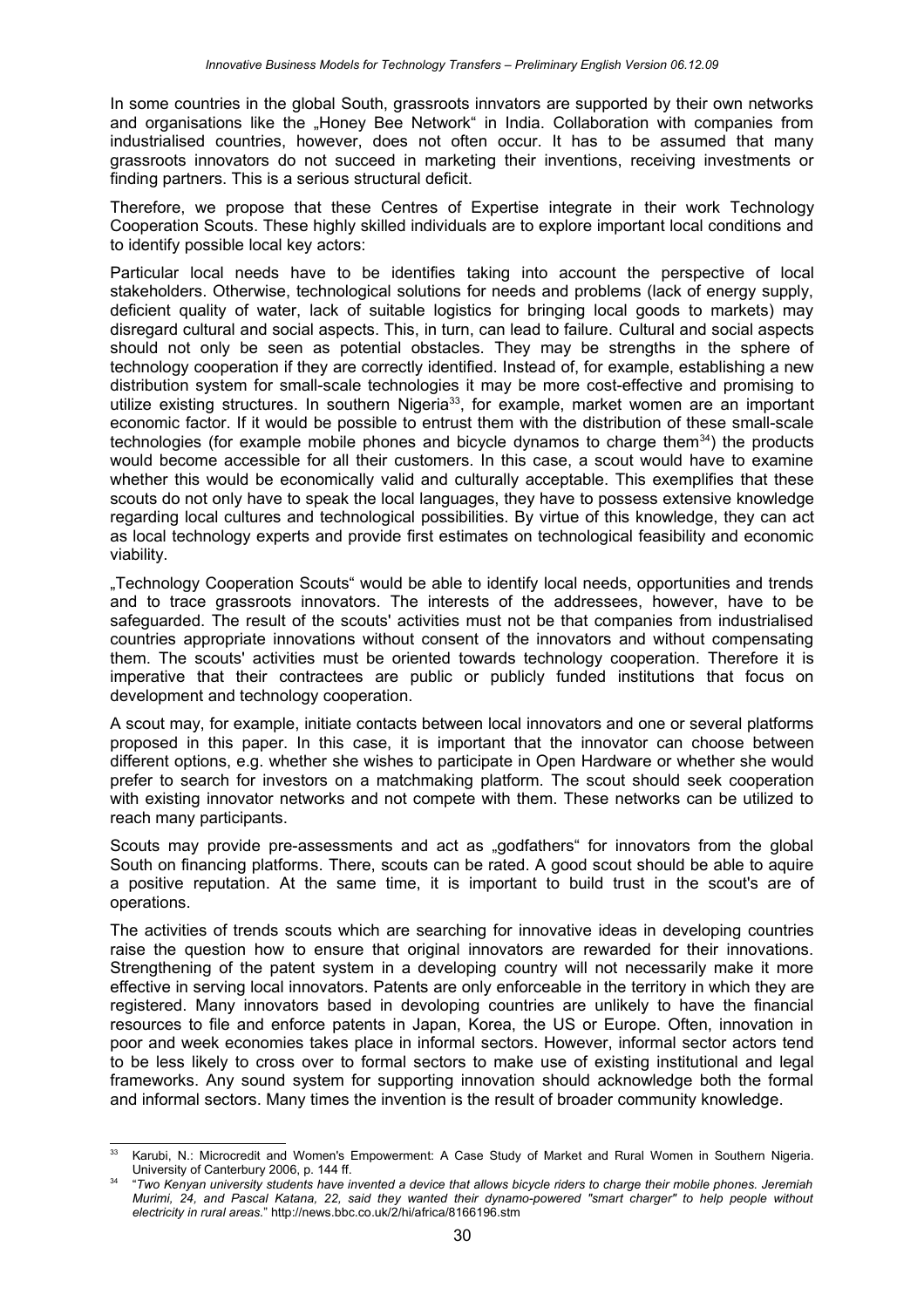It should be examined which proposals $35$  and approaches are suitable to meet the needs of all concerned. Experiences, approaches and demands by organisations that protect the interests of grassroots innovators in the global South should be paid particular attention. Furthermore it should be examined whether models of "Access and Benefit Sharing"<sup>[36](#page-30-1)</sup>, originally elaborated in the political regulation of biodiversity, may provide an approach for the protection of grassroots innovators that develop and implement climate-friendly technologies in developing countries. It is conceivable that the protection of innovations from industrialised countries would face less obstacles if local innovators are fairly compensated. Possibly, such novel protection mechanisms would be also viable for companies from industrialised countries operating in developing countries.

#### **RETEX (Renewable Energy Technology Exchange)**

This concept for technology cooperation was developed by the Deutsche Gesellschaft für Technische Zusammenarbeit (GTZ) in collaboration with the Swiss Agency for Development and Cooperation, commissioned by the German Federal Ministry for Economic Collaboration and Development.

RETEX aims at overcoming three main obstacles for the diffusion of climate-friendly technologies in the global South, namely: lack of reliable and cost-efficient technologies; lack of knowledge and know-how; lack of financial means. The instrument focusses on poor developing countries and is to advance the South-South exchange of technologies. In the initial phase, RETEX is to concentrate on Mini- and Micro-Hydro power (MHP). Core elements are an online platform for knowledge exchange and the establishment of a network of local expert core groups which, in collaboration with other institutions, maintain a training and consulting service.

Essential elements are:

- intensive local training units;
- an interdisciplinary approach, integrating technical, business, legal, juridical and policy aspects;
- advancement of South-South exchange by means of active networking;

The online internet platform provides information on:

- standards technical information on MHP technologies, feasibility analyses, monitoring systems, definitions of terms etc.;
- library: technical manuals, training handbooks, software for downloading (free of charge), links, an evaluation department;
- selection criteria for electro-mechanical gear turbines, measurement and control technology etc.;
- database: providers of technologies, consulting companies, finance partners, international organisations etc.;
- best practices: examples for policies and regulations, critera for project selection, solvency, financing instruments etc.

For members of the RETEX network, the following exclusive features are also to be available:

- open expert forum for questions and discussions;
- consulting service: by experts, for a fee;
- training material accessible if certain quality standards are met;
- licenses and blueprints for members that meet certain criteria (obligation for regular training, obligation to report).

www.gtz.de/en

<span id="page-30-0"></span>Cannady, C.: Access to Climate Change Technology by Developing Countries. A Practical Strategy. ICTSD Programme on IPRs and Sustainable Development Issue Paper No. 25. Sept. 2009

<span id="page-30-1"></span><sup>36</sup> World Intellectual Property Organization (WIPO) Intergovernmental Committee on Intellectual Property and Genetic Resources , Traditional Knowledge and Folklore, First Session, Geneva, April 30 to May 3, 2001, WIPO/GRTKF/IC/1/9 Gupta, A.: WIPO-UNEP Study on the Role of Intellectual Property Rights in the Sharing of Benefits Arising from the Use of Biological Resources and Associated Traditional Knowledge., 2004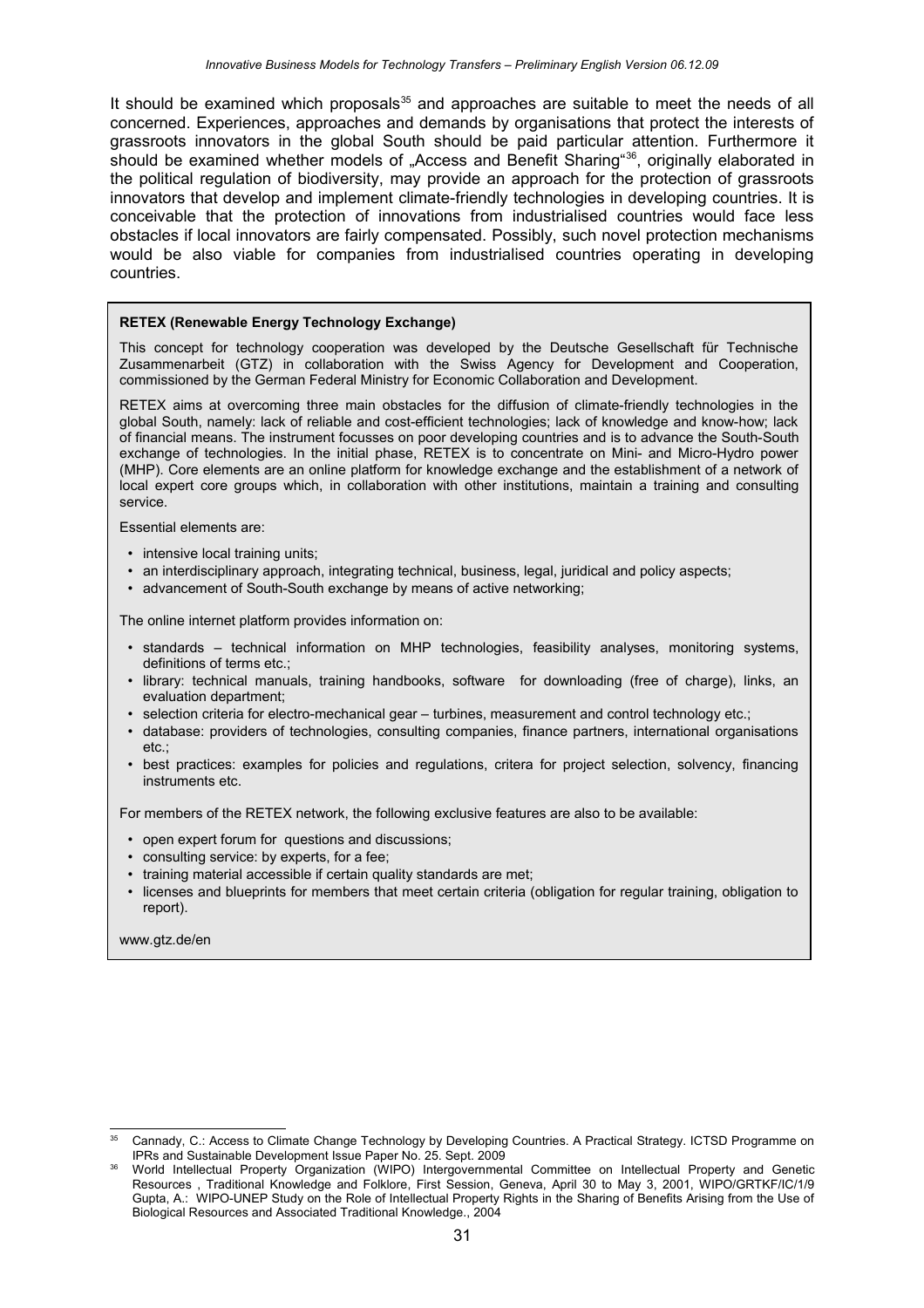# **Humboldt Centres**

- Concise definition: Centres for development of local sustainable lifestyles along with the integration of climate-friendly technologies as well as setup and extension of sustainable local economies.
- Application for technology cooperation: Interlinking of local social environments and local knowledge with global perspectives, relations and exchange processes.
- Achievement potential: Utilization of local knowledge and know-how, of local traditions and practical knowledge. Tangible targets and goals are to be defined by the local population which also designs the education process, assisted by professionals. Thus, endorsement of sustainable lifestyles and sustainable economies are safeguarded. This is imperative for sustainable success of technology cooperation and cannot be attained entirely by means of other instruments.
- Prerequisite for effectiveness: Public funding.
- Practical experiences: none.
- Possible correlations: Besides other strengths, these centres enable local populations to meet representatives of institutions and other instruments at eye level. Cooperation with Centres of Expertise may be arranged, a Technology Cooperation Scout or a representative of a sustainable MFI may be invited, etc. At the same time, the Centre may provide access to the internet. This is important for all internet-based instruments. The centres are suitable places for the local population shape agreements among themselves and with outsiders.

The above-mentioned Centres of Expertise may provide important contributions for the initialisation of technology cooperation. But in spite of innovative approaches there are some tasks they are not suitable for. Like ambitious initiatives by companies and NGOs they are oriented towards dialogues with the local people. For a sustainable success of technology development, however, the dialogue of the local people among themselves and learning processes designed by them (not by others) are indispensable.

Nobody can identify local needs and problems like the local people can, and nobody is better at elaborating local solutions than they are. More than others, they are able to integrate new elements (technologies, business) into their lives without evoking negative side effects. They are able to shape local sustainable economies if they receive the necessary tutelage. Modern sustainable lifestyles which suit their needs and their cultures can only be designed by them. In order to initiate and support these processes, the founding of autonomous but interlinked Humboldt Centres for Innovation" is recommended.<sup>[37](#page-31-0)</sup> These Humboldt Centres are to be part of a global network in order to facilitate the exchange of knowledge and experiences.

The name refers to a core element of Germany's scientific and technological rise in the 19th century, the Humboldtean education concept. According to this concept, students learned – first by participation, later by transaction of research processes on their own authority – to find innovative and creative solutions. In contrast to the historical background, however, these innovation cores will no longer be located in universities but will be established in developing countries as a new, seperate branch of knowledge generation.

Their task will most notably consist of interlinking local social environments and local knowledge with global perspectives, relations and exchange processes. For this, knowing about local needs is not enough. The new lifestyle has to be reflected adapted and newly shaped by them, in order to incorporate local traditions and knowledge and, at the same time, to advance a sustainable modern local economy which is fit to stand the test in the current global economy. With other words, these centres are to connect local sensibility with a global horizon.

A Centre – in a rural region or a poor city precinct - needs one or two classrooms and a library comparable in size to an average public library in an industrialised country. One or two animators maintain the Centre. They possess an extraordinary liberal education, have an academic background (if possible) and are well acquainted with the local social environment. They are, however, neither schoolteachers nor transactors of an alphabetisation programme. Instead, they

<span id="page-31-0"></span><sup>&</sup>lt;sup>37</sup> The development theoriser Narahari Rao developed the concept of the Humboldt Centres in collaboation with e5.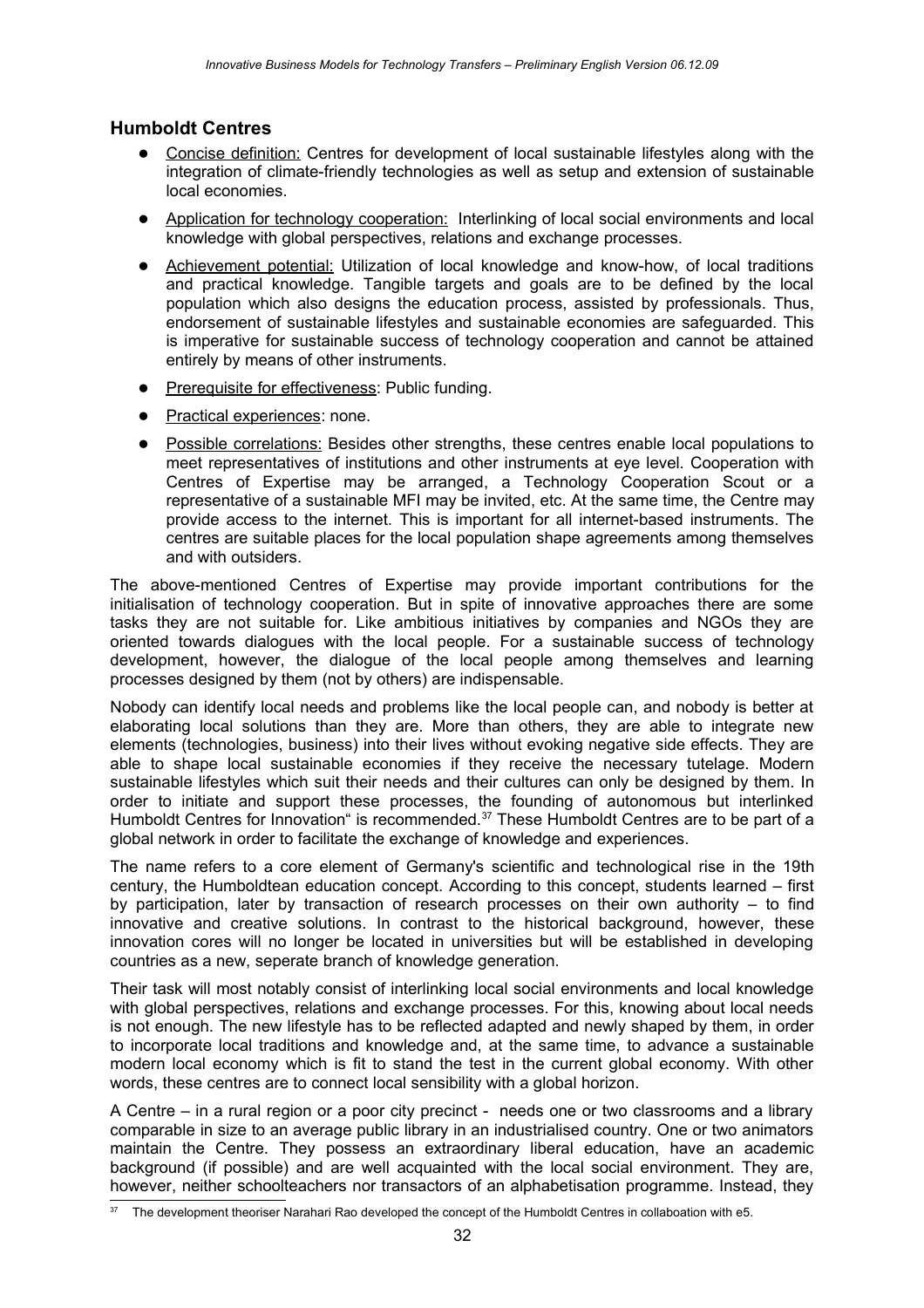guide the local dialogue and reflection process and maintain the Centre as an ideas smithy for sustainable lifestyles. Once called to their "chairs", they enjoy the liberties of a teacher in the academic world.

#### **Capacity Building and Knowledge Based Promotion of the Economy: Identified Need for Action**

1. The creation of Centres of Expertise as joint ventures between specialised companies (like the German GTZ) and technology companies should be supported by the public sector. In order to facilitate participation of SMEs, syndicates should be founded. Involvement of publicly funded RD&D institutions (particularly universities) is recommended and should be advanced.

3. Due to the potential of climate-friendly technologies to bring about increasing prosperity and growth of markets, they should play a significantly more important role in development cooperation. Furthermore, SMEs willing to transact technology cooperation projects that include capacity building measures should be supported by the public sector. This support should include covering of travel expenses and facilitating access to business networks and decision-makers in the global South.

4. Besides the lack of technology-oriented and business know-how, there is also a lack of financial know-how in many target regions of technology cooperation. This must be remedied in order to avoid further waste of economic potential and opportunities. The financing platforms proposed in this paper cannot fill this gap on their own. Therefore, a capacity building is needed that brings about the emergence of competent local financing sectors or provides know-how relevant for technology cooperation for existing financing sectors. Such initiatives for the advancement of market economies should be supported and funded by the public sector.

5. International mobility of technology experts, engineers, students, business representatives and experts from relevant spheres of expertise (financing, assessment and rating, consulting ...) is vital for technology cooperation. Laws and regulations which prevent or impede potential participants in technology cooperation to learn, to teach, to recruit, to establish contacts and networks, to transact business or to work where they see fit and particularly where they are wanted and needed should be critically examined. A policy initiative to advance international mobility of participants in technology cooperation should be considered. Such an initiative would enable equitable proposals and measures that do not adversely effect stakeholders from the global South or industrialised countries. In any case, governments should consider their relevant policies, laws and regulations and amend them in order to advance technology cooperation.

8. It should be examined which proposals and approaches for protection of innovations in developing countries are suitable to meet the needs of all concerned. Experiences, approaches and demands by organisations that protect the interests of grassroots innovators in the global South should be paid particular attention.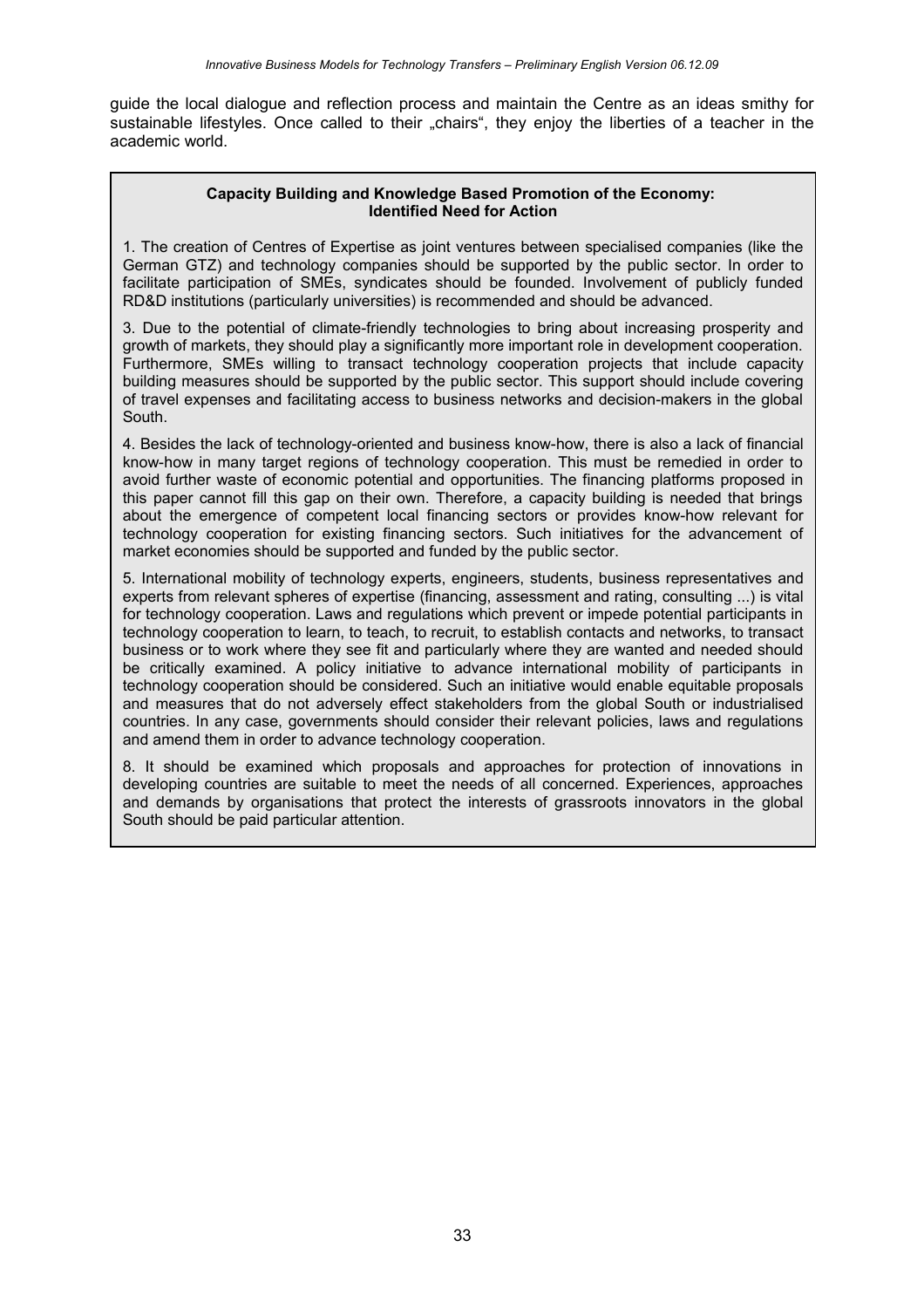# **Section IV New flexible mechanisms - Programmatic CDM/ PoA and Sectoral Crediting Mechanism (SCM)**

# **Summary**

The CDM is the most well-known instrument for the advancement of technology transfers installed by the UN climate regime. Its effectiveness for technology cooperation, however, is hitherto constrained both regarding regions and regarding technology-related aspects. Therefore, new instruments were developed and proposed.

This section sketches how Programmatic CDM may be employed for implementation and diffusion tides of climate-friendly technologies. In this respect, Programmatic CDM possesses particular strengths. The instrument can be economically valid in regions which are unattractive for conventional CDM. The staggered arrangement of CDM Programmes of Activities (PoAs) in time as well as in space within a single project facilitate its utilization for new forms of technology cooperation.

Additionally, the novel Sectoral Crediting Mechanism is concisely introduced. It is a useful complement of the existing Kyoto mechanisms and should be included in a post-Kyoto agreement. Its possible efficiency for technology cooperation is briefly discussed.

Models and instruments

- Programmatic CDM Programmes of Activities (PoAs)
- Sectoral Crediting Mechanism (SCM)

### **Programmatic CDM**

- Concise definition: Complement of the Clean Development Mechanism for surmounting the concentration of the CDM in particular regions. Thereby extension of the potential reach of the CDM and improved conditions for smaller projects.
- Application for technology cooperation: Programmatic CDM is particularly suitable for implementation of small-scale technologies (Solar Cookers, CFLs, Micro-Hydo power) and projects (village electrification).
- Achievement potential: Programmatic CDM accommodates projects characterised by repetition of the same activities which can be transacted by multiple agents (for example SMEs).By means of generation of credits, Programmatic CDM may lower cost thresholds.
- Prerequisite for effectiveness: Improvement of the approval procedure. In principle, the instrument is already effective.
- Practical experiences: To date, 120 PoAs are in the validation phase.<sup>[38](#page-33-0)</sup> Whether experiences from the Small Scale CDM (SSC) should be taken into account is uncertain because SSCs are only occasionally bundled. Practical experiences will emerge shortly. An example for successful bundling of small projects is "JIM.NRW"<sup>[39](#page-33-1)</sup> in Germany. This, however, is a Joint Implementation project.
- Possible correlations: PoAs, in principle, facilitate collaboration of companies from industrialised countries, local businesses, NGOs and MFIs. Diffusion of practices can be part of a PoA. Therefore, multiple correlations are possible.

Conventional CDM projects are economically valid if the expenditures for the registration and approval procedure can by justified by high gains of CERs (Certified Emissions Reductions). The expected gains have to exceed direct and indirect project costs. Therefore, the instrument primarily advances large-scale projects. The result is a concentration of conventional CDM

<span id="page-33-0"></span><sup>38</sup> http://cdm.unfccc.int/ProgrammeOfActivities/Validation/index.html

<span id="page-33-1"></span><sup>39</sup> http://www.energieagentur.nrw.de/Emissionshandel/page.asp?TopCatID=10653&CatID=6358&RubrikID=6358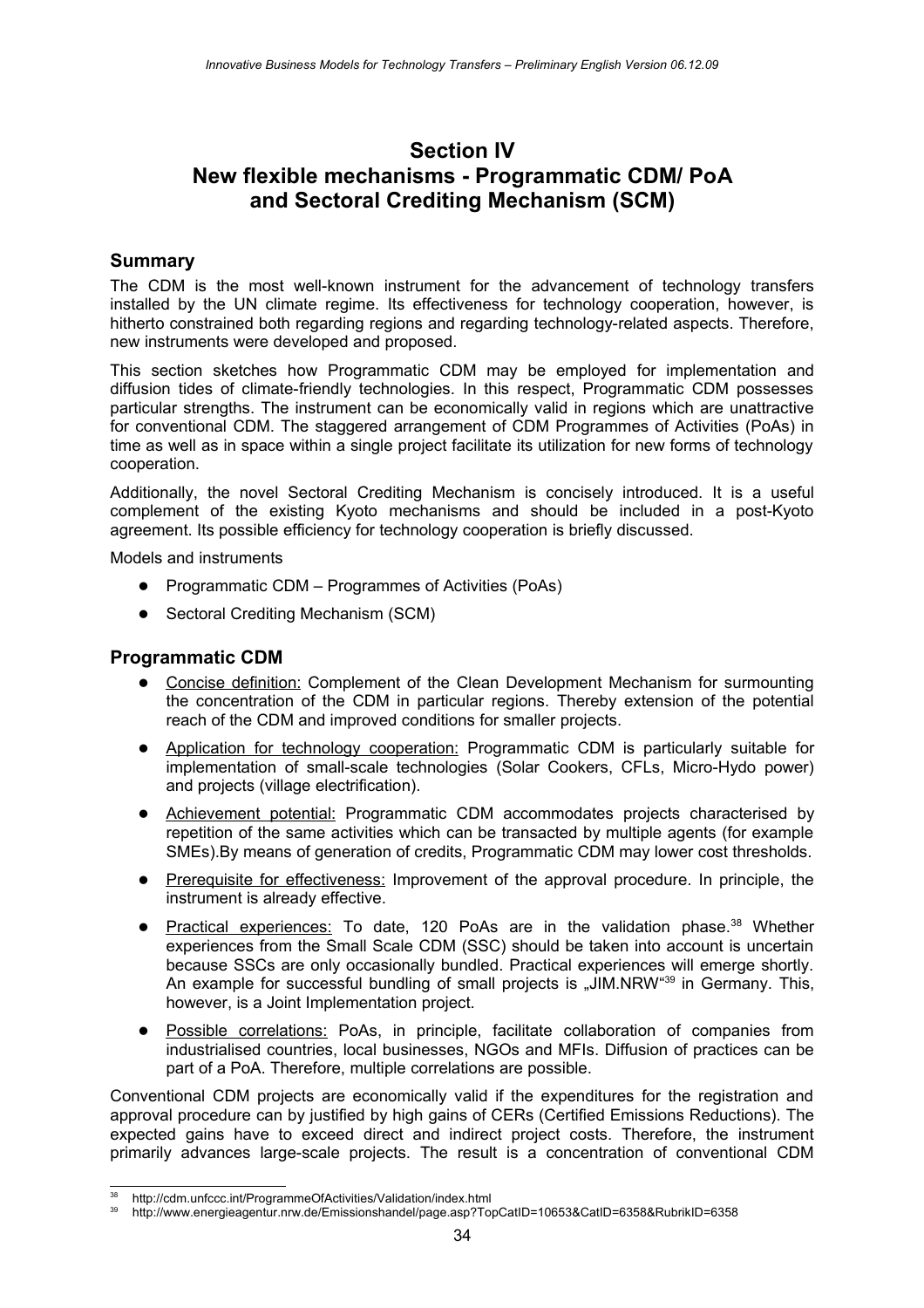projects in certain areas of the globe, others – most notably Africa's porest regions – remain excluded.[40](#page-34-0)

The proportion of Small Scale CDM<sup>[41](#page-34-1)</sup> is approximately  $45\%$ <sup>[42](#page-34-2)</sup> This popularity appears to be partly due to a slightly simplified<sup>[43](#page-34-3)</sup> registration and approval procedure which, however, it is still complicated and expensive. This exemplifies, on the one hand, considerable potential for small projects in the CDM, but on the other hand costs and expenditures practically exclude SMEs. Small Scale CDM is primarily attractive for banks and corporations. It seems, that it does not bring about change regarding geographical distribution of the CDM yet.

Programmatic CDM simplifies the participation of small (and even micro-scale) projects in emissions trade. It bundles identical reduction activities, the so-called CDM Programme Activities (CPAs) under a common framework programme. A theoretically infinite number of CPAs can be added to a PoA, both in time and in space. Due to the scatter and accumulation effect of PoAs, they are suitable for poor developing countries and poor and rural regions. An orientation towards SMEs, villages and households is possible. Thus, PoAs lower the threshold for technology cooperation.

A PoA is conducted by a central institution which is responsible for the registration of the project. This can be a company. The respective CPAs may be conducted by various so-called CPA operators, they may be companies as well. The CPAs must resemble each other and transact the same bundles of measures my means of the same technology. Their respective size and volume, schedule and initial point in time, however, may vary. A single CPA is necessary for the registration process. For all subsequent CPAs, there is no registration fee. Default of a single CPA, for example by deviation from substantial criteria, results in exclusion of this CPA, not in failure of the project. A PoA may span 28 years, therefore even if the initial conditions are unfavourable, substantial gains are possible at a later date.

An example - a PoA currently in the process of registration – is the PoA Lighting Scheme ..Bachat Lamp Yojana".[44](#page-34-4) This PoA is to exchange ICLs (incandescent lamps) in Indian households for CFLs (Self-Ballasted Compact Flourescent Lamps). The credits generated by the project are to bridge the price difference between conventional lamps and CFLs. Credits are generated based on emissions reductions.

Difficulties that may be serious obstacles in other scenarios or cause costs can be utilized to claim the additionality of such a project and, subsequently, be surmounted. In the case of "Bachat Lamp Yojana" lack of purchasing power is such an obstacle. Savings due to reduced energy consumption will set free purchasing power once the CLFs are implemented. Lack of knowledge and know-how on site may also be utilized to claim additionality and therefore allow inclusion of capacity building measures in the project.

In the past, conventional CDM projects were frequently a motive for governments of host countries not to conduct ambitious climate policies in order not to endanger the additionality of CDM projects. Although this effect was attenuated by a decision of the CDM executive board in 2005,<sup>[45](#page-34-5)</sup> conventional CDM projects still do not provide enough incentives for ambitious climate policies in target countries. In the case of PoAs that are more development-oriented and more adaptable to specific local needs, governments will welcome their proliferation. Therefore, it is likely that they will conduct policies beneficial for new models of technology cooperation – there

<span id="page-34-0"></span><sup>40</sup> Environmental Change Institute Oxford, Tyndall Centre for Climate Change Research UK: The Clean Development Mechanism: An assessment of current practice and future approaches for policy, Working Paper 114, 2007 p. 8ff.; European Sixth Framework Porgramme: The Potential of Transferring and Implementing Sustainable Energy Technologies through the Clean Development Mechanism of the Kyoto Protocol (ENTTRANS): Promoting Sustainable Energy Technology Transfers through the CDM: Converting from a Theoretical Concept to Practical Action, 2008, p. 21

<span id="page-34-1"></span><sup>41</sup> FCCC/KP/CMp/2005/8/Add.1 Report of the Conference of the Parties serving as the meeting of the Parties to the Kyoto Protocol on its first session, held at Montreal from 28 November to 10 Dec 2005; Addendum, Part Two: Action taken by the Conference of the Parties serving as the Meeting of the Parties to the Kyoto Protocol at its first session; Contents: Decisions adopted by the Conference of the Parties serving as the Meeting of the Parties to the Kyoto Protocol; Annex II: Simplified Modalities and Procedures for small-scale clean development mechanism project activities, pp. 43

<span id="page-34-2"></span><sup>42</sup> UNFCCC: Clean Development Mechanism 2008 in brief, cdm-info@unfccc.int

<span id="page-34-4"></span><span id="page-34-3"></span>

<sup>&</sup>lt;sup>43</sup> FCCC/KP/CMp/2005/8/Add.1,pp. 45<br><sup>44</sup> Indian Bureau of Energy <sup>44</sup> Indian Bureau of Energy Efficiency (BEE)/ GTZ/ TÜV Süd, February 2009 http://cdm.unfccc.int/ProgrammeOfActivities/Validation/DB/WOW1YYO9VEFAM3D6H2GJ4BZ4AW9YJL/view.html

<span id="page-34-5"></span>Hinostroza, M.; Cheng, C-C.; Zhu, X.; Fenhann, J.; Figueres, C.: Potentials and barriers for end-use energy efficiency under Programmatic CDM, CD4CDM Working Paper Series, Working Paper No.3, 2007, S.7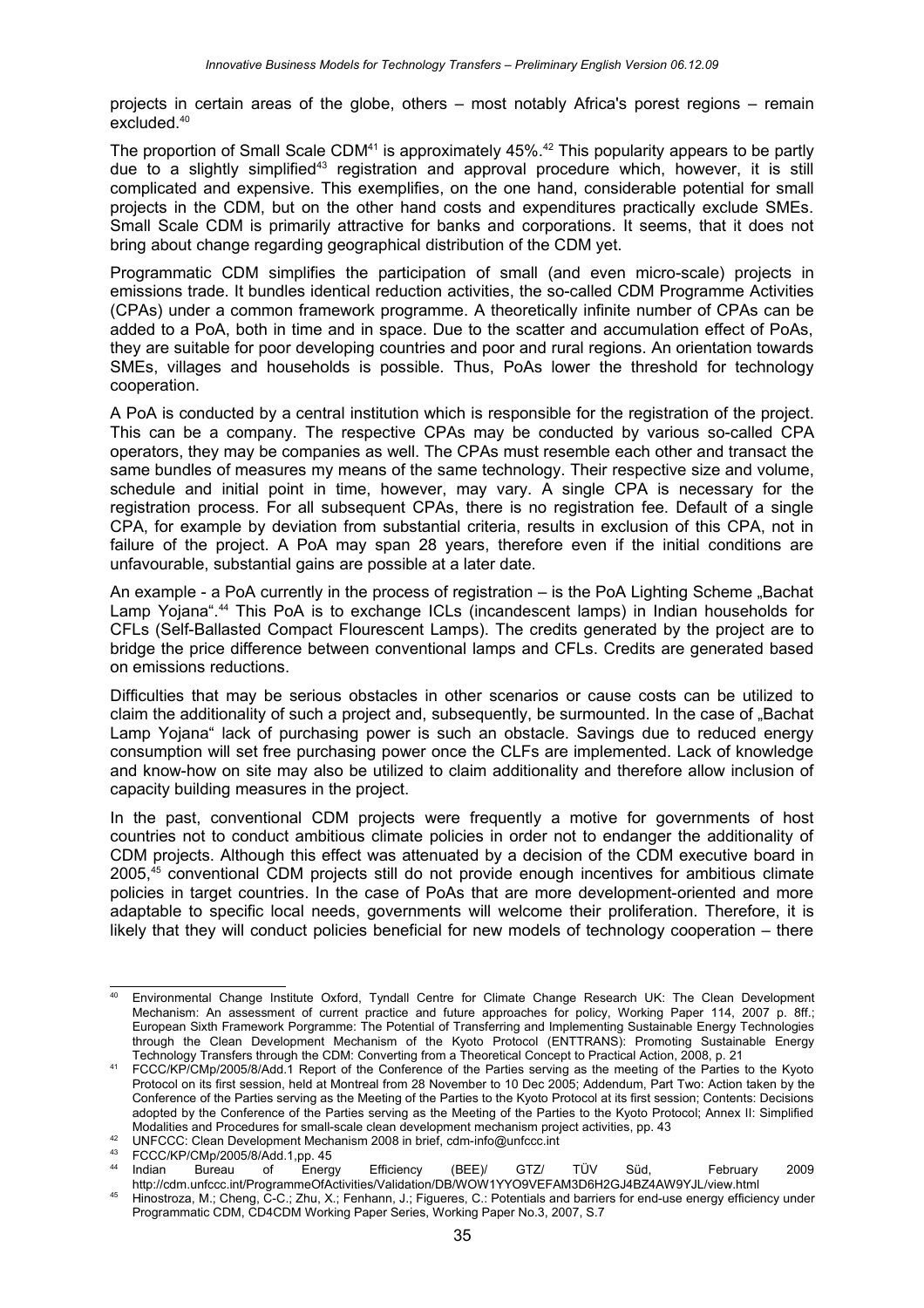are a lot of possibilities for correlations between PoAs and other instruments proposed in this paper. The Indian government, for example, is aware of the potential of PoAs.[46](#page-35-0)

# **Sectoral Credit Mechanism (SCM)**

- Concise definition: In contrast to project-based instruments driven by emissions trading, the SCM is to encompass whole sectors in a given region. This region may be a country, several countries or a number of regions. Sectors receive a baseline for emission without having to accept a binding obligation. If the sector succeeds in falling short of the baseline, i.e. emits fewer GHG emissions, it gains additional emissions permits for valorisation in the market. The criterion of additionality is omitted for SCM.
- Application for technology cooperation: The Sectoral Credit Mechanism penetrates areas regarding climate protection measures and may bring about bandwagon effects in the same area, i.e, other sectors will conduct SCMs too.
- Achievement potential: Depends on the actual consistency of the SCM in a post-Kyoto regime. Some proposals contain Technology Penetration Baselines which would directly link the generation of credits in a sector with diffusion of climate-friendly technologies.
- Prerequisite for effectiveness: Actual consistency of the SCM that advances technology cooperation. Relevant criteria would be: investment security, stability of CER prices, flexible, practice-oriented structures, low transition costs, low thresholds for participation of SMEs.
- Practical experiences: To a minor degree. A report on a sectoral approach in China will be presented in Copenhagen (COP 15).<sup>[47](#page-35-1)</sup>
- Possible correlations: Instruments for capacity building may provide beneficial correlations with the SCM, particularly if it succeeds in surmounting the concentration of instruments driven by emissions trading in certain regions.

A discussion of the proposals<sup>[48](#page-35-2)</sup> relevant for this new mechanism is not possible in this paper. In contrast to project-based instruments driven by emissions trading, the SCM is to encompass whole sectors in a given region. This region may be a country, several countries or a number of regions. Sectors receive a baseline for emission without having to accept a binding obligation. If the sector succeeds in falling short of the baseline, i.e. emits fewer GHG emissions, it gains additional emissions permits for valorisation in the market. The criterion of additionality is omitted for SCM. Most proposals contain so-called "no-lose targets", i.e. if the sector does not successfully reduce its emissions below the baseline it does not receive credits, but there are no sanctions. It seems, that otherwise threshold and developing countries are very unlikely to accept the mechanism. As usual, in the sphere of flexible mechanisms, industrialised countries can use emissions reductions achieved by the SCM as a contribution to meeting their reduction obligations.

Regarding technology cooperation, it is auspicious that many proposals include options for host countries to pursue their own development goals in SCMs in which they participate. Thus, the SCM may develop strong traction for technology cooperation. Furthermore, SCMs will probably contribute to sustainable economic development in host countries. Of particular interest are

<span id="page-35-0"></span><sup>46</sup> Ministry of New and Renewable Energy. Government of India: Framework for Programmatic CDM Projects in Renewable Energy (Draft) 2008

<span id="page-35-1"></span><sup>47</sup> Presentation: Ellermann, C.: Sectoral Proposal Templates in China: Overview and initial lessons learnt. Side Event: Testing sectoral approaches in developing countries (climatepolicy.net e. V., 3 June 2009, Bonn)

<span id="page-35-2"></span>Vide Höhne, N. et al.: Präsentationen: Sectoral Approaches and Tools (Höhne, N.)., Testing sectoral approaches: Implications for Copenhagen (Vieweg, M.) Side Event: Testing sectoral approaches in developing countries (climatepolicy.net e.V., 3 June 2009, Bonn); Amatayakul, W., Bendes, G., Fenhann, J.: Electricity sector no-lose targets in developing countries for post-2012 – Assessments of emissions reduction and reduction credits, 2008; Amatayakul, W., Fenhann, J.: Electricity Sector Crediting Mechanism based on a Power Plant Emission Standard: A clear signal to power generation companies and utilities planning new power plants in developing countries post-2012, July 2009; Figueres, C.: Sectoral CDM: Opening the CDM to the yet Unrealized Goal of Sustainable Development, International Journal of Sustainable Development, Law and Policy Vol. 2 No. 1, 2006; Höhne, N., Worrell, E., Ellermann, C., Vieweg, M., Hagemann, M.: Sectoral approach and development. Input paper for the workshop "Where development meets climate – development related mitigation options for a global climate change agreement", commissioned by Netherlands Environmental Assessment Agency, Ecofys, 2008; Ward, M., Streck, C., Winkler, H., Jung, M., Hagemann, M., Höhne, N., O'Sullivan, R.: The Role of Sector No-Lose Targets in Scaling Up Finance for Climate Change Mitigation Activities in Developing Countries. Report prepared for the International Climate Division, Department for Environment, Food and Rural Affairs (DEFRA) UK, 2008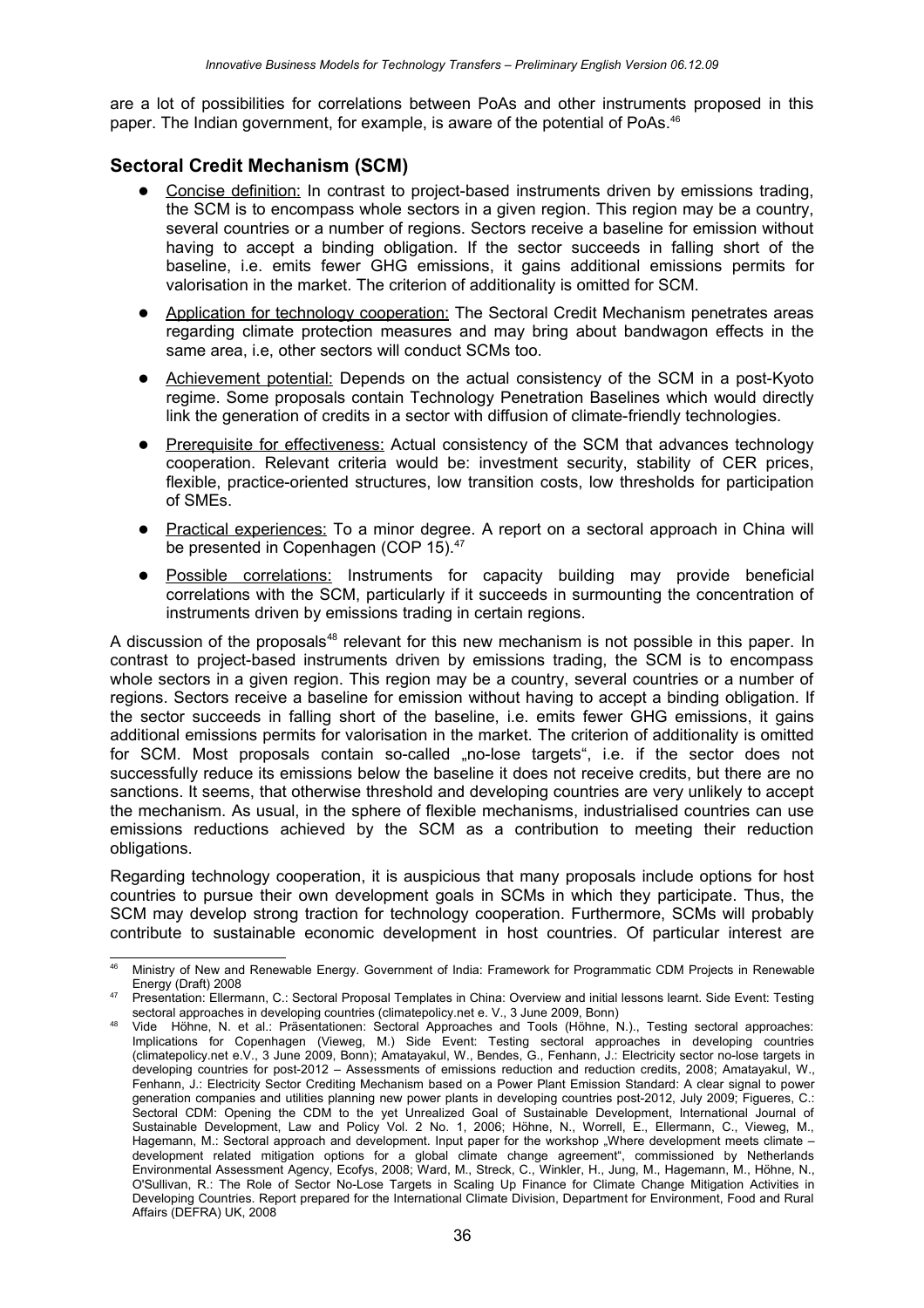proposals that contain so-called "technology penetration baselines". Emission of credits would, in this case, be based on technology penetration, i.e. the proportion of climate-friendly technologies implemented in the sector. It should be examined whether these technology penetration baselines could be established as a mandatory complement of baselines that define emissions reductions targets. Thereby, it could be safeguarded that credits would be generated by actual sustainable development instead of "rewarding" economic slumps or depletion (declining purchasing power of the population) that also bring about reductions of GHG emissions. Also, mandatory technology penetration baselines could mitigate negative impacts stemming from the financial markets on emissions trading, as exemplified by the decline of the EUA price due to the financial crisis. Obviously, such effects curb technology cooperation both by shortage of financial means and by loss of value of credits. If, however, emission of credits would be linked to implementation of climate-friendly technologies, emissions trading systems may become more stable.

There is, however, a possible detrimental effect of the SCM that should be avoided. Due to its area effect, is is even more likely than in the CDM that favourable reduction options ("low-hanging fruits") are assigned to foreign investors. This may force developing countries to transact the more costly measures themselves when they will be obliged to reduce their GHG emissions. This, in turn, will not raise their disposition to accept mitigation targets. It should be considered which regulations would be suitable to prevent this.

#### **New flexible mechanisms - Programmatic CDM/ PoA and Sectoral Crediting Mechanism (SCM) Identified Need for Action**

1. Programmatic CDM should be significantly advanced, it can lower the threshold for technology cooperation in poor regions. At the same time, PoAs may serve as transitional form towards sectoral mechanisms.

2. The Sectoral Credit Mechanism (SCK) should be designed in a way to contain country-specific reviews in order to specify in which sectors it should be implemented instead of the CDM. In the long run, project-based mechanisms should fade out in favour of sectoral mechanisms, first in threshold countries, subsequently in the more advanced developing countries. Eventually, the CDM should remain an option restricted to the least advanced countries. Appropriate regulations must prevent double counting of emissions in transition phases.

3. The Sectoral Credit Mechanism (SCM) should be designed to advance technology cooperation as forcefully as possible. Relevant criteria would be: investment security, stability of CER prices, flexible, practice-oriented structures, low transition costs, low thresholds for participation of SMEs.

4. Flooding of the emission trading markets by CERs generated by miscalculated baselines of SCMs must be prevented. Possible measures are Technology Penetration Baselines, price corridors or restriction of the proportion of credits in the total trading volume of a country. Also, .low-hanging fruits" require appropriate requiation.

5. The founding of a Carbon Market Authority should be considered in which the CDM Executive Board would be absorbed. This Authority should appoint its own expert commission consisting of independent experts. These experts should conduct the monitoring of projects and measures driven by emissions trading. The Authority should analyse and evaluate targets and baselines, supervise CDM and JI, emit credits and allowances and act as arbitrator. The Authority must be enabled to intervene swiftly and directly in case of emergencies.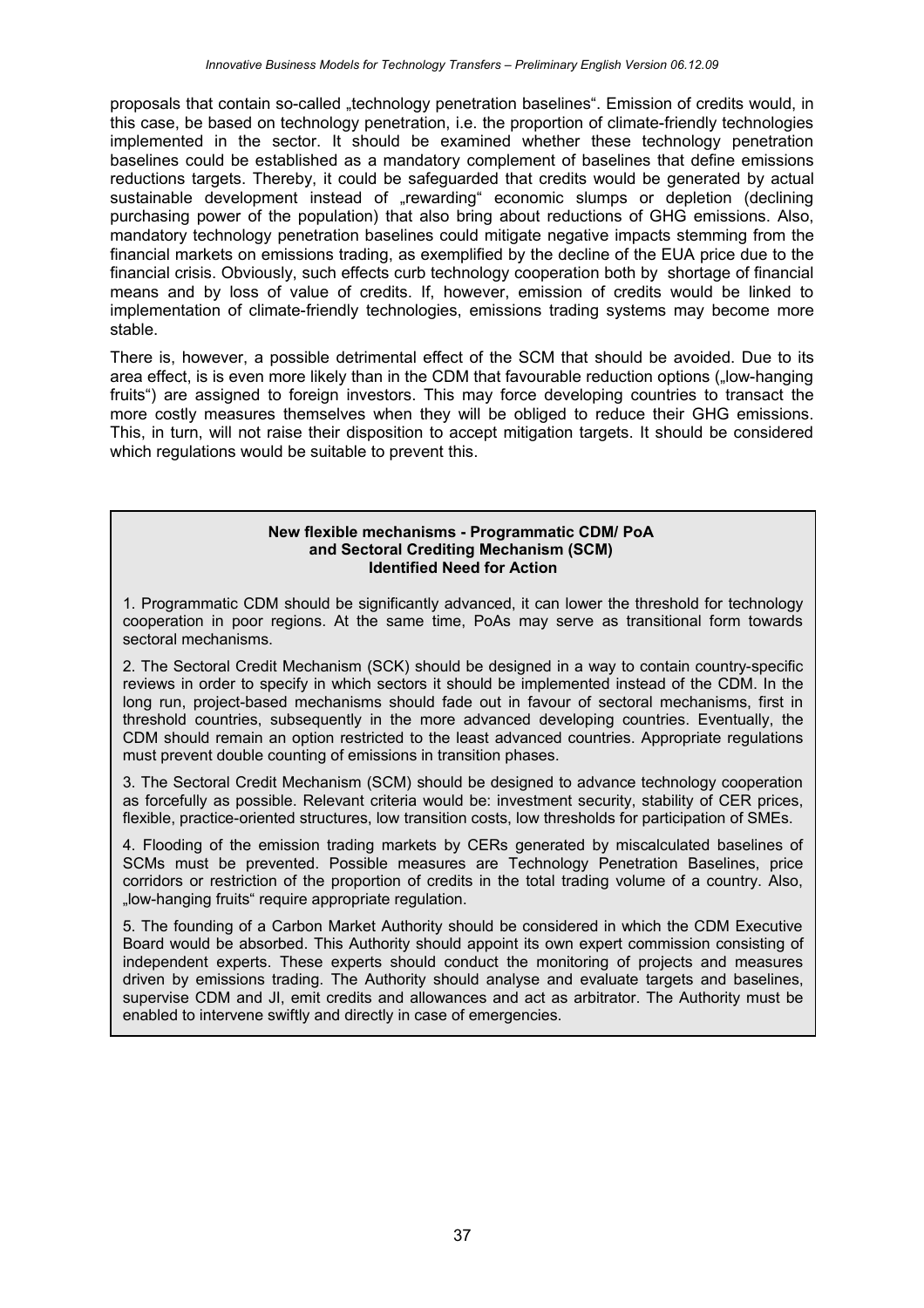# **Acknowledgements**

We give thanks to all who contributed to this paper with input, remarks, suplementations and constructive criticism - at the German Roundtables in Bonn, Eschborn, Munich and Bonn, in conversation, by phone, in newsgroups and in writing:

Luz Aguilar, Christoph Bals, Markus Beckedahl, Sylvia Borbonus, Carolina Botero, Richard Brand, Andrea Brunner, Jan Burck, Prof. Dr. Rolf C. Buschmann, Dr. Ignacio Campino, Qian Cheng, Ulrike Chini, Prof. Dr. Thomas Christaller, Dr. Christopher Cosack, Olivier Drücke, Dr.- Ing. Hani El Nokraschy, Martin Esslinger, Dr. Doris Fischer, Kevin Flanagan, Vera Franz, Prof. Dr. Eckart Frehland, Dr. Roland Geres, Volker Grassmuck, Andrea Goetzke, Markus Götz, Jörg Haas, Guido Haller, Gerhard Hautmann, Frederico Heinz, Silke Helfrich, Dr. Brigitta Herrmann, Peter Hoenen, Dr. Niklas Höhne, Dr. Günther Holtmeyer, Friedel Hütz-Adams, Stefanie Imann, Prof. Dr. Martin Jänicke, Prof. Dr. Eberhard Jochem, Ulrich Jochimsen, Bob Jolliffe, Jan Kallmorgen, Dick Kawooya, Andreas Kern, Anne Koch, Fritz Kölling, Diana Kraft, Peter Kriebel, Dr. jur. Jochen H. Krieger, Raya Kühne, Michael Kuhndt, Dr. Robert Kusche, Kolja Kuse, Dr. Rolf Linkohr, Peter Linsenmann, Holger Liptow, Vivien Lo, Richard Logie, Benjamin Lünenbürger, Smári McCarthy, Katja Mayer, Dr. Paul Metz, Dr. Ulf Moslener, Daniel Sebastian Müller, Maresa Münsterer, Dustin Neuneyer, Luis Neves, Felix Nickel, Jacques Paysan, Günther Petrasch, Nataliya Petrov, Dr. Phil. Narahari Rao, Andrew Rens, Herbert Reska, Dr. Simeon Ries, Annette Rinn, Lars Rotzsche, Tilman Santarius, Dr. Lutz-Günther Scheidt, Ingo Scheulen, Michael Schneider, Martin Schröder, Ludwig Schuster, Kurt Seidel, Dalindyebo Shabalala, Alfons Sittinger, Rike Sohn, Dr. Andreas Stamm, Michael Steidl, Neal Turley, Dr. Walter Ulbrich, Claudia Vogel, Kay Voßhenrich, Lars Waldmann, Marek Wallenfels, Chris Watkins, Volker Weber, Peter Wolff, Astrid Wollermann, Florian Ziegler, Bernhard Zymla

None of them are responsible for the contents of this paper. e5 accepts sole responsibility.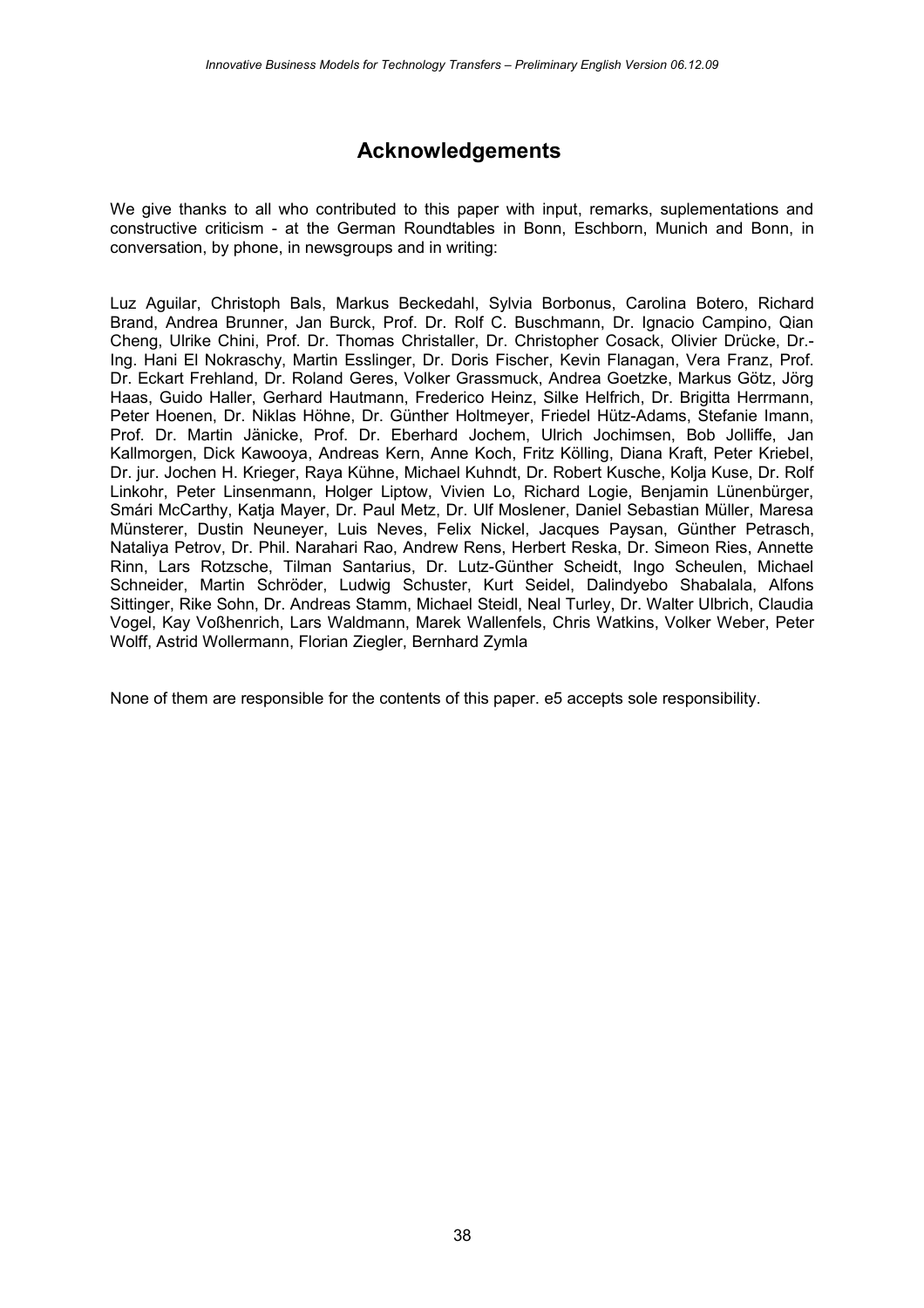# **Bibliography**

#### **Intergovernmental Panel on Climate Change (IPCC)**

*IPCC 2000:* Methodological and Technological Issues in Technology Transfer [<http://www.grida.no/publications/other/ipcc\\_sr/](file:///C:/DOKUME~1/Anja/LOKALE~1/Temp/<http://www.grida.no/publications/other/ipcc_sr/) >

*IPCC 2007:* Summary for Policymakers. In: Metz, B.; Davidson, Q.R.; Bosch, P.R.; Dave, R.; Meyer, L.A (eds): Climate Change 2007: Mitigation. Contribution of Working Group III for the Fourth Assessment Report of the Intergovernmental Panel on Climate Change

#### **UNFCCC, Subsidiary Body for Scientific and Technological Advice (SBSTA), Subsidiary Body for Implementation (SBI), Expert Group on Technology Transfer**

*Report of the Ad Hoc Working Group on Further Commitments of Annex I Parties* under the Kyoto Protocol on its resumed fourth session, held in Bali from 3 to 15 December 2007, §16, p.5 FCCC/KP/AWG/2007/5

*Report of the Conference of the Parties on its thirteenth session* held in Bali from 3 to 15 December 2007, Addendum, Part Two: Action taken by the Conference of the Parties on its thirteenth session. Contents: Decisions adopted by the Conference of the Parties. FCCC/CP/2007/6/Add.1 14 March 2008

*AWG-LCA Third Session, Accra 21-27 August 2008:* Ideas and proposals on the elements contained in paragraph 1 of the Bali Action Plan, Submissions from Parties,, Paper No. 3: Mexico FCCC/AWGLCA/2008/MISC.2

*SBSTA, SBI 2009:* Advance report on recommendations on future financing options for enhancing the development, deployment, diffusion and transfer of technologies under the Convention, Note by the chair of the Expert Group on Technology Transfer, FCCC/SB/2009/Inf.2

*SBSTA/SBI 30th Session (Bonn 1 – 10 June 2009):* Strategy Paper for the long-term perspective beyond 2012, inclusing sectoral approaches, to facilitate the development, deployment, diffusion and transfer of technologies under the Convention. Report by the Chair of the Expert Group on Technology Transfer. FCCC/SB/2009/3 27 May 2009

*Ad Hoc Working Group on Long-Term Cooperative Action under the Convention (AWG-LCA):* Revised Negotiating Text, Note by the Secretariat. FCCC/AWGLCA/2009/INf.1/Add.1 17 September 2009

*Ad Hoc Working Group on Long-Term Cooperative Action under the Convention (AWG-LCA):* Revised Negotiating Text, Note by the Secretariat, Addendum. FCCC/AWGLCA/2009/INf.1 22 June 2009

*Ad Hoc Working Group on Long-Term Cooperative Action under the Convention (AWG-LCA):* Reordering and consolidation of text in the revised negotiating text, Note by the Secretariat, Addendum. FCCC/AWGLCA/2009/INf.2/Add.1 17 September 2009

#### **EU**

*Council of the European Union:* 7724/1/07; REV 1; Concl 1; Brussels European Council 8/9 March 2007 Presidency Conclusions; 2 May 2007; III An integrated climate and energy policy

*Council of the European Union:* Council (ECOFIN) conclusions on international financing of climate change, Brussels March 2009, 7334/09 ECOFIN 188 ENV 186 POLGEN 51

*Council of the European Union:* Council Conclusions on the further development of the EU position on a comprehensive post-20212 climate agreement (Contribution to the Spring European Council).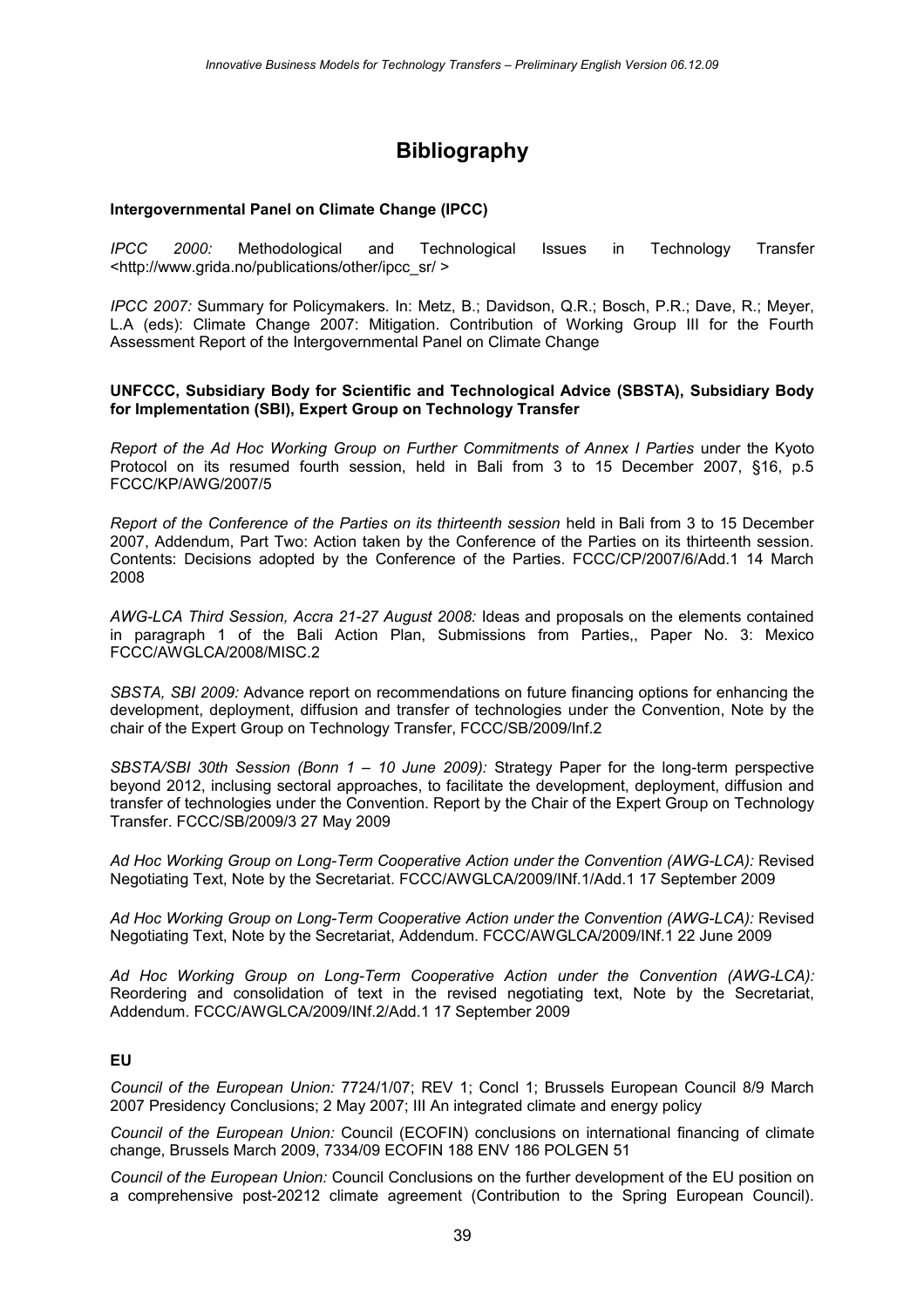2982th ENVIRONMENT Council Meeting, brussels, 3 March 2009 7128/09 ENV 163 ENER 77 FISC 28 POLGEN 43

*Council of the European Union:* Council Conclusions on International Financing for Climate Action, 2948Th Economic and Financial Affairs, Luxembourg June 9 2009

*EU Commission:* Staff Working Document "Towards a comprehensive climate change agreement in Copenhagen – Extensive background information and analysis – Part 1", {COM(2009) 39 final} {SEC(2009) 102}Brussels 28.01.2009

#### **German Federal Government**

*Deutscher Bundestag,* 16. Wahlperiode, Unterrichtung durch die Bundesregierung. Stand und Bewertung der Exportförderung sowie Evaluierung der Exportinitiative Erneuerbare Energien. Drucksache 16/8276, 08.02.2008

*Deutscher Bundestag,* 16. Wahlperiode, Unterrichtung durch die Bundesregierung. Bericht über die stärkere Verzahnung vom Maßnahmen der Entwicklungszusammenarbeit mit dem Ansatz der Exportunterstützung für Erneuerbare Energien. Drucksache 16/10476, 02.10.2008

#### **Climatee Justice**

*Dernbach, J., Brown, D.:* The Ethical Responsibility to Reduce Energy Consumption. Widener Law Scholl Legal Studies Research Paper Series no. 09-18. July 2009

*Baer, P.; Athanasiu, T.; S. Kartha, E. et al.:* The Greenhouse Gas Development Rights Framework. The right to develop in a climate constrained world. Heinrich Böll Foundation Publication Series on Ecology Volume 1. Revised second edition, November 2008

*Posner, E.; Sunstein, C.:* Climate Change Justice. The Law School The University of Chicago. John M. Olin Law and Economics Working Paper No. 353; Public Law and Legal Theory Working Paper No. 177, August 2007

*Posner, E.; Sunstein, C.:* Justice and Climate Change. The Harvard Project on International Climate Agreements, Discussion Paper 08-04, September 2008

#### **Transfer of climate-friendly technologies and know-how**

*Bazilian, M.; de Coninck, H.; Radka, M. et al.:* Considering technology within the UN Climate Change negotiations. Energy Research Center of the Netherlands (ECN), November 2008

*de Koninck; H.:* Technology rules! Can technology-oriented agreements help address climate change? September 2009

*Fransson, T.:* Energy Education in a World-Wide Perspective. Side Event International Climate Negotiations Bonn, Royal Institute of Technology, Sweden, June 4 2009

*Global Climate Network:* Breaking through on Technology. Overcoming the barriers to the development and wide deployment of low-carbon technology. Global Climate Network discussion paper no. 2, July 2009

*Ghosh, R.:* Study on the economic impact of open source software on innovation and the competitiveness of the Information and Communication Technologies (ICT) sector in the EU, European Commission**/** UNU-MERIT, November 2006

*Griffith-Jones, S.; Hedger, M.; Stokes, L.:* The role of private investment in increasing climate friendly technologies in developing countries. IDP, Columbia University and Institute of Development Studies, 2009

*Hilfswerk der evangelischen Kirchen Schweiz:* Climate Proofing Tool. Strengthening local adaptation and mitigation capacities in community-level development projects. Working Paper, Version 3. June 2009

*Hütz-Adams, F.; Haakansson, S.:* Klimawandel und Technologietransfer. DanChurchAid/ Evangelischer Entwicklungsdienst (eed), September 2008

*Jochem, E., Gruber, E.:* Local learning-networks on energy efficiency in industry – Successful initative in Germany, 2007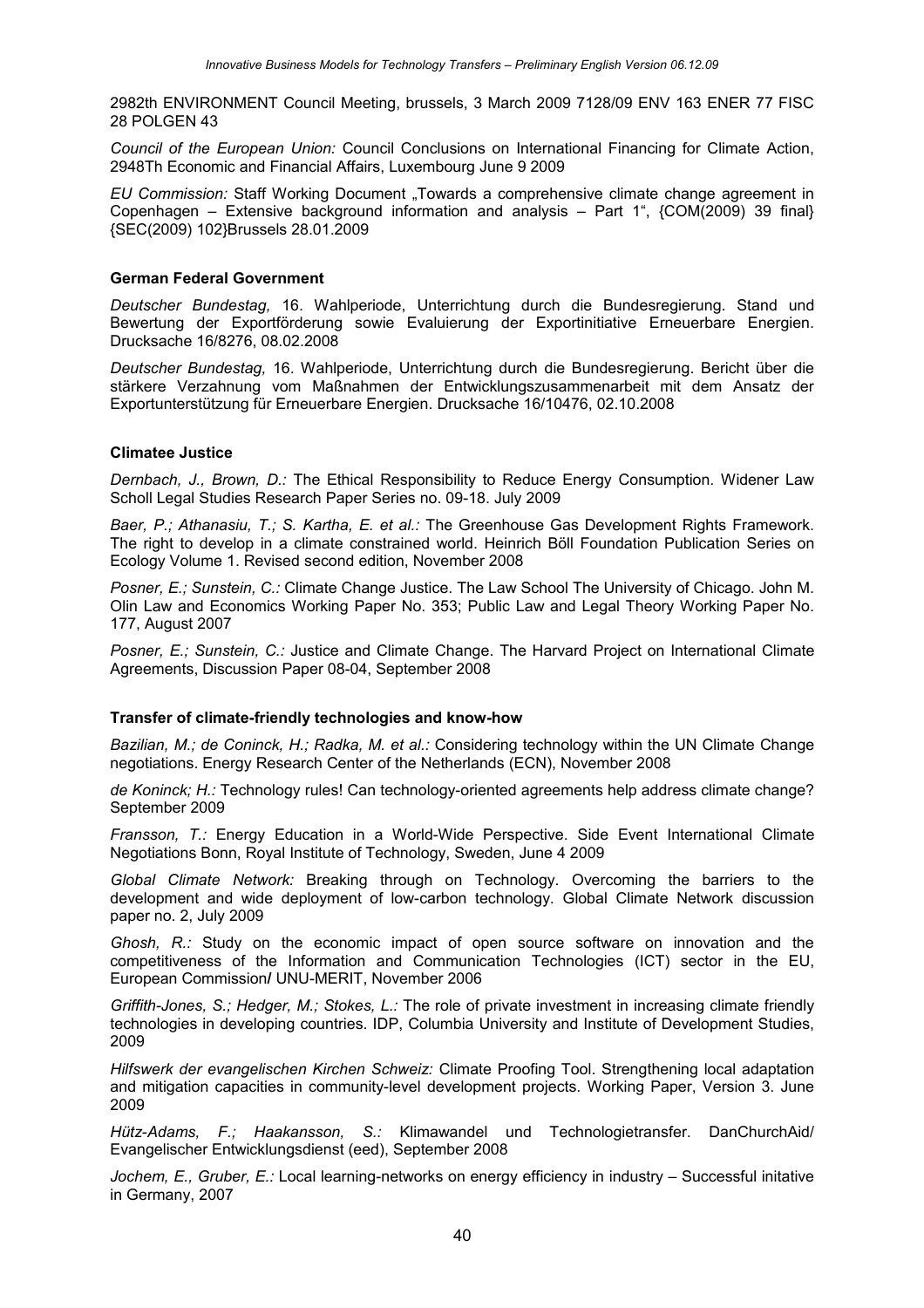*Kato, E.; Ringler, C.; Yesuf, M.; Bryan, E.:* Soil and Water Conservation Technologies: A Buffer against Production Risk in the Face of Climate Change? Insights from the Nile Basin in Ethiopia. International Food Policy Research Institute (IFRI) Discussion Paper 00871, June 2009

*Kölling, F., Feibel, H.:* "RETEX" - an instrument for RE technology exchange with special focus on Mini- and Micro-Hydo-Power. May 2009

*Kropp, Dr. J.; Scholze, M.:* Climate Change Information for Effective Adapatation. A Practitioner's Manual. GTZ (Deutsche Gesellschaft für Technische Zusammenarbeit) GmbH/ Climate Protection Programme/ Federal Ministry for Economic Cooperation and Development/ Potsdam Institute for Climate Impact Research (PIK), Mai 2009

*Newell, R.:* International Climate Technology Strategies. The Harvard Project on International Climate Agreements, Discussion Paper 08/12, October 2008

*OECD:* Chile's National Innovation Council for Competitiveness. Interim Assessment and Outlook. April 2009

*Paskal, C.:* The Vulnerability of Energy Infrastructure to Environmental Change. Chatham House/GlobalEESE Briefing Paper. April 2009. EERG BP 2009/01 (reissued with additions July 2009)

*Peskett, L.; Grist, N.; Hedger, M.; Lennartz-Walker, T.; Scholz, I:* Climate Change Challenges for European Development Cooperation: Emerging Issues. EDC2020 (European Development Cooperation to 2020) Policy Brief No.3, March 2009

*Santarius, T.:* Klima und Handel. Warum der Klimawandel zu einer Reform des Welthandels zwingt. /Forum Umwelt und Entwicklung, 2009

*Tomlinson, S.:* Breaking the Climate Deadlock. Technology for a Low Carbon Future. The Climate Group/ The Office of Tony Blair/ E3G, 2009

*Tomlinson, S.; Zorlu, P.; Langley, C.:* Innovation and Technology Transfer. Framework for a Global Climate Deal. E3G/ Chatham House, November 2008

*UNEP (United Nations Environmental Programme)/ SEF Alliance (Sustainable Energy Finance Initiative Public Finance Alliance)/ MISI (Management Information Services, Inc.):* Why Clean Energy Public Investment Makes Economic Sense – The Evidence Base. An analysis of the connection between government clean energy spending and various measures of economic health. Advance Draft 2009

*Urban, F.:* Sustainable energy for developing countries: Modelling transitions to renewable and clean energy in rapidly developing countries. Rijksuniversiteit Groningen, 2009

### **Technology transfer and Intellectual Property Rights (IPRs)**

*Abbott, F.:* Innovation and Technology Transfer to Address Climate Change: Lessons from the Global Debate on Intellectual Property and Public Health. International Centre for Trade and International Development (ICTSD) Global Platform on Climate Change, Trade Policies and Sustainable Energy. Issue paper No. 24, June 2009

*Barton, J.:* Antitrust, Patents and Developing Nations. Stanford Law School, John M. Olin Program in Law and Economics, Working Paper No. 371, May 2009

*Barton, J.:* Intellectual Property and Access to Clean Energy Technologies in Developing Countries. An Analysis of Solar Photovoltaic, Biofuel and Wind Technologies. International Centre for Trade and International Development (ICTSD) Programme on IPRs and Sustainable Development. Trade and Sustainable Energy Series, Issue Paper No.2, December 2007

*Barton, J.:* New Trends in Technology Transfer. Implications for National and International Policy. International Centre for Trade and International Development (ICTSD) Programme on IPRs and Sustainable Development. Intellectual Proprerty and Sustainable Development Series, Issue Paper No.18, February 2007

*Cannady, C.:* Access to Climate Change Technology by Developing Countries. A practical Strategy. ICTSD Global Platform on Climate Change, Trade Policies and Sustainable Energy/ International Centre for Trade and International Development (ICTSD) Programme on IPRs and Sustainable Development Series, Issue Paper No. 25. September 2009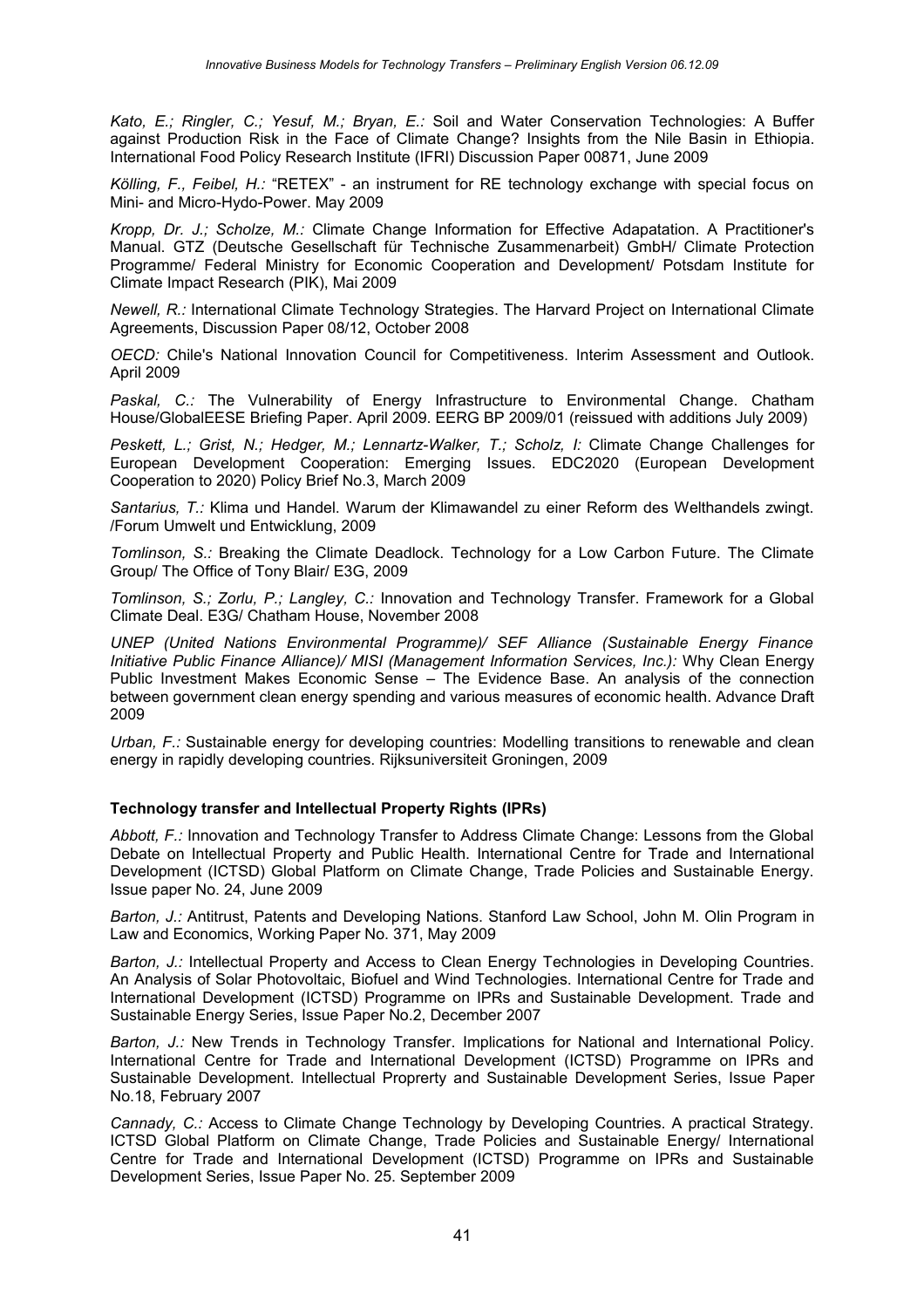*Copenhagen Economics A/S and The IPR Company ApS:* Are IPR a barrier to the transfer of climate change technology? Commissioned by the European Commission (DG Trade), January 2009

*Correa, C.:* Intellectual Property and Competition Law. Exploring some Issues of Relevance for Developing Countries. International Centre for Trade and International Development (ICTSD) Programme on IPRs and Sustainable Development. Intellectual Property and Sustainable Development Series, Issue Paper No.21, October 2007

*Dechezleprêtre, A. et al.:* Invention and Transfer of Climate Change Mitigation Technologies on a Global Scale: A Study drawing on Patent Data. Final Report. CERNA, MINES ParisTech, Agence Française de Dévelopement (afd), December 2008

*Europäisches Patentamt (EPO):* Scenarios for the Future. How might IPR regimes evolve by 2025? What global legitimacy might such regimes have? Munich, 2007

*Falway, R.; Foster, N.:* The Role of Intellectual Property Rights in Technology Transfer and Economic Growth: Theory and Evidence. United Nations Industrial Development Organization, 2006

*Foray, D.:* Technology Transfer in the TRIPS Age: The Need for New Types of Partnerships between the Least Developed and Most Advanced Economies. International Centre for Trade and International Development (ICTSD) Programme on IPRs and Sustainable Development. Issue paper No. 23, May 2009

*Gupta, A.:* Conundrum of Creativity, Compensation, Conservation in India: How can intellectual property rights help grassroots innovators and traditional knowledge holders? In: Biodiversity and the Law: Intellectual Property, Biotechnology and Traditional Knowledge, 2007

*Gupta, A.:* WIPO-UNEP Study on the Role of Intellectual Property Rights in the Sharing of Benefits Arising from the Use of Biological Resources and Associated Traditional Knowledge. Jointly produced by the World Intellectual Property Organisation (WIPO) and the United Nations Environment Programme (UNEP), 2004

*Gupta. A.:* Towards an inclusive innovation model for sustainable development. Paper presented at the Global Business Policy Council, 2007

*Gupta, A., Karmakar, A., Chandak, V., Anand, M.:* Understanding Indian Performance on IPR Front: Towards an inclusive innovation system, 2008

*Harvey, I.:* Intellectual Property Rights: The Catalyst to Deliver Low Carbon Technologies. The Climate Group, Breaking the Climate Deadlock Briefing Paper 2008

*Hess, C., Ostrom, E.:* Ideas, Artifacts and Facilities: Information as a Common-Pool Resource. 2003

*International Center for Trade and Sustainable Development (ICTSD)/ German Marshall Fund of the United States (GMF)/ International Institute for Sustainable Development (iisd):* Climate Change, Technology Transfer and Intellectual Property Rights. Background paper, August 2008

*Laird, S., Wynberg, R.:* Access and Benefit Sharing in Practice: Trends and Partnerships across Sectors. Secretariat of the Convention on Biological Diversity, CBD Technical Series No. 38, 2008

Latif, A.: Climate Change, Technology Transfer and IPRs: Recent Developments and the Way Forward. Presentation ICTSD Side Event, Bonn, 11 June 2009

*Moon, S.:* Does TRIPS Art. 66.2 Encourage Technology Transfer to LDCs? An Analysis of Country Submissions to the TRIPS Council (1999 – 2007). UNCTAD-ICTSD Project on IPRs and Sustainable Development. Policy Brief no. 2, December 2008

*Roffe, P.:* The Challenges of Implementation. Center for International Environmental Law, Intellectual Property, Bilateral Agreements and Sustainable Development Series: 1, 2007

*Roffe, P.; Vivas, D.; Vea, G.:* Maintaining Policy Space for Development. A Case Study on IP Technical Assistance in FTAs. International Centre for Trade and International Development (ICTSD) Programme on IPRs and Sustainable Development. Intellectual Proprerty and Sustainable Development Series, Issue Paper No.19, April 2007

**Stiglitz, J.: Economic Foundations of Intellectual Property Rights, 2008** 

*World Intellectual Property Organization (WIPO)* Intergovernmental Committee on Intellectual Property and Genetic Resources , Traditional Knowledge and Folklore, First Session, Geneva, April 30 to May 3, 2001, WIPO/GRTKF/IC/1/9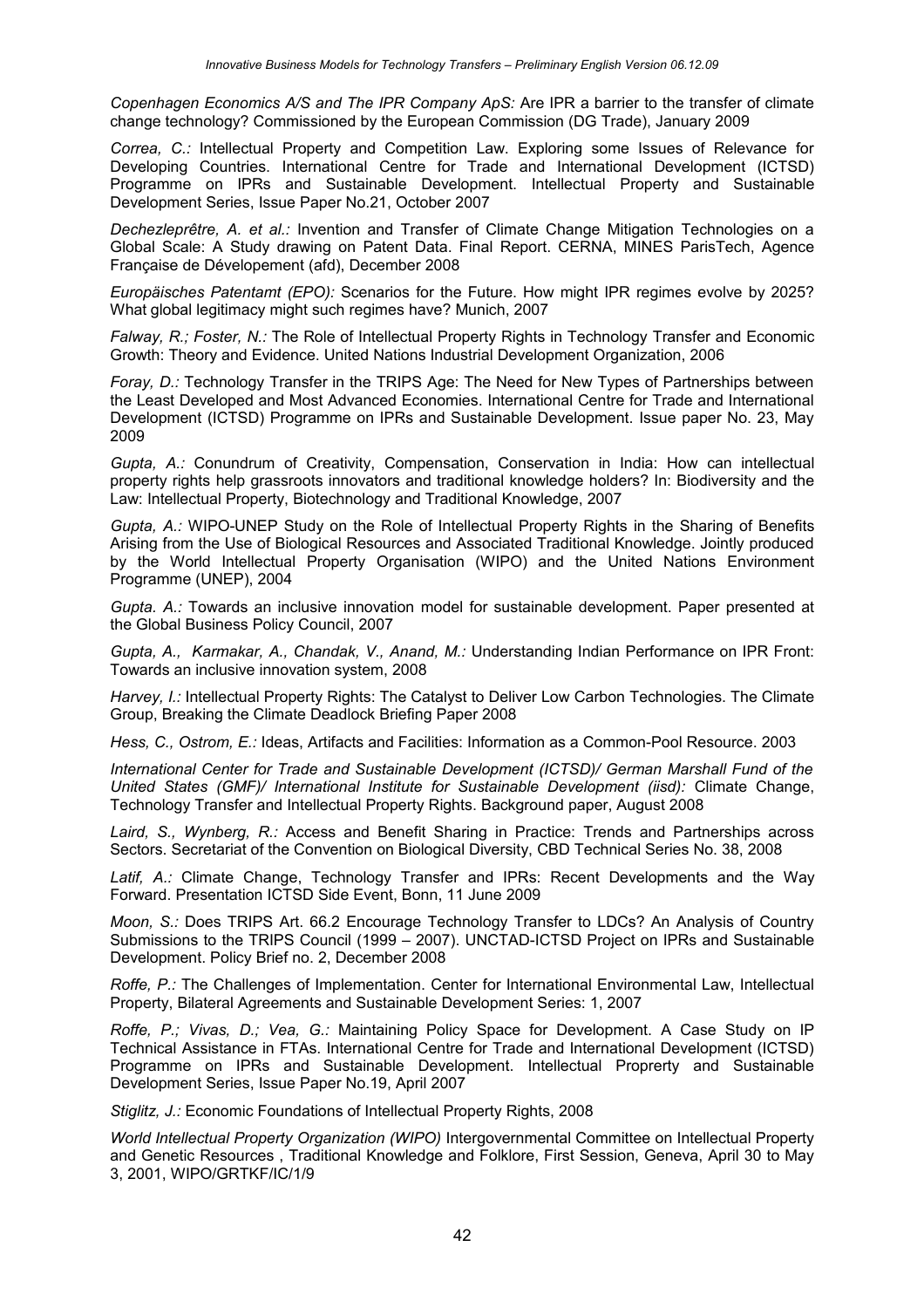#### **CDM, Programmatic CDM, Sectoral Crediting Mechanism**

*ADAM (Adapatation and Mitigation Strategies: Supporting European climate policy) Project:* CDM Post-2012: Practices, Possibilities, Politics. Workshop Report (Lund University) May 2008

*Amatayakul, W., Bendes, G., Fenhann, J.:* Electricity sector no-lose targets in developing countries for post-2012 – Assessments of emissions reduction and reduction credits. CD4CDM Working Paper Series, Working Paper No. 6, December 2008

*Amatayakul, W., Fenhann, J.:* Electricity sector crediting mechanism based on a power plant emission standard: A clear signal to power generation companies and utilities planning new power plants in developing countries post-2012. CD4CDM Working Paper Series, Working Paper No. 7, July 2009

*Boyd, E. et al.:* The Clean Development Mechanism: An assessment of current practice and future approaches for policies. Tyndall Centre for Climate Change Research Working paper 114, October 2007

*Carbon Finance Business Unit of the World Bank, Energy Sector Management Assistance Program (ESMAP):* Scaling Up Demand-Side Energy Efficiency Improvements through Programmatic CDM. ESMAP Technical Paper 120/07, December 2007

*E&E Solutions, Inc.:* Study on Programmatic CDM for Promotion of Energy Saving measures at TEDA, Tianjin, China. Summary, January 2008

*Ellermann, C.:* Sectoral Proposal Templates in China: Overview and initial lessons learnt. Side Event: Testing sectoral approaches in developing countries. Side Event: Testing sectoral approaches in developing countries (climatepolicy.net e.V., 3 June 2009, Bonn) Präsentation

*ENTTRANS (The Potential of Transferring and Implementing Sustainable Energy Technologies through the Clean Development Mechanism of the Kyoto Protocol – European Union Sixth Framework Programme):* Promoting Sustainable Energy Technology Transfers through the CDM: Converting from a Theoretical Concept to Practical Action. Final Report, November 2008

*Figueres, C. et al.:* Study on Programmatic CDM Activities: Eligibility, Methodological Requirements and Implementation. Prepared for the Carbon Finance Business Unit of the World Bank, November 2005

*Figueres, C.:* Sectoral CDM: Opening the CDM to the yet Unrealized Goal of Sustainable Development, International Journal of Sustainable Development, Law and Policy Vol. 2 No. 1, 2006

*Figueres, C.:* Programmatic CDM: Regulatory hurdles that can be overcome. Prepared for IETA, September 2008

*Harvard Project on International Climate Agreements, The:* Options for Reforming the Clean Development Mechanism. Issue brief 09-01, August 2009

*Hinostroza, M.; Cheng, C-C.; Zhu, X.; Fenhann, J.; Figueres, C.:* Potentials and barriers for end-use energy efficiency under Programmatic CDM. Avendaňo/ UNEP (United Nations Environmental Programme)/ RISØ Centre, CD4CDM Working Paper Series Working Paper no. 3. September 2007

*Höhne, N., Worrell, E., Ellermann, C., Vieweg, M., Hagemann, M.:* Sectoral approach and development. Input paper for the workshop "Where development meets climate – development related mitigation options for a global climate change agreement", commissioned by Netherlands Environmental Assessment Agency, Ecofys, 2008

*Höhne, N.:* Sectoral Approaches and Tools. Side Event: Testing sectoral approaches in developing countries (climatepolicy.net e.V., 3 June 2009, Bonn) Präsentation

*Huang, Y.; Barker, T.:* The Clean Development Mechanism and Sustainable Development: A Panel Data Analysis. Tyndall Centre for Climate Change Research Working Paper 130, February 2009

*Huang, Y.; Barker, T.:* Does Geography Matter for the Clean Development Mechanism? Tyndall Centre for Climate Change Research Working Paper 132, March 2009

*Ministerie van de Buitenlandse Zaken (Außenministerium der Niederlande), The Policy and Operations Evaluation Department (IOB):* Clean and Sustainable? An evaluation of the contribution of the Clean Development Mechanism to sustainable development in host countries. No. 310. April 2008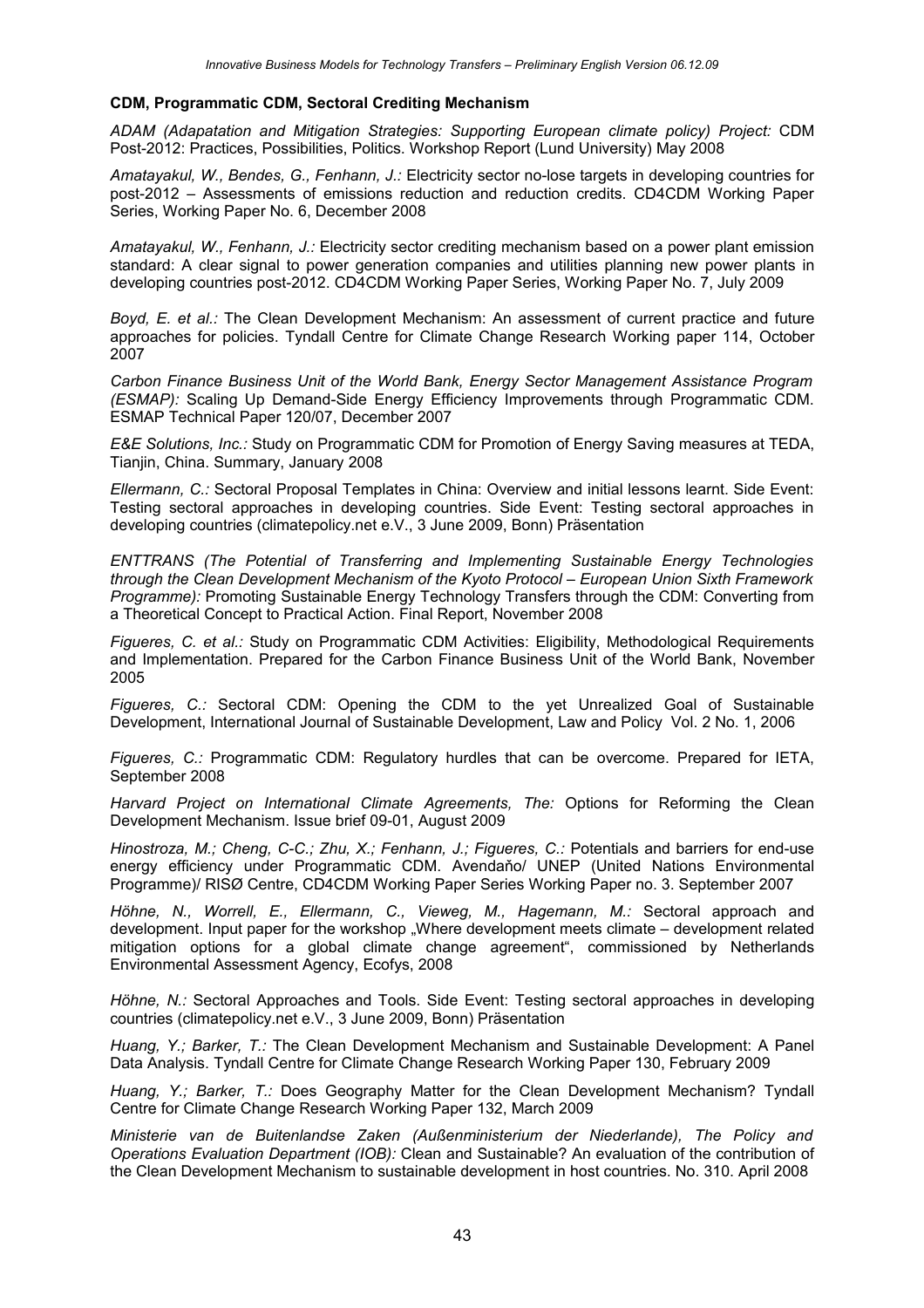*Ministry of New and Renewable Energy, Government of India***:** Framework for Programmatic CDM Projects in Renewable Energy. Draft, 2008

*Seres, S.:* Analysis of Technology Transfer in CDM Projects. Prepared for the UNFCCC Registration&Issuance Unit CDM/SDM. December 2008

*UNCTAD (United Nations Conference on Trade and Development):* The State of Play on the Clean Development Mechanism. Review of barriers and potential ways forward. 2009

*UNFCCC:* Clean Development Mechanism 2008 in brief

*Vieweg, M.:* Testing sectoral approaches: Implications for Copenhagen. Side Event: Testing sectoral approaches in developing countries (climatepolicy.net e.V., 3 June 2009, Bonn) Präsentation

Ward, M., Streck, C., Winkler, H., Jung, M., Hagemann, M., Höhne, N., O'Sullivan, R.: The Role of Sector No-Lose Targerts in Scaling Up Finance for Climate Change Mitigation Activities in Developing Countries. Report prepared for the International Climate Division, Department for Environment, Food and Rural Affairs (DEFRA) UK, 2008

#### **Developing and Emerging countries and global climate protection – Economies, Development, Finance**

*ADAM (Adapatation and Mitigation Strategies: Supporting European climate policy) Project/ UNEP (United Nations Environmental Programme):* Climate and Trade Policies in a Post-2012 World, 2009

*Barker, T.:* The Economics of Avoiding Serious Climate Change. Tyndall Centre for Climate Change Research Working Paper 117, June 2008

*Breakthrough Institute, The Information Technology and Innovation Foundation:* Rising Tigers, Sleeping Giant. Asian nations set to dominate the clean energy race by out-investing the United States. November 2009

*Doornbusch, R.; Knight, E.:* Discussion Paper: What Role for Public Finance in International Climate Change Mitigation? OECD Round Table on Sustainable Development/ General Secretariat, SG/SD/RT(2008)3 Unclassified

*Clapp, C., Karousakis, K., Buchner, B., Chateau, J.:* National and Sectoral GHG Mitigation Potential: A Comparison across Models. Organisation for Economic Cooperation and Development (OECD), International Energy Agency (IEA), November 2009

*Di John, J.:* Taxation, Resource Mobilisation and Productive Capacity Building in LDCs. United Nations Conference on Trade and Development (UNCTAD): The Least Developed Countries Report 2009, Background Paper No. 5, April 2008

*European Climate Foundation/ Climate Works:* Scaling up Climate Finance. Finance briefing paper, September 2009

*Gomez-Echeverri, L.; Müller, B.:* Key Issues on Governance of Climate Change Finance. ecbi policy brief, European Capacity Building Initiative, September 2009

*Harnisch, Dr. J.:* Finanzielle Zusammenarbeit mit Entwicklungsländern: Klimaschutz, neue Technologien und Märkte (Präsentation). Forum Zukunftsenergien – Internationaler Energiedialog. KfW Entwicklungsbank, Berlin, 4. Mai 2009

*Harvard Project on International Climate Agreements, The:* Climate Finance. Issue brief 09/02, November 2009

*Havet, I.; Chowdhury, S.; Takada, M.; Cantano, A.:* Energy in National Decentralisation Policies. A Review Focussing on Least Developed Countries and Sub-Saharan Africa. UNDP (United Nations Development Programme), August 2009

*Höhne, N.; Michelsen, C.; Moltmann, S.; Ott, H.; Sterk, W.; Watanabe, R. et al:* Proposals for contributions of emerging economies to the climate regime under the UNFCCC post 2012. Environmental Research of the Federal Ministry of the Environment, Nature Conservation and Nuclear Safety, Research Report 364 01 003, UFA-FB 001200, October 2008

*Institute for Public Policy Research (ippr):* Fairness in Global Climate Finance. March 2009

*Jourdan, P.:* Challenges of LDC Resource-Based Development. United Nations Conference on Trade and Development (UNCTAD): The Least Developed Countries Report 2009, Background Paper No. 4, April 2008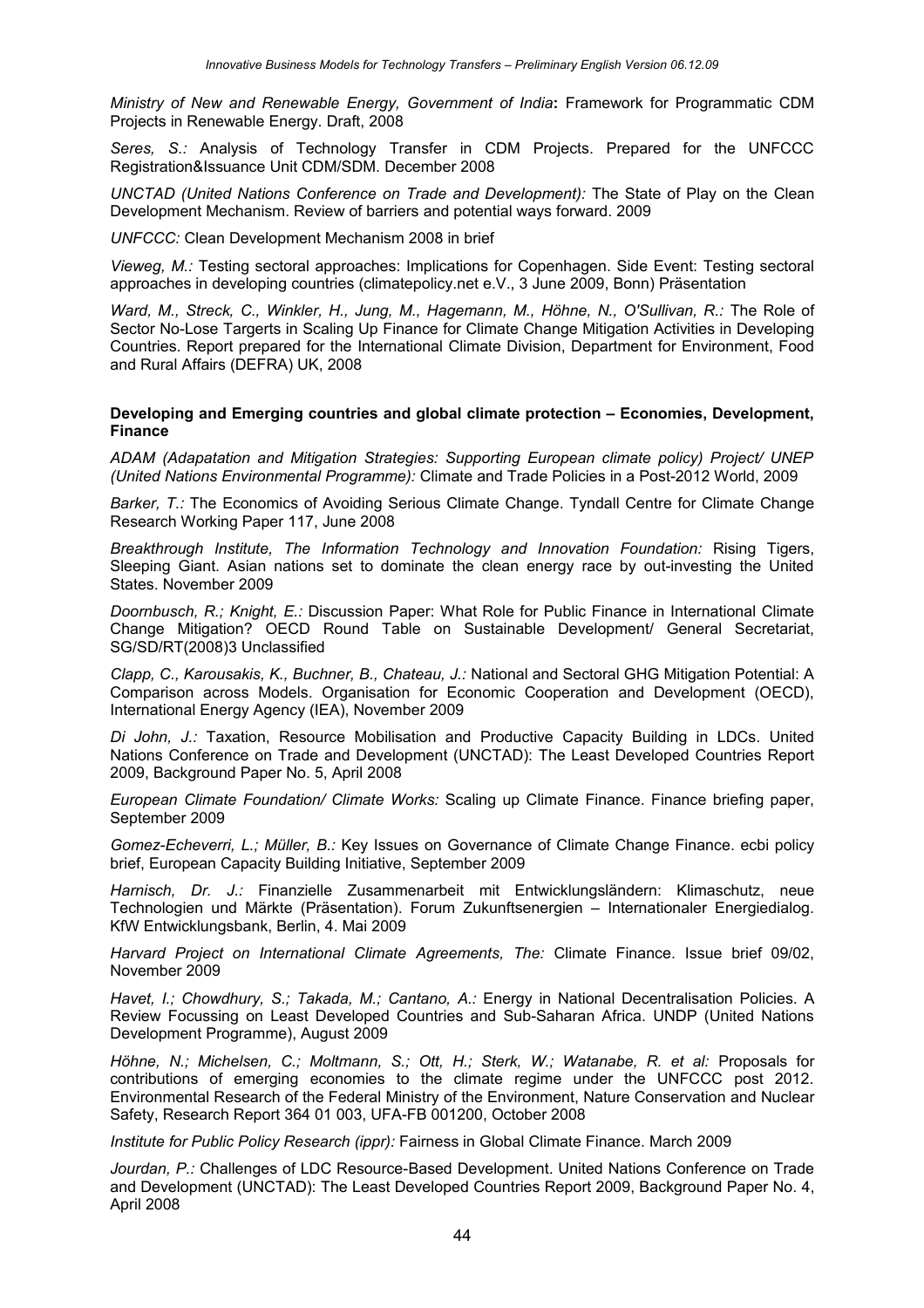*Kalema, W.:* Enhancing Government/Business Relations and Mobilizing the Business Sector to Develop Productive Capacities in Least Developing Countries. United Nations Conference on Trade and Development (UNCTAD): The Least Developed Countries Report 2009, Background Paper No. 3, April 2008

*Kallmorgen et al.:* Towards a Global Green Recovery – Supporting Green Technology Markets. Atlantic Task Force recommendationsto the Policy Planning Staff of the German Federal Foreign Office, August 2009

*Khan, M.:* Building Growth-Promoting Governance Capabilities. United Nations Conference on Trade and Development (UNCTAD): The Least Developed Countries Report 2009. Background Paper No. 2, April 2008

*McKinsey Global Institute:* The Carbon Productivity Challenge: Curbing climate change and sustaining economic growth, June 2008

*Müller, B.; Gomez-Echeverri, L.:* The Reformed Financial Mechanism of the UNFCCC, Part I: Architecture and Governance. Oxford Institute for Energy Studies, EV 45, April 2009

*Müller, B:* Procrustes' Bed and Ockham's Razor: The debate on existing institutions in climate finance. Oxford Institute for Energy Studies, Nov. 2009

*Müller, B:* The Time is Right! Devolutions of funding decisions to designated national/regional climate change funding entities. Oxford Institute for Energy Studies, Nov. 2009

*Porter, G.; Bird, N.; Kaur, N.; Peskett, L.:* New Finance for Climate Change and the Environment. WWF/ Heinrich-Böll-Stiftung, July 2008

*Robeco/ Booz and Company:* Responsible Investing: A Paradigm Shift. From Niche to Mainstream. Amsterdam 2009

*Srinivas, S.:* Industry Policy, Technological Change, and the State. United Nations Conference on Trade and Development (UNCTAD), The Least Developed Countries Report 2009, Background Paper No. 7, February 2009

*Teubal, M.:* Direct Promotion of "Commercial" Innovation (Ci) in Least Developed Countries (LDCs): A Sytems Evulutionary (S/E) Perspective. United Nations Conference on Trade and Development (UNCTAD), The Least Developed Countries Report 2009, Background Paper No. 6, April 2008

*Therkildsen, O.:* Public Sector Reforms and the Development of Productive Capacities in LDCs. United Nations Conference on Trade and Development (UNCTAD): The Least Developed Countries Report 2009, Background Paper No. 1, March 2008

*Tilburg, X van, De Vita, A. de Coninck, H., Tomlinson, S., Zorlu, P.:* Financial Assessment of the Technology Proposals under the UNFCCC. Energy Research Centre of the Netherlands (ECN)/E3G, commissioned and funded by the Nordic Council.2009

*UN-DESA (United Nations Department of Economic and Social Affairs):* World Economic and Social Survey 2009. Promoting Development. Saving the Planet. E/2009/50/Rev.1 ST/ESA/319 2009

*UNDP (United Nations Development Programme)/Morris, E., Kirubi, G.et al.:* Bringing Small-Scale Finance to the Poor in Modern Energy Services: What is the role of government? Experiences from Burkina Faso, Kenya, Nepal and Tanzania. August 2009

*UNEP (United Nations Environmental Programme) Asset Management Working Group:* Fiduciary Responsibility. Legal and practical aspects of integrating environmental, social and governance issues into institutional investment. July 2009

*Watanabe, R.; Arens, C.; Mersmann, F.; Ott, H.; Sterk, W.:* The Bali Roadmap for Global Climate Policy – New Horizons and Old Pitfalls, Wuppertal Institute 2008

*Wissenschaftlicher Beirat der Bundesregierung Globale Umweltveränderungen (WBGU):* Kassensturz für den Weltklimavertrag. Der Budgetansatz. Sondergutachten, 2009

*World Bank, Independent Evaluation Group:* Climate Change and the World Bank Group. Phase I: An Evaluation of World Bank Win-Win Energy Policy Reforms. World Bank, 2009

*World Economic Forum Copenhagen Climate Initiative:* Scaling up in a downturn? Ideas for building lox carbon economy in 2009. January 2009

#### **Finanzierung: Mezzanin-Modell**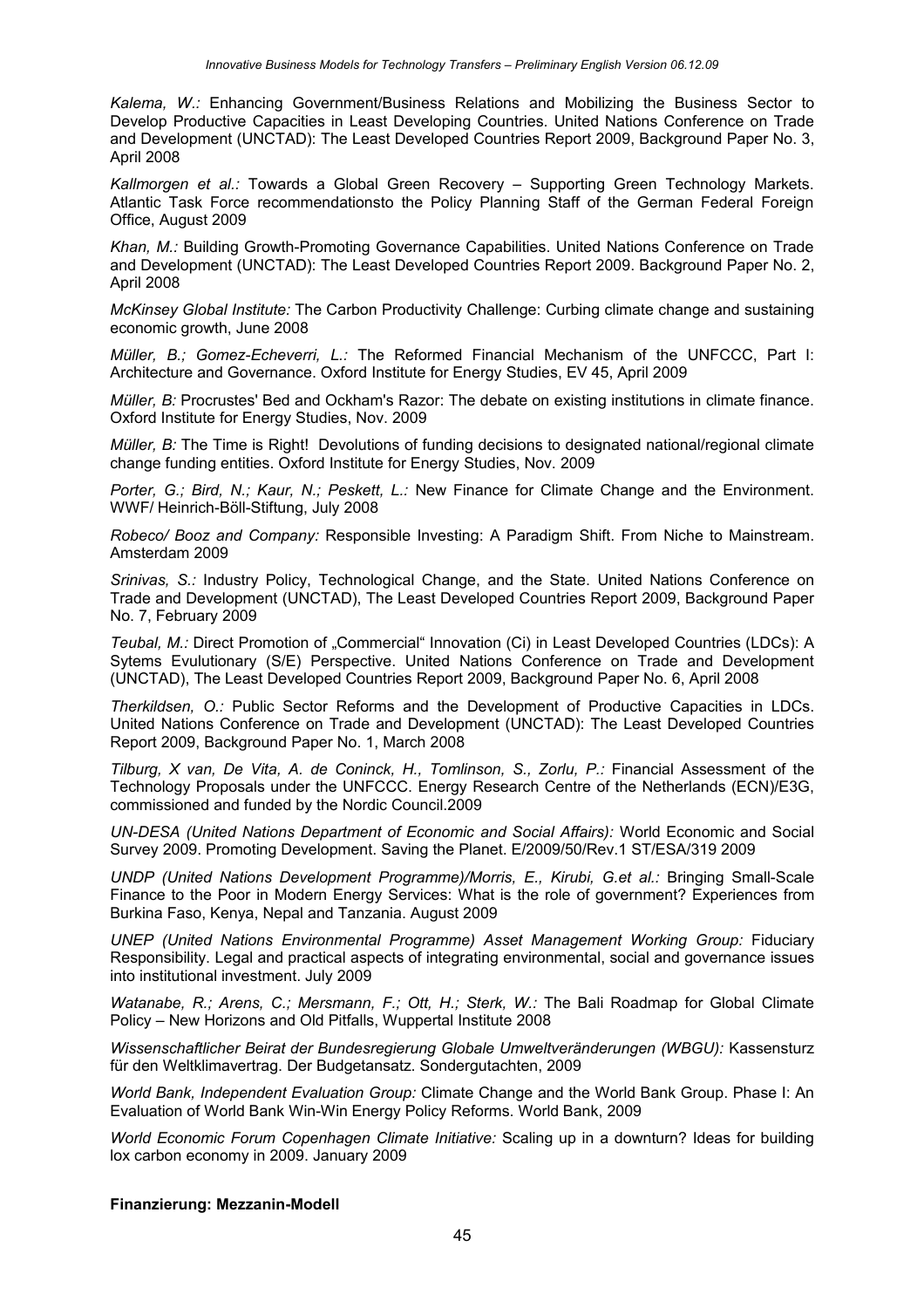*Zavatta, R. et al:* Financing technology entrepreneurs and SMEs in developing countries: challenges and opportunities. Information for Development Program (infoDev)/ The International Bank for Reconstruction and Development/ The World Bank, June 2008

#### **Finance: Peer-to-Peer-(PtP)-Finance**

http://p2pfoundation.net/Zopa

http://p2pfoundation.net/Prosper

http://p2pfoundation.net/Kiva

#### **Finance: Microcredit**

*Asian Development Bank:* Finance for the Poor: Microfinance Development Strategy. 2000

*European Association for Comparative Economic Studies (EACES):* Summing up – can microfinance play a positive role in achieving sustainable development? Workshop report ("The Role of Microfinance in Promoting Sustainable Development in South-East Europe") 2007

*Karlan, D.; Valdivia, M.:* Teaching Entrepreneurship: Impact of Business Training on Microfinance Clients and Institutions. financial access initiative (fai)/ innovations for poverty action (ipa), May 2009

*Karubi; N.:* Development, Micro-Credit and Women's Empowerment: A Case Study of Market and Rural Women in Southern Nigeria. University of Canterbury, 2006

*Microfinance Insights:* Human Resource Challenges and Solutions in Microfinance. Survey report, April 2008

*oekom research:* Mikrofinanz. Oekom Position Paper, Juli 2009

*United Nations:* Building Inclusive Financial Sectors for Development. 2006

*United Nations Capital Development Fund (UNCDF):* Microfinance and the Millenium Development Goals. A Reader's Guide to the Millenium Project Reports and other UN Documents. October 2005

*Waterfield, C.:* Why we need Transparent Pricing in Microfinance. Presentation, November 2008, [<http://www.mftransparency.org/resources/>](http://www.mftransparency.org/resources/) Rev. 2009-08-04

*Westover, J.:* The Record of Microfinance: The Effectiveness/ Ineffectiveness of Microfinance Programs as a Means of Alleviating Poverty. Electronic Journal of Sociology 2008, [<http://www.sociology.org/content/2008/\\_westover\\_finance.pdf>](http://www.sociology.org/content/2008/_westover_finance.pdf) Rev. 2009-08-04

#### **Finance: Local Currencies**

*Bickelmann, A.: Kleingeld.* Monetäre Regionalisierung durch Regiogeld im Rahmen des Regionalmanagements, 2009 (Diplomarbeit)

*Bode, S.:* Potentiale regionaler Komplementärwährungen zur Förderung einer endogenen Regionalentwicklung, 2004 (Diplomarbeit)

*ComplementaryCurrency.org* – Online-Datenbank für Komplementärwährungen weltweit. [<http://www.complementarycurrency.org/ccDatabase/les\\_public.html>](http://www.complementarycurrency.org/ccDatabase/les_public.html) Rev. 2009-07-15

*De Meulenaere, S.:* Reinventing the Market: Alternative Currencies and Community Development in Argentina. International Journal of Community Currency Research, Vol. 4, 2000

*De Meulenaere, S.:* 2005 Yearly Report of the Worldwide Database of Complementary Currency Systems. International Journal of Community Currency Research, Vol. 10, 2006 [<http://www.uea.ac.uk/env/ijccr/pdfs/IJCCR%20vol%2010%20\(2006\)%202%20DeMeulenaere.pdf>](http://www.uea.ac.uk/env/ijccr/pdfs/IJCCR vol 10 (2006) 2 DeMeulenaere.pdf) Rev. 2009-07-16

*Ithaka Hours* (Lokalwährung, USA): [<http://www.ithacahours.org/>](http://www.ithacahours.org/) Rev. 2009-07-17

*Moers, P.:* Community Currency Systems: A Co-Operative Option for the Developing World? 1998, [<http://www.appropriate-economics.org/materials/CCS\\_-](http://www.appropriate-economics.org/materials/CCS_-_A_Cooperative_Option_for_the_Developing_World.pdf)

[\\_A\\_Cooperative\\_Option\\_for\\_the\\_Developing\\_World.pdf>](http://www.appropriate-economics.org/materials/CCS_-_A_Cooperative_Option_for_the_Developing_World.pdf) Rev. 2009-07-15